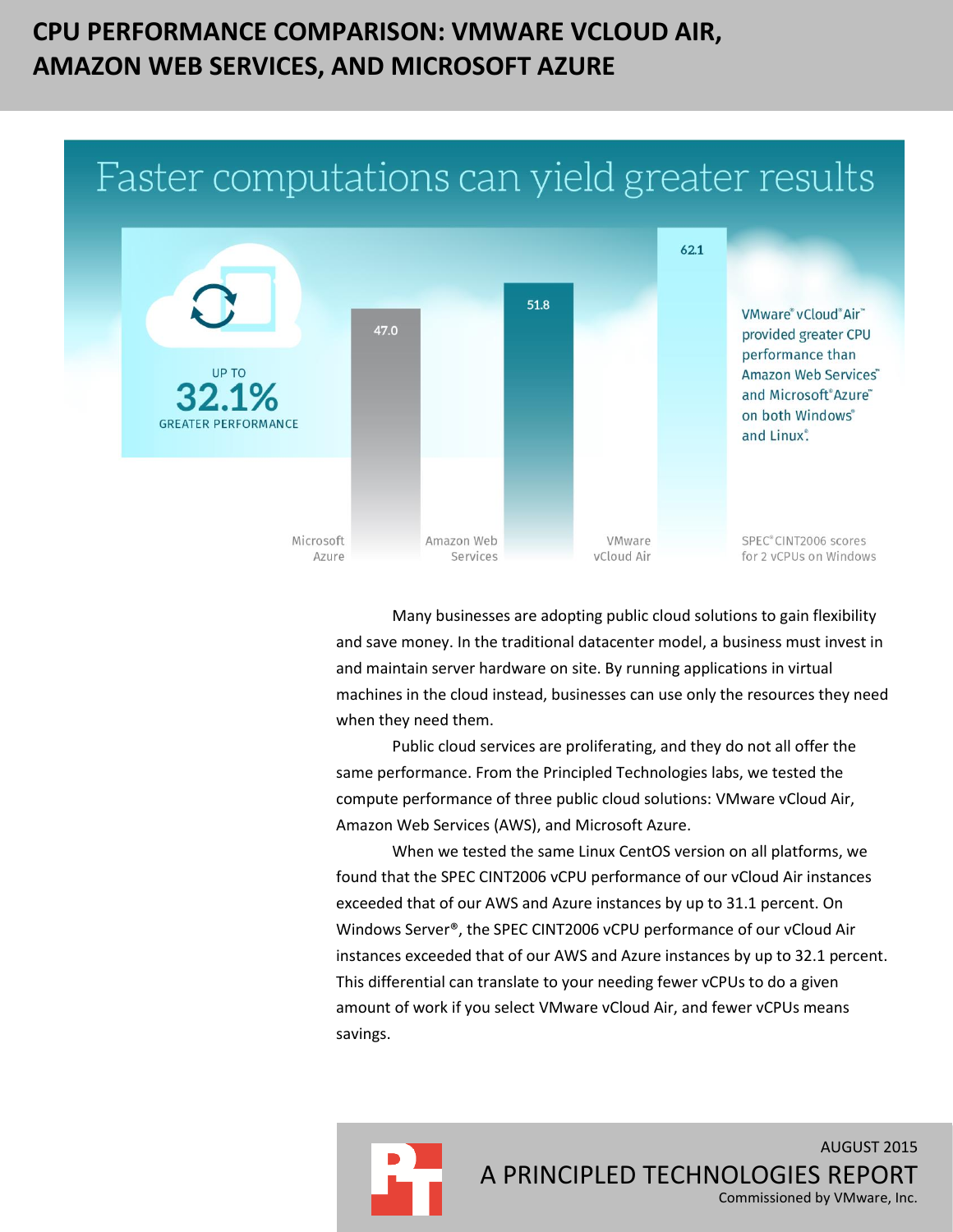### **THE ADVANTAGES OF CLOUD-BASED COMPUTING**

When businesses move their computing to the cloud, they typically gain efficiency and reduce up-front expenses. They also gain enormous flexibility, letting them ramp up resources in response to increased demand—whether planned or unexpected—and reduce resources when demand allows. Being able to fund only the level of compute resources needed at any given time reduces waste and delivers a higher level of service to those who rely on the those resources.

Changing from a datacenter model to infrastructure as a service (IaaS) shifts computing from a capital expenditure to an operating expense and allows companies to devote their internal IT resources to less-routine, more valuable efforts than maintaining and updating servers.

### **BETTER CPU PERFORMANCE ON BOTH WINDOWS AND LINUX**

CPU performance is the amount of useful work a computer system accomplishes in terms of the time and resources used. With IaaS cloud services, we can measure the performance of virtual CPUs (vCPUs). vCPU performance is largely determined by the physical characteristics of the CPU, such as the number of cores and hyperthreading support.

We used the SPEC CPU2006 benchmark tool to measure the performance of vCPUs in the three cloud infrastructure solutions we tested—VMware vCloud Air, AWS, and Microsoft Azure. We began by subscribing to the three services and then setting up comparable Linux CentOS-based and Microsoft Server 2012 R2 virtual machines. We performed all of tests twice, once using Windows VMs and once using Linux VMs. To make sure we were comparing apples to apples, we selected two preset configurations in the Azure and AWS solutions and then used the VMware solution to create customized instances with the same vCPU counts and similar memory.

As we discuss in detail below, the vCloud Air instances scored up to 44.3 percent higher than the AWS instances and up to 27.5 percent higher than the Azure instances on the SPEC CPU2006 benchmark. As an example of the saving this can bring, if a vCPU instance from one provider delivered 33.3 percent greater performance than another delivered, you could achieve the same amount of work using three better-performing instances as you would using four poorer-performing instances. Assuming both cost the same, that means you could cut your spending by one-fourth.

We ran each test three times and report the results from the median run. For detailed system configuration information and test methodology, se[e Appendix A.](#page-6-0)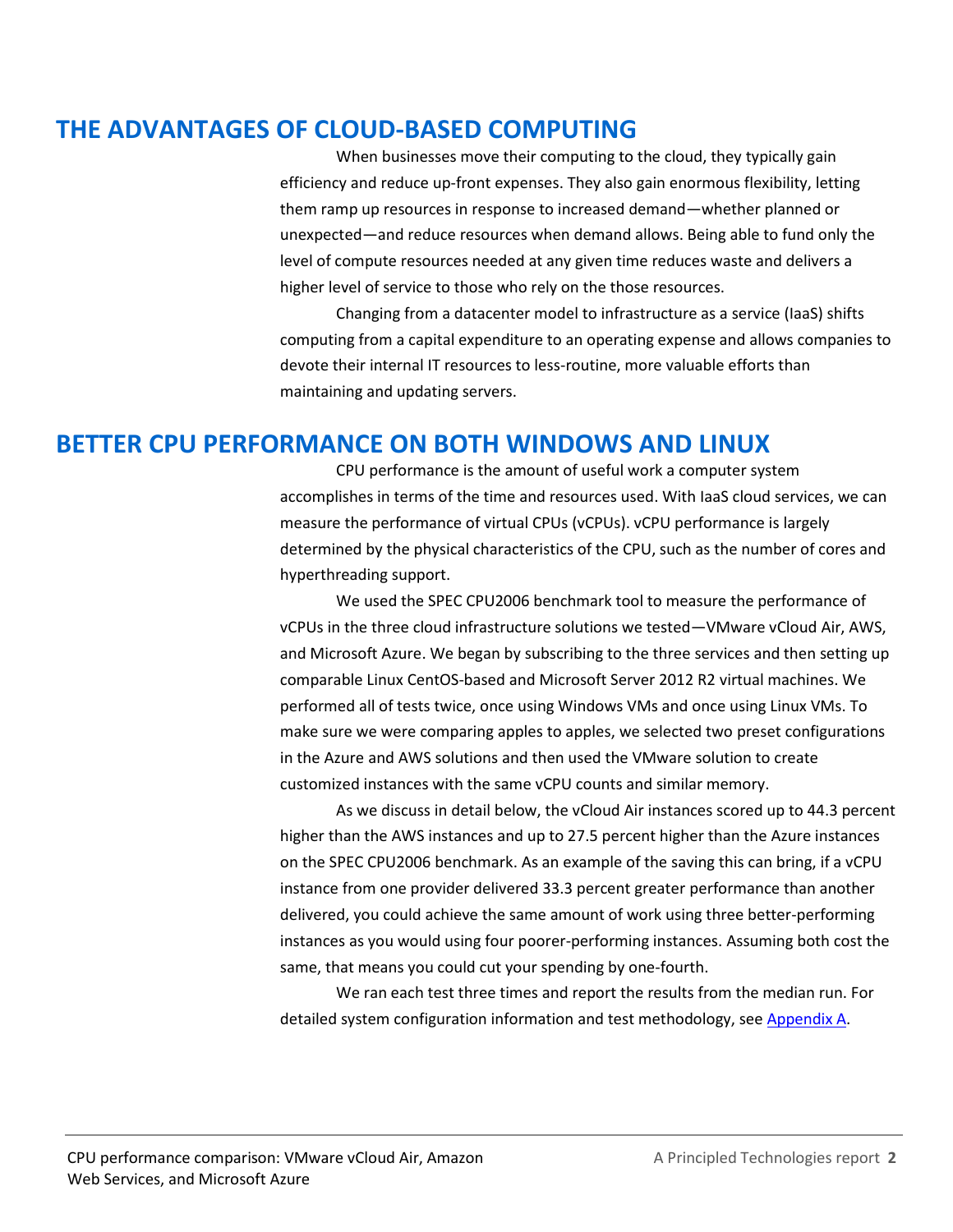#### **Testing the CPU with SPEC CPU2006**

The SPEC CPU2006 benchmark consists of two benchmark suites, each of which focuses on a different aspect of compute-intensive performance. SPEC CINT2006 measures and compares compute-intensive integer performance, while SPEC CFP2006 measures and compares compute-intensive floating-point performance. Below, we present the SPEC CPU2006 results for both of the platforms we tested on the three cloud providers. For detailed test results, see [Appendix C.](#page-21-0)

#### **With Windows instances**

For Windows testing, we used Windows Server 2012 R2 templates on each of the three vendors. Other than applying all Windows updates, we made no changes to the default template.

As Figure 1 shows, on the SPEC CINT2006 benchmark, the performance of the Windows vCPUs on the vCloud Air solution exceeded that of the other two solutions at both vCPU counts, with wins of up to 32.1 percent. This means that if you were to use the vCloud Air infrastructure to host your virtual CPUs, you would need fewer vCPUs to perform the same amount of work than you would with either AWS or Azure.



Our findings with the SPEC CFP2006 benchmark were similar to those with SPEC CINT2006, with the advantage of the VMware solution even more pronounced. As Figure 2 shows, on the SPEC CFP2006 benchmark, the performance of the Windows vCPUs on the vCloud Air solution again exceeded that of the AWS and Azure solutions at both vCPU counts, with wins of up to 44.3 percent.

**Figure 1: At both vCPU counts we tested, the vCloud Air solution delivered superior SPEC CINT2006 performance to that of the other two solutions.**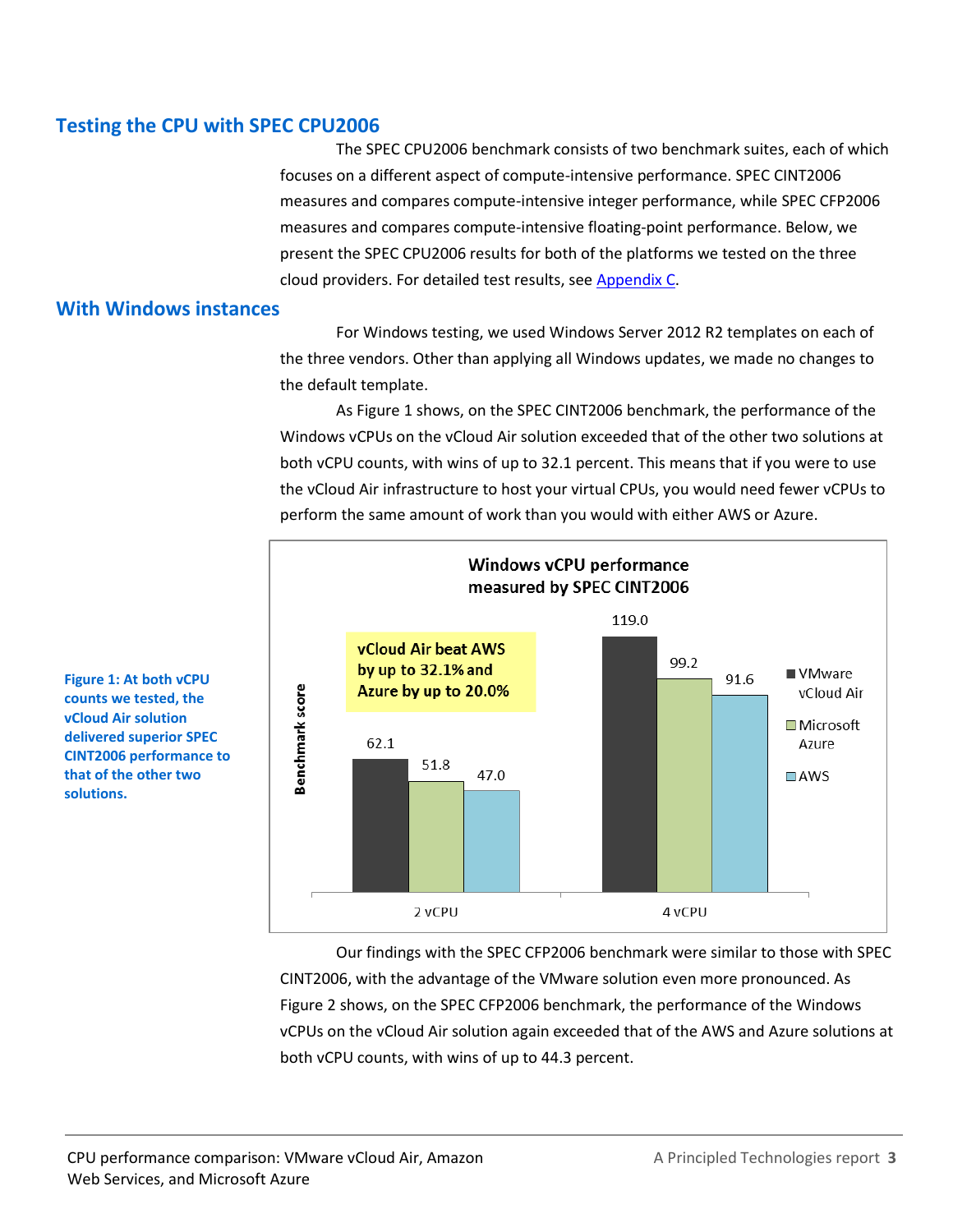

**delivered superior SPEC CFP2006 performance to that of the other two solutions.**

**With Linux instances**

For Linux testing, we used the CentOS 6.4 default templates and then updated them to the latest kernel. We added a few programs in order to run SPEC CPU2006, which we outline in [Appendix A.](#page-6-0)

As Figure 3 shows, on the SPEC CINT2006 benchmark, the performance of the Linux vCPUs on the vCloud Air solution exceeded that of the Azure solution at both vCPU counts, with wins of up to 31.1 percent.



**Figure 3: At both vCPU counts we tested, the vCloud Air solution delivered superior SPEC CINT2006 performance to that of the other two solutions.**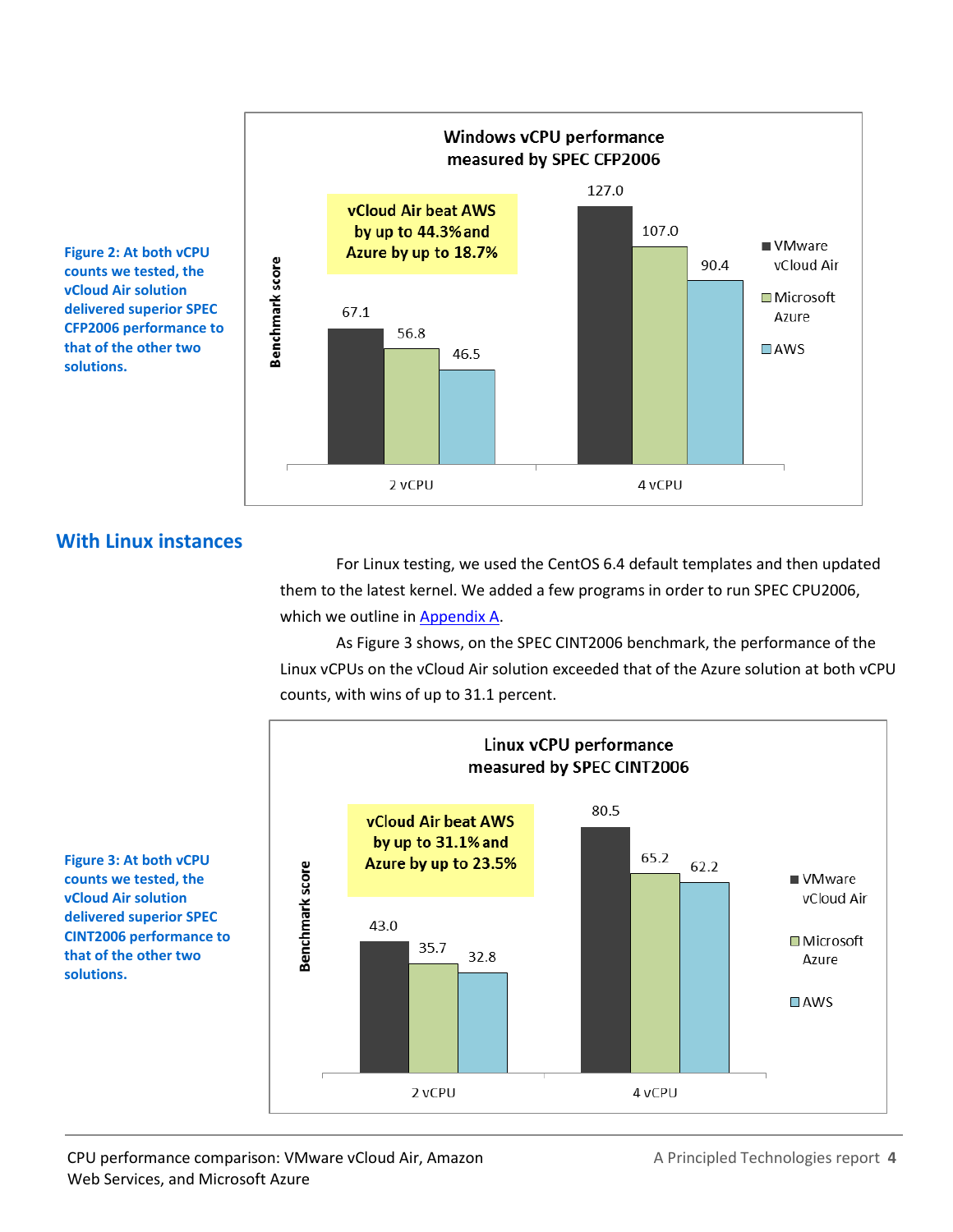As with the Windows vCPUs, our findings with the SPEC CFP2006 benchmark were similar to those with SPEC CINT2006, with the advantage of the VMware solution on the Linux vCPUs over the other two solutions even more dramatic. As Figure 4 shows, on the SPEC CFP2006 benchmark, the performance of the vCloud Air solution again exceeded that of the AWS and Azure solutions at both vCPU counts, with wins of up to 39.1 percent.



**counts we tested, the vCloud Air solution delivered superior SPEC CFP2006 performance to that of the other two solutions.**

# **WHAT WE TESTED About vCloud Air**

According to VMware, vCloud Air, which is built on VMware vSphere®, "quickly and seamlessly extends your data center into the cloud using the tools and processes you already have." It is available in three service offerings: OnDemand, Dedicated Cloud, and the Virtual Private Cloud. (We tested the Dedicated Cloud offering with resource reservations found in the Virtual Private Cloud offering.)

For more information about VMware vCloud Air, see

[www.vmware.com/products/vcloud-hybrid-service/.](http://www.vmware.com/products/vcloud-hybrid-service/)

### **About Microsoft Azure**

According to Microsoft, "Azure is an open and flexible cloud platform that enables you to quickly build, deploy and manage applications across a global network of Microsoft-managed datacenters. You can build applications using any language, tool or framework. And you can integrate your public cloud applications with your existing IT environment."

For more information about Microsoft Azure, see [azure.microsoft.com.](http://azure.microsoft.com/)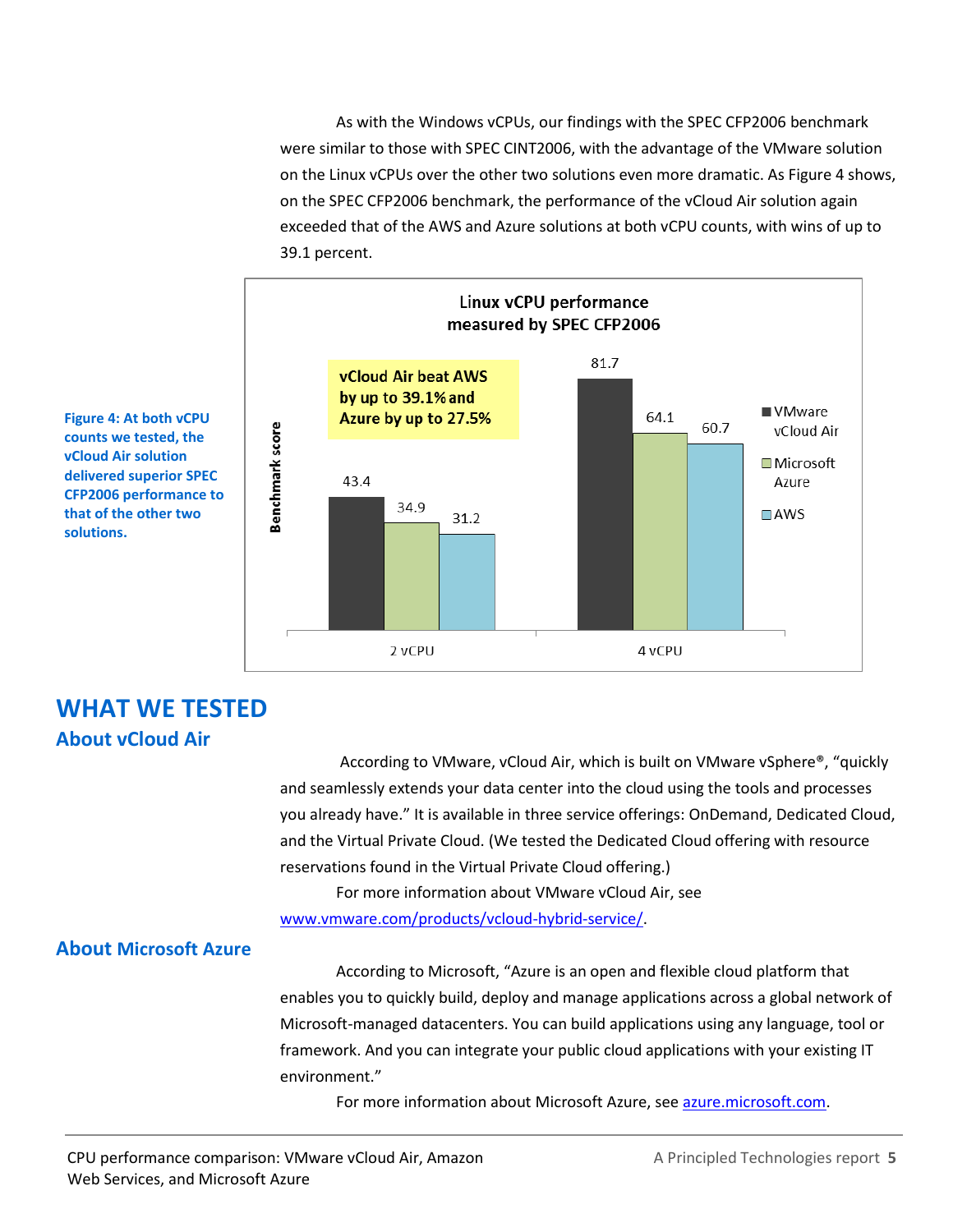#### **About Amazon Web Services**

According to Amazon, "Amazon Web Services provides a variety of cloud-based computing services including a wide selection of compute instances which can scale up and down automatically to meet the needs of your application, a managed load balancing service as well as fully managed desktops in the cloud."

AWS offers persistent block-level storage through EBS. There are actually three different configurations for EBS: EBS General Purpose (SSD) volumes, EBS Provisioned IOPS (SSD) volumes, and EBS magnetic volumes. We conducted testing against the EBS General Purpose (SSD) volumes across two virtual machine sizes and used "EBS-Optimized" instances on the ones that supported it.

For more information about Amazon Web Services, se[e aws.amazon.com.](http://aws.amazon.com/)

#### **About SPEC CPU2006**

SPEC CPU2006 is an industry-standard benchmark that uses a CPU-intensive workload to stress a system's processor(s), memory subsystem, and compiler. SPEC CPU2006 encompasses two types of tests: SPEC CINT2006 and SPEC CFP2006. SPEC CINT2006 reports results in both SPECint\_rate2006 and SPECint\_rate\_base2006 scores; the difference is that SPECint\_rate2006 allows for more optimization than SPECint\_rate\_base2006. Like SPEC CINT2006, SPEC CFP2006 reports results in both SPECfp\_rate2006 and SPECfp\_rate\_base2006 scores. (We report SPECint\_rate2006 and SPECfp rate2006 scores in this report.) These scores help compare a wide range of hardware. For more information about the SPEC CPU2006 benchmark, visit [www.spec.org/cpu2006/.](http://www.spec.org/cpu2006/)

### **IN CONCLUSION**

When the time is right for your business to move some of your computing to the cloud, it is essential that you select the server provider that can bring you the greatest benefits.

Throughout our CPU tests with both Linux and Windows instances, we found that VMware vCloud Hybrid Service™ instances performed dramatically better than Amazon Web Services and Microsoft Azure instances, earning consistently higher SPEC CPU2006 scores.

A cloud service that delivers stronger processing performance will give your applications the necessary vCPU resources to perform well and allow you to make the most of your investment in the cloud platform.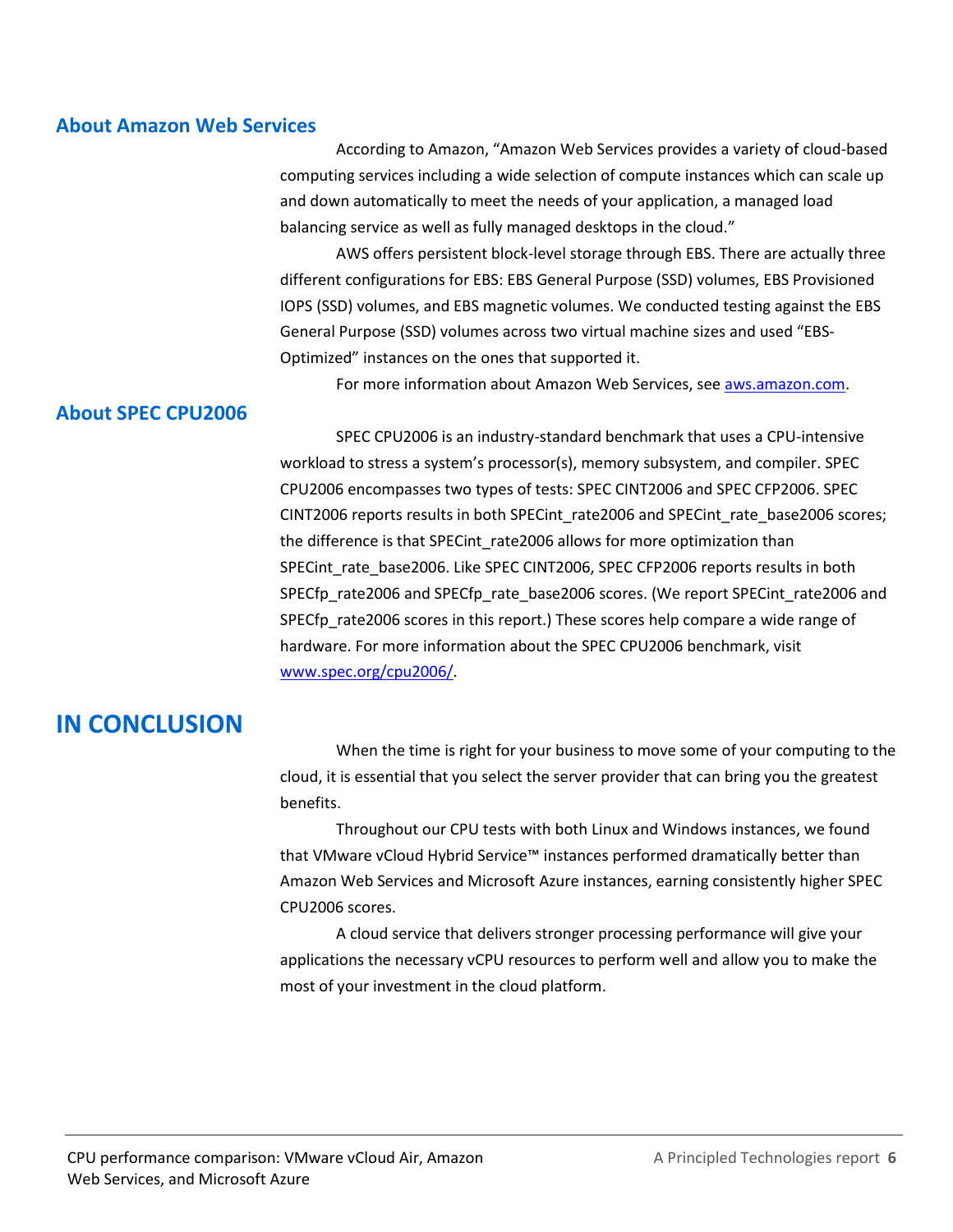# <span id="page-6-0"></span>**APPENDIX A – DETAILED TEST METHODOLOGY**

For Windows testing, we selected two of the default Microsoft Server 2012 R2 instances from AWS and then configured similar instances with the same virtual processors and memory from VMware vCloud Air and Microsoft Azure. Figure 5 shows the configurations we used. Note that Azure did not offer instances with 8 GB or 16 GB of memory, so we used the closest available configurations: 7 GB and 14 GB. For each instance, we looked at the /processor/cpuinfo file to see the processor configuration.

| <b>Compute instance</b> | <b>Virtual CPU</b> | <b>Memory (GB)</b> | <b>Storage (GB)</b> | <b>Processor</b>                |  |  |
|-------------------------|--------------------|--------------------|---------------------|---------------------------------|--|--|
| <b>vCloud Air</b>       |                    |                    |                     |                                 |  |  |
| <b>Medium</b>           |                    | 8                  | 30                  | Intel Xeon processor E5-2650 v2 |  |  |
| Large                   | 4                  | 16                 | 30                  | Intel Xeon processor E5-2650 v2 |  |  |
| <b>AWS</b>              |                    |                    |                     |                                 |  |  |
| AWS m4.large            |                    | 8                  | 30                  | Intel Xeon processor E5-2676 v3 |  |  |
| AWS m4.xlarge           | 4                  | 16                 | 30                  | Intel Xeon processor E5-2676 v3 |  |  |
| <b>Azure</b>            |                    |                    |                     |                                 |  |  |
| Azure D <sub>2</sub>    |                    |                    | 30                  | Intel Xeon processor E5-2660    |  |  |
| Azure D3                | 4                  | 14                 | 30                  | Intel Xeon processor E5-2660    |  |  |

**Figure 5: The instance configurations we tested.**

For Linux testing, we used the same instance types we show in Figure 5. We configured the instances using the default templates of CentOS 6.4 and then ran yum update and installed all updates. For testing, we used kernel version 2.6.32-431.11.2.el6.x86\_64. In addition to the updates, we installed the following packages: glibc.i686 libgcc.i686, libstdc++.i686, libgfortran.x86\_64, numactl, sysstat, and screen.

We compiled SPEC CPU2006 using the configuration files in [Appendix B.](#page-7-0) For each instance, we ran SPECint rate2006 and SPECfp rate2006. We performed three complete runs of SPEC CPU2006. Between runs, we powered off the instances and then powered them back on. We did this to simulate behavior across different host inside the cloud. We used the median of the three runs for the comparison.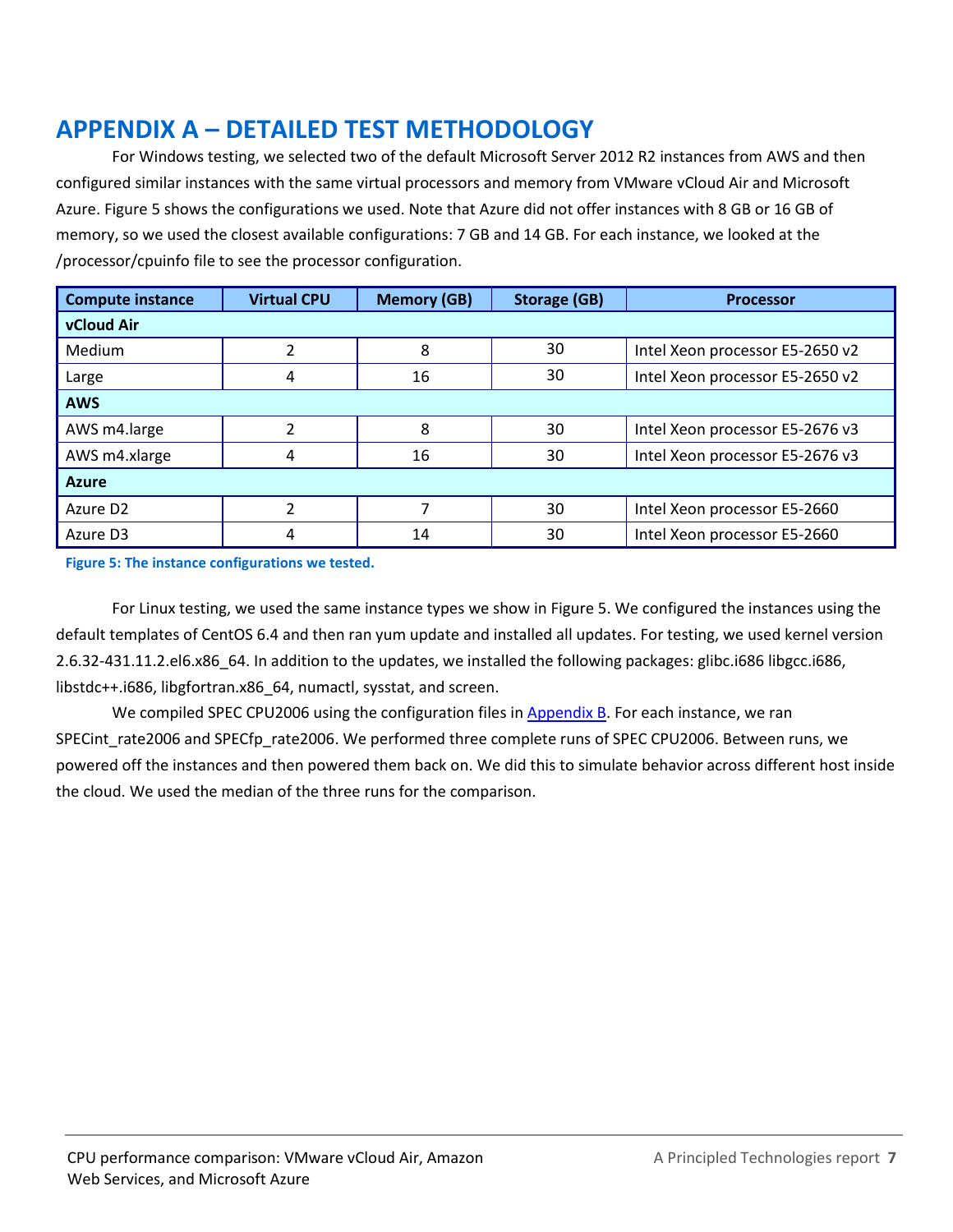# <span id="page-7-0"></span>**APPENDIX B - SPEC CPU2006 CONFIGURATION FILES**

#### **Linux configuration file**

```
# Linux Cloud gcc 4.4 config file
# Config file for CPU2006
= all
tune
         = yes<br>= test, train, ref<br>= cfafile, cs
basepeak
size
output format = asc, cfqfile, csv, html
          = GCC-4.4.7.xmlflagsur10
reportable
          = yeshw_avail = Dec-9999<br>verbose = 6makeflags
          = -116license num = 3184#test sponsor = Test Sponsor (Optional, defaults to hw vendor)
      = Principled Technologies, Inc.
tester
submit = numactl --localalloc --physcpubind=$SPECCOPYNUM $command
default# Compiler selection
# NOTE: The path may be different if you use the compiler from
#the gnu site.
CC= qcc
               = q+1CXXFC= qfortran
## HW config
# default sysinfo is expected to write hw cpu name, hw memory, hw nchips,
# hw disk
hw model
hw cpu char
                \equivhw cpu mhz
hw fpu
                \overline{a}hw ncores
                \overline{a}hw ncoresperchip
                \overline{\phantom{a}}hw<sup>-</sup>nthreadspercore =
hw ncpuorder
                \equivhw pcache
                \equivhw scache
hw tcache
                \equivhwcache
                \equivhw vendor
                \overline{\phantom{a}}hw other
## SW config
# default sysinfo is expected to write prepared by, sw os, sw file, sw state
# Descriptions of the different compilers tested
             = gcc version 4.4.7 20120313 (Red Hat 4.4.7-4) (GCC)
sw compiler
sw avail
               = Nov-2013sw other
               = None
default=default=cloud.i686:
sw_base_ptrsize = 32-bit
               = 32 - \text{bit}sw peak ptrsize
default=default=cloud.x86 64:
sw\_base\_ptrsize = 64-bit= 64-bit
sw peak ptrsize
# Notes
default:notes submit 000 ='numactl' was used to bind copies to the cores.
notes_submit_005 =See the configuration file for details.
notes os 000 ='ulimit -s unlimited' was used to set environment stack size
```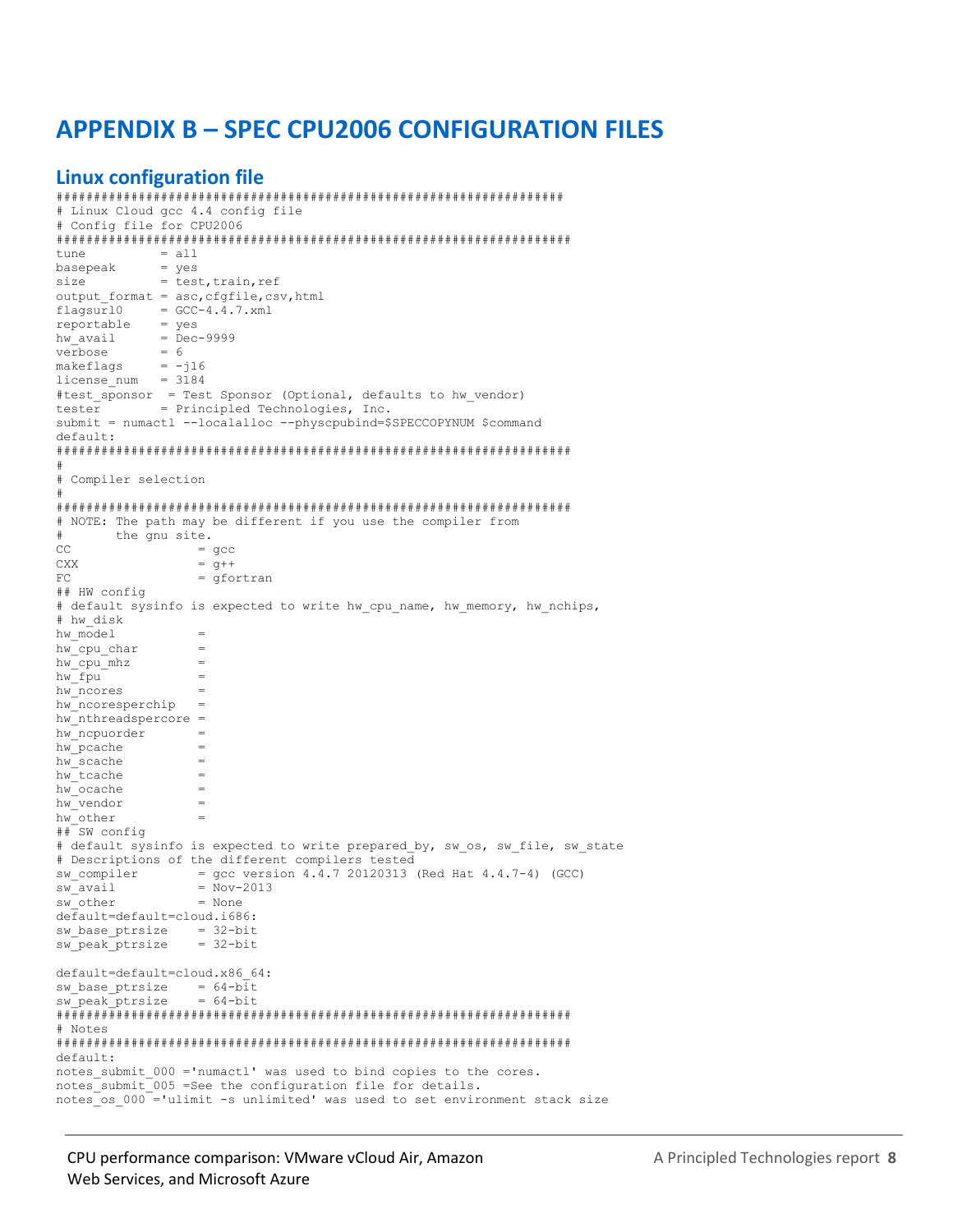```
# Optimization
default=base:
OPTIMIZE
          = -03 -ffast-math -mmmx -msse -msse2 -msse3 -mfpmath=sse
default=base=cloud.i686:
OPTIMIZE += -m32
default=base=cloud.x86 64:
OPTIMIZE
        += -m64# 32 bit Portability Flags
400.perlbench=default=cloud.i686:
CPORTABILITY = -DSPEC CPU LINUX
# 64 bit Portability Flags
default=default=cloud.x86 64:
PORTABILITY = -DSPEC CPU LP64
400.perlbench=default=cloud.x86 64:
CPORTABILITY = -DSPEC CPU LINUX X64
# Portability Flags
462.libquantum=default=default:
CPORTABILITY = -DSPEC CPU LINUX
483.xalancbmk=default=default:
CXXPORTABILITY = -DSPEC CPU LINUX
481.wrf=default=default:
CPORTABILITY = -DSPEC CPU CASE FLAG -DSPEC CPU LINUX
MDS400.perlbench=base=cloud.i686=default:
# Last updated Wed May 7 14:04:33 2014
optmd5=8e5442d510730679cc400286290651ed
baggage=
compile options=\
@eNq9UdFOqzAUfecrmr5j4vZGxhIodUOBEqbJ9KWZWBS1dKGd0b/3MqbOGF80sWna297T3nPOTVRr\
y92LqOpGILU3tWq1Y2nTlaXh3aF9qDv+Krq6enfxJbYIi1MHPZYlsmGq8cWFQnawSSnhJC0qTALq\
FysIUppFnLCMImSzObKraqcNFDRPyJZSvsGqtRjW2bABS1b7HuIOqfkMjeOzCI/CpNiO9wutDl0p\
lhZxECEuBoL4GDP/mqW5i7+wxRZogD+uIm+1qdx35keETxOy5hNokoIt5iD4NYzDOwqZ3+s6EWFZ\
7vlhFOa352QGhdiC7Waw/K8W/uDeQt0/i9LoZQ9p5OT15FfvZBScXP1X7VA49vI1HP2+B43EAxdW\
9D09a+qHEzrPew==
exemd5=29fb5df3f4b6bc9744c59b6a6cbb99e4
401.bzip2=base=cloud.i686=default:
# Last updated Wed May 7 14:04:35 2014
optmd5=398ec4b92cd3500251cf75b8012d6d9e
baqqaqe=compile options=\
@eNqtkFFPwyAQx9/5FBfeMXF7a9YljnZLXVeazL740kyEiY6yADP67b2uGqd7W0bIceHu4Pf/V65j\
dvOmtNkpcPtoXBcSEqI3Mrb+0D0b374rb/RnSm8p4WJVJ7CVEhhu9zNx44Bl6zrnLa8bTKssnzUL\
AGBiDEzrTYj4S3wBZq39wBiCGuJoOLDL6n3fkg618Qj+r01wBy/VlPAEOE8pUtBjLmb3on5I6R8k\
ShAUaebl3WKNtXM8SkQCOFisisccOy5HpaQsquXgy5UkT9zTq5IxTE/ufsX1ssvs24LrqTi+Kpre\
vhMfvwDiT6H9
exemd5=a6bc8d9618cb4ac6ec49425fa14cb82e
403.qcc=base=cloud.i686=default:
# Last updated Wed May 7 14:04:50 2014
optmd5=2a3e0107cb04c38ce219e7d06eef2cfe
baggage=
compile options=\
@eNqtUElvgzAMvedXWLkHae0NlUol0DYbEKSWyy6oo2FjI6Qi6bT9+5kytK/b1ChynuwX+/llpmP6\
8KLqplVqTq4xnfWJdX1TubI/d8emL19V39TvAb2hhMs09+GxqoDhNdMPzwCLdnnMS54XCLMoDosN\
MOEBMDkHVtcH63CQewKmtX7DaK0a42x8kKXr00AJxtJ8Br/PwppzX6k14T5wHlAUQi9Yhrcy3wf0\
hypKUCsKWierzQ5rfxVeGGGc8W05kYRHifQBu4lU3MeY+b9+ShKR3Y1+XcmHhXl4VpWzS8Ss1VP6\
a+nBjiT6tOZ6i2DXdLXflokIB5daTcdBshhc/2b5B0GkrY0=
exemd5=28a44627765558dbb6e1d38ef0c35b8e
```

```
429.mcf=base=cloud.i686=default:
```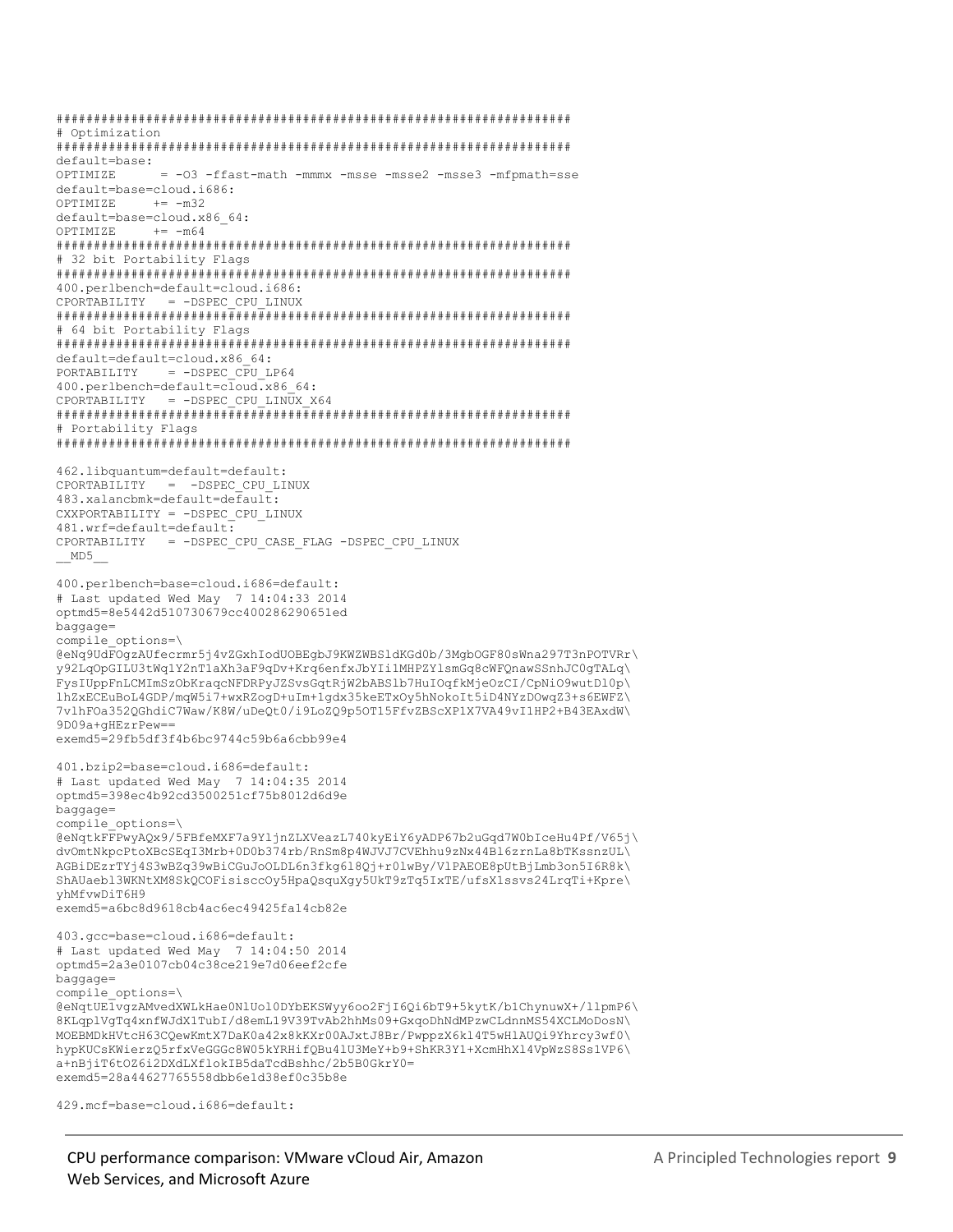# Last updated Wed May 7 14:04:51 2014 optmd5=3f2172f77d4d0378fe6316c20a2c1d31 baggage= compile\_options=\ @eNqtUV1PgzAUfe+vaPpeE7c3MpZAwQ0FSgRi4ksza1GU0oV2Rv+9l7H5Md/Mmub2pPf03nNPc9NT\ vXlVTdspbLauNb31kHVDK50Ydv1jO4g3NbTNh08uCWI8Kzz8JCWmsM3xxYXBNCqLmAlW1ADzKA7r\ FQZ0F+SVKKuIieKWVxxTPse0aTbWQVv3jKnW+h2itWqKs+kAlm62I8WfUvMZPl0La3aDVEvEPMyY\ T0AW2WMeXvOi8skvjQSBcpB3lQarEnJ/9e4ZYZyztWBfrJMBCOIehuJJltzHkP//OASlSX4zmXkm\ Wxbm4UVJZ5eAaaeP198ejO6k0cGp8w0CVbOgWos0CUfPOk2mRrweP+HHD3wC8H+23g== exemd5=4f40a78398e1eaeefa5d4528b9c4f38b 445.gobmk=base=cloud.i686=default: # Last updated Wed May 7 14:04:56 2014 optmd5=a9e2c83c29ce243ebd97b0b8046a0579 baggage= compile\_options=\ @eNqtUU1zgyAQvfsrGO6k0+TmxMxENGqr4kxiD70wqcGWViQj2mn/fZeYpF+ndsLA8mB3Yd/bXLdE\ bV9ELRuB9L6XujWuY/pOVj3vhnYnO/4qOlm/e/gaO5RlhYseqwoRmPqUMdGIBOsipJwWJcA8CP0y\ AhAv70JOWb5KIh4jkkzsGs2VbKtm2Al7OGNE2AyRut6aHsrqnxBRSr2BNUaMdjpuEKXqvQ3xRtds\ in6OudFDV4mFQ11EqYehbHzAzL9hxcbD3zhgB5hB+at0Ga3B95vPIcIPcxrzc9AfCWKHuQj+TrLk\ PoT8/7PFTprkt2MvLqTaXD88i6o3C8CkUafrT4mseGlwFPJyRODVbLmJeZr4VtNG4fEjVtoefWnQ\ BxvQyAs= exemd5=77c1ce55c918e3cf0c78729ffc9c6b61 456.hmmer=base=cloud.i686=default: # Last updated Wed May 7 14:04:58 2014 optmd5=afe9b8a1afc1a22dae9a7c784da3678f baggage= compile\_options=\ @eNqtUE1PwzAMvedXWLkHie1WrZPWtIxC21TaetmlGiWFQNNMSYbg3+MSJr5uaFFkW/Fz/N6rzMj0\ /ln2apBgDl6Z0UXEeas639rjeK9s+yKt6t9iekkJF2UdwUPXAcNrThMXBli6qTPe8rrBskqzpFkD\ ABNzYH2/dx63+EdgWutXjM7JEGchIUr3hwkSh9Z8Br/Pwpmj7eSS8Ag4jymyoB+1SG5EvY3pD0qU\ IFFkc1Ws1hvs/aVHiYgAB/My32WI+D9VSoq8ug2+nEnywtw9yc675WTioE/PX/om5UX66cL5hOCv\ 5Wp73RZ5Mrk2aBoWiWYy+Ju77xllp+Q= exemd5=c4aad157890c4ea6178037340bd7bffc 458.sjeng=base=cloud.i686=default: # Last updated Wed May 7 14:05:00 2014 optmd5=398ec4b92cd3500251cf75b8012d6d9e baggage= compile\_options=\ @eNqtkFFPwyAQx9/5FBfeMXF7a9YljnZLXVeazL740kyEiY6yADP67b2uGqd7W0bIceHu4Pf/V65j\ dvOmtNkpcPtoXBcSEqI3Mrb+0D0b374rb/RnSm8p4WJVJ7CVEhhu9zNx44Bl6zrnLa8bTKssnzUL\ AGBiDEzrTYj4S3wBZq39wBiCGuJoOLDL6n3fkg6l8Qj+r0lwBy/VlPAEOE8pUtBjLmb3on5I6R8k\ ShAUaebl3WKNtXM8SkQCOFisisccOy5HpaQsquXgy5UkT9zTq5IxTE/ufsX1ssvs24LrqTi+Kpre\ yhMfvwDiT6H9 exemd5=1459f8b581e61330578589979e8b8cdf 462.libquantum=base=cloud.i686=default: # Last updated Wed May 7 14:05:02 2014 optmd5=dd2d18aa19b4ee31f2e2aa4070ddb523 baggage= compile\_options=\ @eNq9Ud9PgzAQfu9fcek7Jm5vZCyBghMFShwk6guZWBSldKGd0f/ew445Y3zRxKa5u/Z+ffddpnpH\ bp5F03YC1Na0qtcu0WZoa1MNu/6+HaoXMbTNm0dPKWE8zV14qGtw8Kop40SBE67ziFUsL9HMwigo\ VwDg8Dk4TbPRBruYR3CklK8otRZWzqzCKNlsxxDPuuYzmM5n5SqJs/J6+l9otRtqsSTMBcY8iqjo\ h82DC54XHv0CkRIEjjXOEn+1Rt93uJRwFzAxTuPbCCN+D33fi18VfhAncXFz3M8OQQmqS0vlX1n6\ gaCFunsStdHLMaSTBzoPlIxkJeGeuH+dHRunfnGOz2DcRSepxcLLcW1HO3sH2+bEwg== exemd5=1bdfb20d8c111ef9fe052430dc08afb9 464.h264ref=base=cloud.i686=default: # Last updated Wed May 7 14:05:11 2014 optmd5=afe9b8a1afc1a22dae9a7c784da3678f baggage= compile\_options=\ @eNqtUE1PwzAMvedXWLkHie1WrZPWtIxC21TaetmlGiWFQNNMSYbg3+MSJr5uaFFkW/Fz/N6rzMj0\ /ln2apBgDl6Z0UXEeas639rjeK9s+yKt6t9iekkJF2UdwUPXAcNrThMXBli6qTPe8rrBskqzpFkD\ ABNzYH2/dx63+EdgWutXjM7JEGchIUr3hwkSh9Z8Br/Pwpmj7eSS8Ag4jymyoB+1SG5EvY3pD0qU\ IFFkc1Ws1hvs/aVHiYgAB/My32WI+D9VSoq8ug2+nEnywtw9yc675WTioE/PX/om5UX66cL5hOCv\ 5Wp73RZ5Mrk2aBoWiWYy+Ju77xllp+Q= exemd5=cb7d87072aeb92cb65b3173b7a878950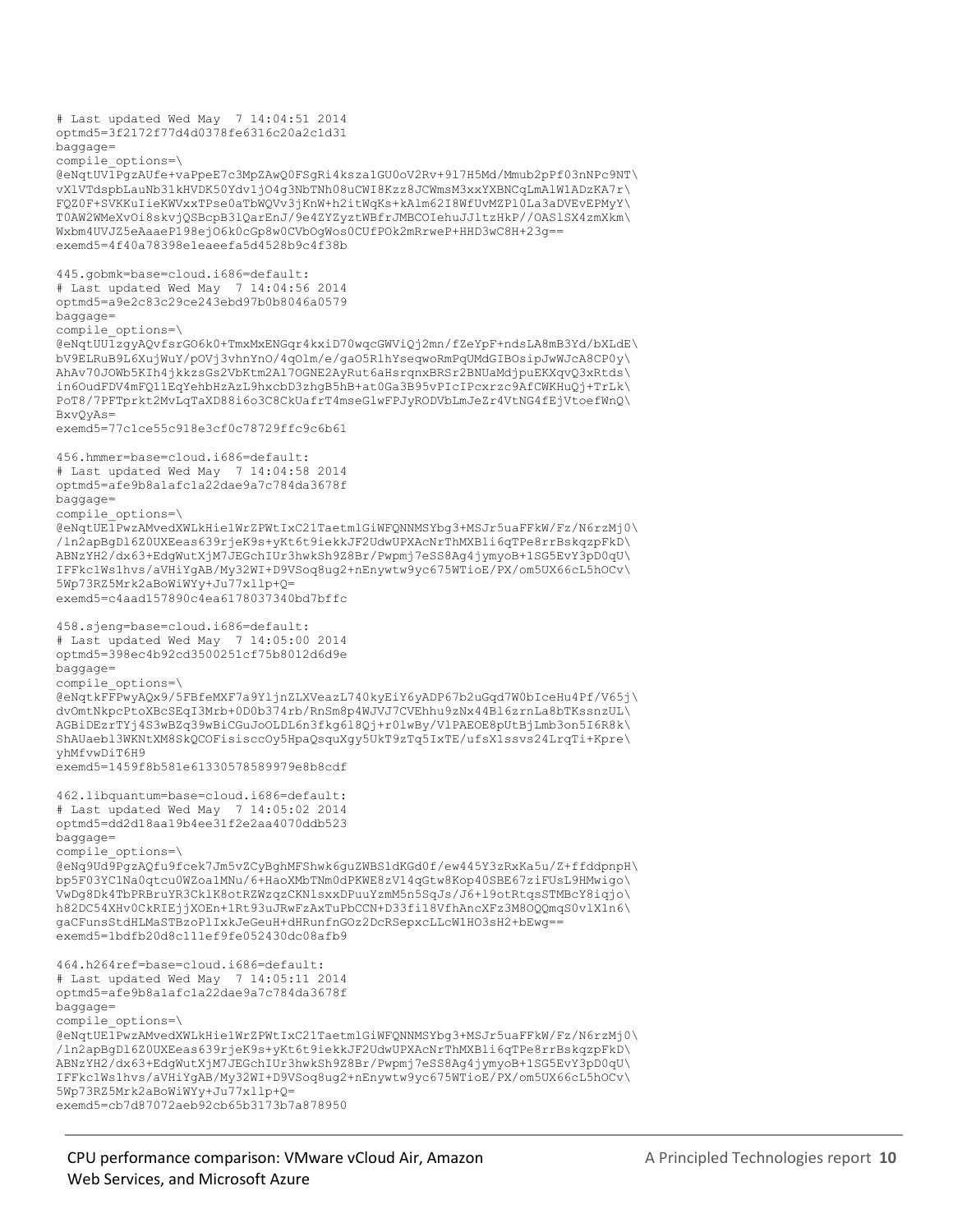```
471.omnetpp=base=cloud.i686=default:
# Last updated Wed May 7 14:05:18 2014
optmd5=ce797cb647de7e8f63b165eefdbb6e2e
baggage=
compile_options=\
@eNqtkNFuwiAUhu95ihNuDS7Tu2Y1WWnnutXSRJuY3TRa6cZWwAA129sPrUaXXSxZJOHA4fzAf75c\
KyJXH7wRLQe9dUIrGyDrjKhdZTq1EabacSOarxDfYkTZrAjgdTAAUgPRpxtDDSSeFwmtaFH6bR4n\
UTkFkg791FJxVwlVt92G+7wVa3vD1U4YAMLGQJpmZZ134d6ASCk/fbSW93HUL14lm+1eEval8QjO\
487qztR8gmgAdLkMsTeIjwmLnlixCPEPvxj5LrzVh+x+Ove1394PiijJ6WN1Ev3RDEYsAP9VOktf\
Ei//f2cYZWn+3GO+FiG9fue1s5OLszOOPaosPmK7XheHV1m5h39B/hv/3bth
exemd5=f506dd491b15c8d5615ddf3f636f11d8
473.astar=base=cloud.i686=default:
# Last updated Wed May 7 14:05:20 2014
optmd5=3062caf89235eab99ad0a9e002e3dee3
baggage=
compile_options=\
@eNqtkFFvwiAQx9/5FBdeDUumb81qYilzbBWa2CZmL0Qr3bqtxRRctm8/ajXW+LbIwwF3f7j//YRp\
SL3+1GX1pcHsXGUaGyDr2qpwqt0326pV37qtyt8Q32NE5SIN4G00AlIAMacXdwZIvEwZVTTN/VHE\
LMrng5xKeJYlTDER85kAIHICpCzX1vnu7h1IXdc/Plqr+zjuN6+qy10nCfvSZAzn9WDNvi30FNEA\
6GoVYm8MHy8yepZpFuILnxh5997OYzKbL33t2vNBETFBn9SV6HIIjGQAvgVf8FfmZf+fCKOEi5ce\
663ImM2HLpydDnJnDB2iJD7iut0Uh19l3kEfEP8DA/izNw==
exemd5=ba27e6d937a6228ee9cbc90fdd7613ce
483.xalancbmk=base=cloud.i686=default:
# Last updated Wed May 7 14:05:48 2014
optmd5=7717b057a25e3609370b011815e9b6aa
baggage=
compile_options=\
@eNrtVF1vmzAUfedXWLxWFC3dU9RUcsBL3RmMMFR0LxYjpqXDOMKkav99DYSErn3qtD3NEvh+HF/M\
PccOVePI/Jcoq1oAtesq1eilpbu2Kjre7ptt1fIn0Vbly8r+YlseDaIluD87A04BHDWtOFfA8VmE\
PO5FqTFDH63TDTAWjCIeUp5cxwj6zAQySGDIcRiggAdswwmFPoqBg8/N8yzaQujiZLlbJd96biV3\
9Syk8+eZt++q2g30PVH5VrTaxU0gpGpffockbd7oQo2YQjVPPSCv86Zwq6ao91ththrF9IZnAYlg\
zPotHgNpgsnkjkk2uQxmX72Zs5hsnwaTeQsJ9mFCh1WmHE8Z4iFM8C3iSQxD5tGhJcfcoVuIMbhB\
U8PoBXDKMted4a97AI6U0nRCai3G92KcDEqWux6yGlMXC9CPE1+c4DDNhiC41Gpv2nRleUvgZdnK\
NlTbB4eub2iUrOw3zNuW0YMp8o3ADTO59yoYEGsUetfcFDni/gvj7wjDtugSGJ5wgH8g0+jPy2Sk\
NssiGidwjQlO7uYEj7KxLTN9H6+EP9Xkx5IEl+rnoyg6fQVO4yTAXpzEPwj1H//68Gma9mdidiBe\
AWxnoCc=
exemd5=0748b31b591299e6d2d4e4d33b95d50a
999.specrand=base=cloud.i686=default:
# Last updated Wed May 7 14:05:49 2014
optmd5=398ec4b92cd3500251cf75b8012d6d9e
baggage=
compile_options=\
@eNqtkFFPwyAQx9/5FBfeMXF7a9YljnZLXVeazL740kyEiY6yADP67b2uGqd7W0bIceHu4Pf/V65j\
dvOmtNkpcPtoXBcSEqI3Mrb+0D0b374rb/RnSm8p4WJVJ7CVEhhu9zNx44Bl6zrnLa8bTKssnzUL\
AGBiDEzrTYj4S3wBZq39wBiCGuJoOLDL6n3fkg6l8Qj+r0lwBy/VlPAEOE8pUtBjLmb3on5I6R8k\
ShAUaebl3WKNtXM8SkQCOFisisccOy5HpaQsquXgy5UkT9zTq5IxTE/ufsX1ssvs24LrqTi+Kpre\
yhMfvwDiT6H9
exemd5=5a4e32331a09f7ed93bface48d594d69
410.bwaves=base=cloud.x86_64=default:
# Last updated Wed May 7^{-}14:05:52 2014
optmd5=8f598a26cf4f1f73f8c7ef8d57a9871f
baggage=
compile_options=\
@eNq9UU1PwzAMvfdXWLkHCYY4VOuk9WNTIWsi1h7gUpWSQIA0U5Ih+PekLdO6K0jzwZHs9/yc50J3\
WDXvXMgPDnrnpO5sGFhnZOtqs++epak/uZHiO0KXKEjohoXwIrRxpukAt4D1gXahAdMZYCEa6/xQ\
9wpYKfXls7V8zFfj41FK7HpINLZurmFu9d60fBEkIaySCB1E0FCg8S1lZYROFFHgl0lYtSLL9db3\
0i3LktoXAKdFmsXVGgU0BE/MN/lj5hF/32/QYvS+XMY5ycuHqVxNWA8geXE3Medfbnj26Xj4jbl+\
euOtsws4xtGR3iuSTs074/8HbVr1V5qc6AfK0rlO
exemd5=d89c13e979876929258f22cafd5ff0c0
416.gamess=base=cloud.x86_64=default:
# Last updated Wed May 7 14:06:29 2014
optmd5=4a85b738b8b57c6044cfee81fc0c8dc8
baggage=
compile_options=\
@eNq9kl9PgzAUxd/5FDd9Z4l/YiIZSwZjo9pRsrEHfSGTtYqutKHMTD+97XAToyaLJvJQmtsD59zf\
```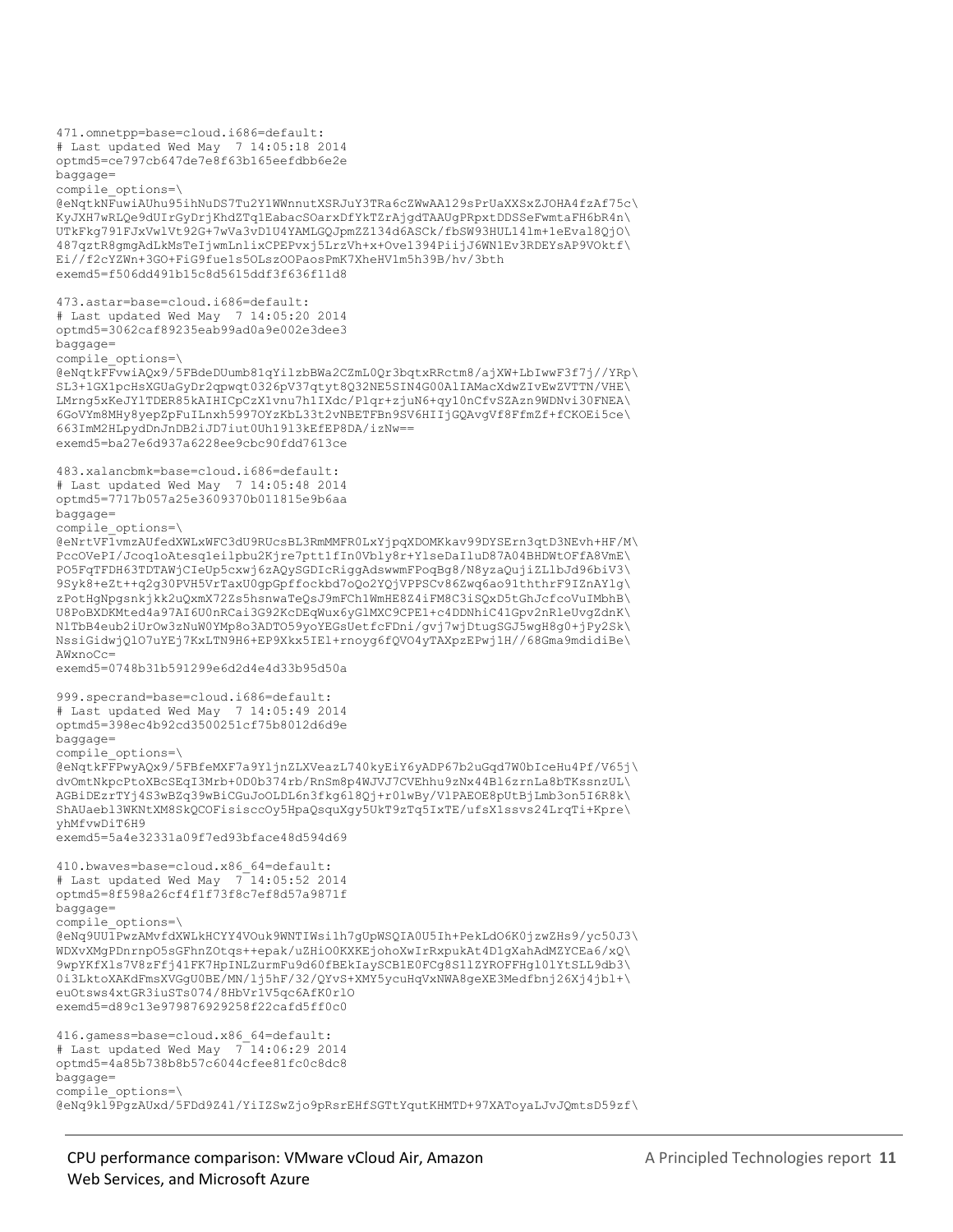```
bSIrVyyfGC/XDKRqSllpz9FNXRZNXm+qVVnnz6wu+YuPTpAzTlMPtGKFUgDuaJ5GYR6mizyheUwJ\
iWY4izt1s01GUbCYdLUkvTgHgL6Wm7pgA3DlYd/jSpWvbNXjl1vHOAVREsa5MR2T4WTuox8ckdWa\
4hfVwX+nSOksGwaY4Ozm069sIOSEdGo091zWTb2swC1ssHciPQkuPQOX86VuDK/mAVwhxNasWrN2\
PW1fRiW4shK/PTLN7ttzQg/GoY/2JmhXoMEVTTOTqOt4TEvUA/MhnuLbyCh+n+8IOAQn1x04f6IB\
31yG3dOXd4+saPTAStZiX/6AYnGRUZffPyIw3tNhFucEB3Yga4HaOHRhZ9cZ3Bsg6P1O
exemd5=460104d3d4572647353a1db8d26d1939
433.milc=base=cloud.x86_64=default:
# Last updated Wed May 7 14:06:31 2014
optmd5=e6f86cb1e67d58e27787938eb7158d34
baggage=
compile_options=\
@eNq9UVtPgzAUfudXNH3vEi/xgYwlUNiGAm3Wbom+NBNB0bEulBn9957Cbsb4MhMbctqefrTfJdNr\
Ui/firJaFUhv2kqvjeuYtqnyVjXb9VPVqPeiqcpPD19gh7KUu+g5zxGBT+//GGhEQsEjqiifwzIL\
o2A+QSQewGac2eILCRNl2WTmh0qmXC0iKtlMQDcUiS+mXTOJszuBEGFXiJTl0rTArn1BpK7rD6jG\
FH297CdA1eXGQrz+6OYa7caRkEr4sY2GRm+bvBg51EWUehjE4G7NglvGpYe/KcMO6IU7xok/EXD2\
U2WHCKKMTtUedKZs7DAXAYU4jR8iuOZ8DzpOnM2kH8RJLO9PiXduYMe+2Cf5R7N/8XmoH1+LvDUj\
C1nVh1QOzlrPk3Dn/z8Kh2dTX07B8sBmtapxz4TNbfYnwX8B91XlYQ==
exemd5=a2b45cd40a043249b27a03c181200ef3
434.zeusmp=base=cloud.x86_64=default:
# Last updated Wed May 7^{-14:06:34 2014
optmd5=4953ddd4d0db69456081eb61a49f3e21
baggage=
compile_options=\
@eNq9UctOwzAQvOcrVr47Eg8hETWV2jStAmls0eQAl6ikNhhIbNkuKnw9TkJpDj1UIOHDerUe7+zM\
ZrLB9fqVcfHGQCorZGMCz1gtKlvqbbMRunxnWvCPEJ0hb05pAEaxSikAwLMVjaMyooVLs1k8LRaD\
WpnSq0uHGhm51RUbA5Y/uc+VEp9s4/PrnedaOvg8nSxWITrSE7UISu7yyTRJk/x+COpIkBeRpcM8\
camtXjeAq5bsW44vAZMLwJyvjXVi7TPguq53LhrD+njeXw5Vc9VCwv7JCdiP7EUBzKMQ7UlQVyDT\
G0JzN9GQEZ0giQTgPibL5CF2iN/Pd4I5aZLdDsz5kxtwZMHdGcnHF1ZZM4bDOTjSepXOhub9o/6O\
mxTtlgYr+gLBAeRO
exemd5=c6be4e90e9decbdee6e48ff8c5aa93cd
435.gromacs=base=cloud.x86_64=default:
# Last updated Wed May 7 14:06:42 2014
optmd5=83149b556d072f8dbc56ec54626eb427
baggage=
compile_options=\
@eNq9kl1vgjAUhu/5FU3vS7KPLBlRE6gg3ZCSiUu2m8bVdmMTSgAXt1+/VtSQ6BKjib1oS/vSc97n\
nFgVKJ99CZktBFBlk6midqy6qTLesGpZzLOKfYsqkz99eAWtIEkcUJeClyUAAA0niY8ZTqZ6Gw99\
bzrqnLEoubvVql6tlhUXA4DUbm/Lssx+xdyW9ytLP6nlQeSOJn144E1oFAl9Sl2PRCR96YrWQaCF\
6Vhr3qWqmmpWAMRNsI0dWwFEbwCSclY32mzzAVCe5ys917Vo5+t20apclkbSb6+0gW3KFnZAgPtw\
GwSuD6j3QJNUZ9SNCI+wRB2gfyRj8uprxen5HQ+H830uBwoIELH1V+g++wzTOCAjFp4FcDP2G6Md\
Xb7Y8OV8jRafjFYrPD/GIcNb1b6jixYgIvFjpzvPpPkPyJ56+xS8qQdGssh32HfoDNRo2G3gS/ag\
A8ZuGrKIeKYgixy26dCpqXCnvH8xuFZx
exemd5=92a924c6219e4ce77a2274c6809a1b49
436.cactusADM=base=cloud.x86_64=default:
# Last updated Wed May 7 14:06:48 2014
optmd5=50702756905b047fe98e8df22da44f41
baggage=
compile_options=\
@eNq9kltvgjAYhu/5FU3vy7JDloyoiRTUbkjJxIvthrjabmxACcVl269fK0pIdIvRxF6UUh6+w/t+\
oSxQvvjgIs04kGWdykI5lqqrlNVJtSqWaZV88ioV3314Ca1RFDlAlZyVJQAAebPIxwmO5voYer47\
H3fukiC6vdFUT8lVxfgAINmebVGW6Q9f2uLuy9IhNT4KhuNZH+6JCQ0R0cd46JKAxE9daJ0EWphO\
NfMqZFVXiwIgZpJt2rElQPQaICEWqtbN1m8A5Xn+pXeleLNfNQ9N5aI0SL/5pBvYlmxhB4xwH26T\
wPUFde9pFOuKuhnhAS1RB+gfyZQ8+5o4vr7DxWFsV5c9BgJE0oJlq6WOT2z7on3xMKaef5KWm7U7\
I83qSo2N1IytVcZHq6wJ1w/xJMFb6t/mzmpLQMKHzsyeKOwfmvbkyztntRoYJMtbB1oVjb6B1x3r\
c06mA6bDeJIExDXeZDlsyqFzY3bH6V9Yq17j
exemd5=2f69aa03ea5792418158a8e8994a56e2
437.leslie3d=base=cloud.x86_64=default:
# Last updated Wed May 7\overline{14}:06:53\overline{2014}optmd5=8f598a26cf4f1f73f8c7ef8d57a9871f
baggage=
compile_options=\
@eNq9UU1PwzAMvfdXWLkHCYY4VOuk9WNTIWsi1h7gUpWSQIA0U5Ih+PekLdO6K0jzwZHs9/yc50J3\
WDXvXMgPDnrnpO5sGFhnZOtqs++epak/uZHiO0KXKEjohoXwIrRxpukAt4D1gXahAdMZYCEa6/xQ\
9wpYKfXls7V8zFfj41FK7HpINLZurmFu9d60fBEkIaySCB1E0FCg8S1lZYROFFHgl0lYtSLL9db3\
0i3LktoXAKdFmsXVGgU0BE/MN/lj5hF/32/QYvS+XMY5ycuHqVxNWA8geXE3Medfbnj26Xj4jbl+\
euOtsws4xtGR3iuSTs074/8HbVr1V5qc6AfK0rlO
```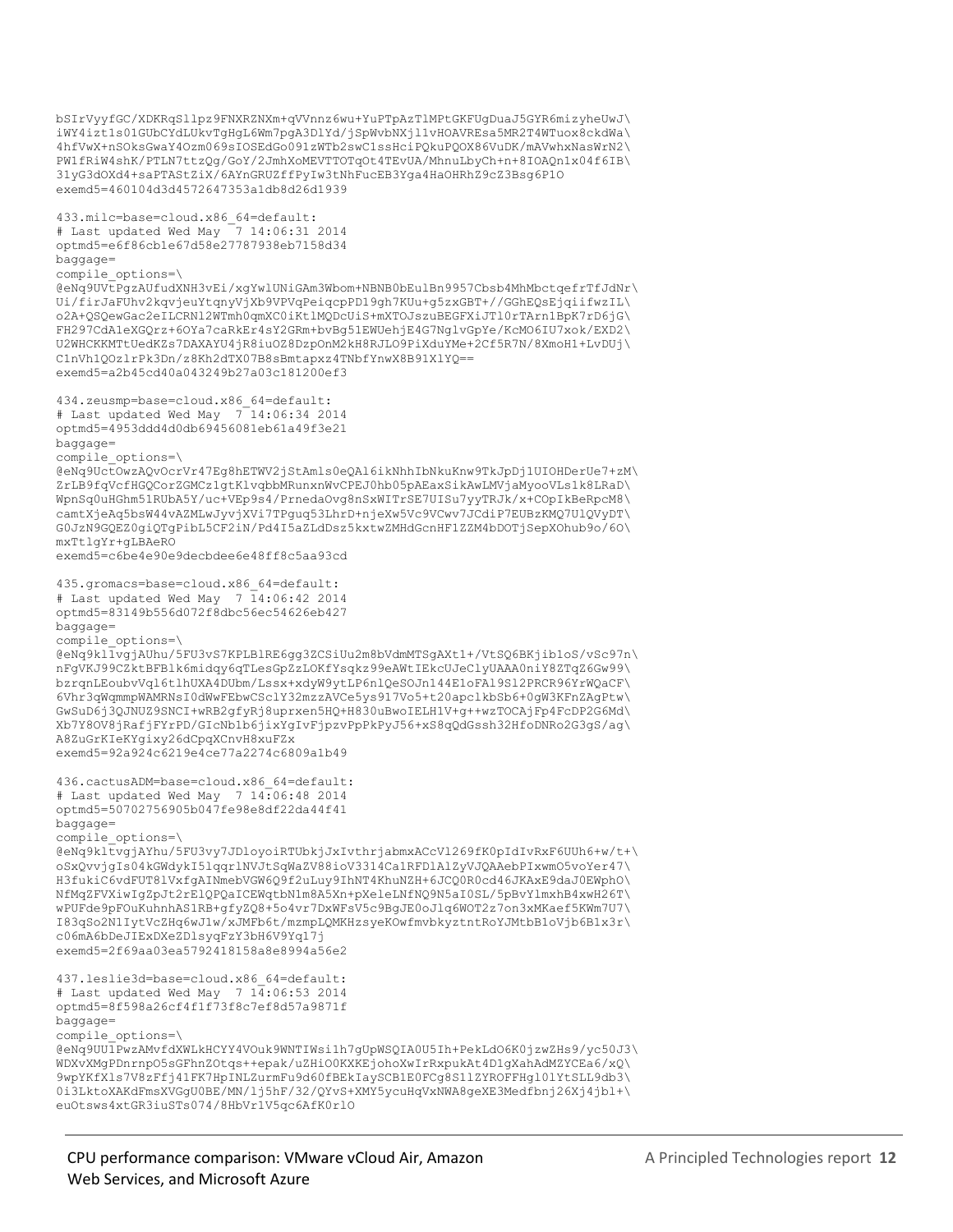```
exemd5=847e46840b9c5a39aa391c3dfe5cd236
444.namd=base=cloud.x86_64=default:
# Last updated Wed May \overline{7} 14:07:01 2014
optmd5=0c46b969c416c9adae32501e2eae441f
baggage=
compile_options=\
@eNq9UclOwzAQvfsrRr5WRmIRh6ip1CxUhjS2aCIVLlEJNgRIXMUugr9nkrS0CE4gMYfxMst78yY1\
DatXz0pXLwrM2lWmsR6xrq1KV7Sb5r5qi1fVVvrdp8eUhGIuPXgYjYCVwMyu4sgAixYyDotQ5nhN\
ozjIZwDAxCkwrVfWIYp7BFbX9Rt6a9XgT4YDs2q97lL8IXR+Bl35Z9MikcMX2tiaTVuqCQk9CJdL\
nyIfun2I4FLIzKdf6FGCpLHJRTKdLTD2nSolwgMs5HN+G2PG72n3WFJcZ9OAJzy7OYTrh6Ak4enV\
IOIf9flZHhibuydVOjuBve3F6IRKoq1o/zh1DyvybjcHi/kAeGu63g==
exemd5=b4861d8de61102ce03d95b0a2a0db697
447.dealII=base=cloud.x86_64=default:
# Last updated Wed May 7 14:07:22 2014
optmd5=b116d89bce0a3477670ed5b192b420c8
baggage=
compile_options=\
@eNq9UU1PwzAMvfdXWLlOQWIgDtU6qV9sga6p1k4aXKLRphBYm6npEPx7vHbThuA0JCzFSWzHee85\
1jWtVm+yVGsJetMqXRvbMm2j8lY027pQjXiXjSo/HXJJLJ/PEhueBwOgOVB9eHGhgQZpEvrCTxZ4\
jIPQW0wAKFN1vt4WEmMe52kmApa6XhSKbDoP3SDFeCFXa8GYKFQla4PdnCugHFdZrkyL4NoXoFVV\
faA3RvZ+2G9YVZWbXYnTp26uAe2IRURJH0IbGb1tcjm2fBv85dIhSIPsL9y740nmkG+siIVcsclt\
5E5SzP1k2FV4YexPBTY51J1HmljcBgTBZuwxxC7nS9ChSvg8cz0WsezhFHonCLEiFt/3c/yj1r9L\
DSP99Crz1ozhaEdhd6JHwX4A/8i6+5YvdnM+GfIX6fPj6g==
exemd5=ce19a064ded65deb33a85a25c81ea77d
450.soplex=base=cloud.x86_64=default:
# Last updated Wed May 7^{-}14:07:27 2014
optmd5=0c46b969c416c9adae32501e2eae441f
baggage=
compile_options=\
@eNq9UclOwzAQvfsrRr5WRmIRh6ip1CxUhjS2aCIVLlEJNgRIXMUugr9nkrS0CE4gMYfxMst78yY1\
DatXz0pXLwrM2lWmsR6xrq1KV7Sb5r5qi1fVVvrdp8eUhGIuPXgYjYCVwMyu4sgAixYyDotQ5nhN\
ozjIZwDAxCkwrVfWIYp7BFbX9Rt6a9XgT4YDs2q97lL8IXR+Bl35Z9MikcMX2tiaTVuqCQk9CJdL\
nyIfun2I4FLIzKdf6FGCpLHJRTKdLTD2nSolwgMs5HN+G2PG72n3WFJcZ9OAJzy7OYTrh6Ak4enV\
IOIf9flZHhibuydVOjuBve3F6IRKoq1o/zh1DyvybjcHi/kAeGu63g==
exemd5=50866441530d18e729cf9d14969436db
453.povray=base=cloud.x86_64=default:
# Last updated Wed May 7 14:07:33 2014
optmd5=0c46b969c416c9adae32501e2eae441f
baggage=
compile_options=\
@eNq9UclOwzAQvfsrRr5WRmIRh6ip1CxUhjS2aCIVLlEJNgRIXMUugr9nkrS0CE4gMYfxMst78yY1\
DatXz0pXLwrM2lWmsR6xrq1KV7Sb5r5qi1fVVvrdp8eUhGIuPXgYjYCVwMyu4sgAixYyDotQ5nhN\
ozjIZwDAxCkwrVfWIYp7BFbX9Rt6a9XgT4YDs2q97lL8IXR+Bl35Z9MikcMX2tiaTVuqCQk9CJdL\
nyIfun2I4FLIzKdf6FGCpLHJRTKdLTD2nSolwgMs5HN+G2PG72n3WFJcZ9OAJzy7OYTrh6Ak4enV\
IOIf9flZHhibuydVOjuBve3F6IRKoq1o/zh1DyvybjcHi/kAeGu63g==
exemd5=3d5c9b939fedc35f0197f8ec690419f4
454.calculix=base=cloud.x86_64=default:
# Last updated Wed May 7 14:07:42 2014
optmd5=a415db3e25b10c1817f5f8fc1cd12de2
baggage=
compile_options=\
@eNrVkl1rgzAUhu/9FSH3KeyDwaQWNLWtmzVh2ovtRro02dyqEWNHt1+/pFYR2kFZYbBcxHB8Oec9\
zzmRLFC+fOciW3MgyzqThbItVVcZq9NqU6yyKv3gVSY+HXgBrQmlNlAlZ2UJAEDjmPo4xXShn9HY\
9xbTXiwN6c21Vg2V3FSMjwCS3XsgyjL74quBuN1aOqWWT0J3GjvwSE5oFJQ8JK4XhEHy2BftikAL\
k7nWvAhZ1dWyAIiZYvt2BhKgIKaEhH4MELkCSIilqnXb9StAeZ5v9a0Ub+7L5qNVuSiNxGl+6VZa\
8xa2wQQ7sC0HdwHi3RGaaG/92vC05jw/wrO0FbVmoUVsoHMG8+DJ1/HfWz+dIGOH8I5NuQN6FtH9\
OdyZ5vSBYwOcsR1r/M9Zh0F039vWMxH+QG8on984q9XISNZ5x7rjZUiG4/4a/+W62WDuJrM0DDwz\
hnUOGztkYcbam+k3fHda8Q==
exemd5=85a1ebec9dd144bd861c1b2bd86878ba
459.GemsFDTD=base=cloud.x86_64=default:
# Last updated Wed May 7 \overline{14} : 07 : 59 \overline{2014}optmd5=4953ddd4d0db69456081eb61a49f3e21
baggage=
compile_options=\
@eNq9UctOwzAQvOcrVr47Eg8hETWV2jStAmls0eQAl6ikNhhIbNkuKnw9TkJpDj1UIOHDerUe7+zM\
```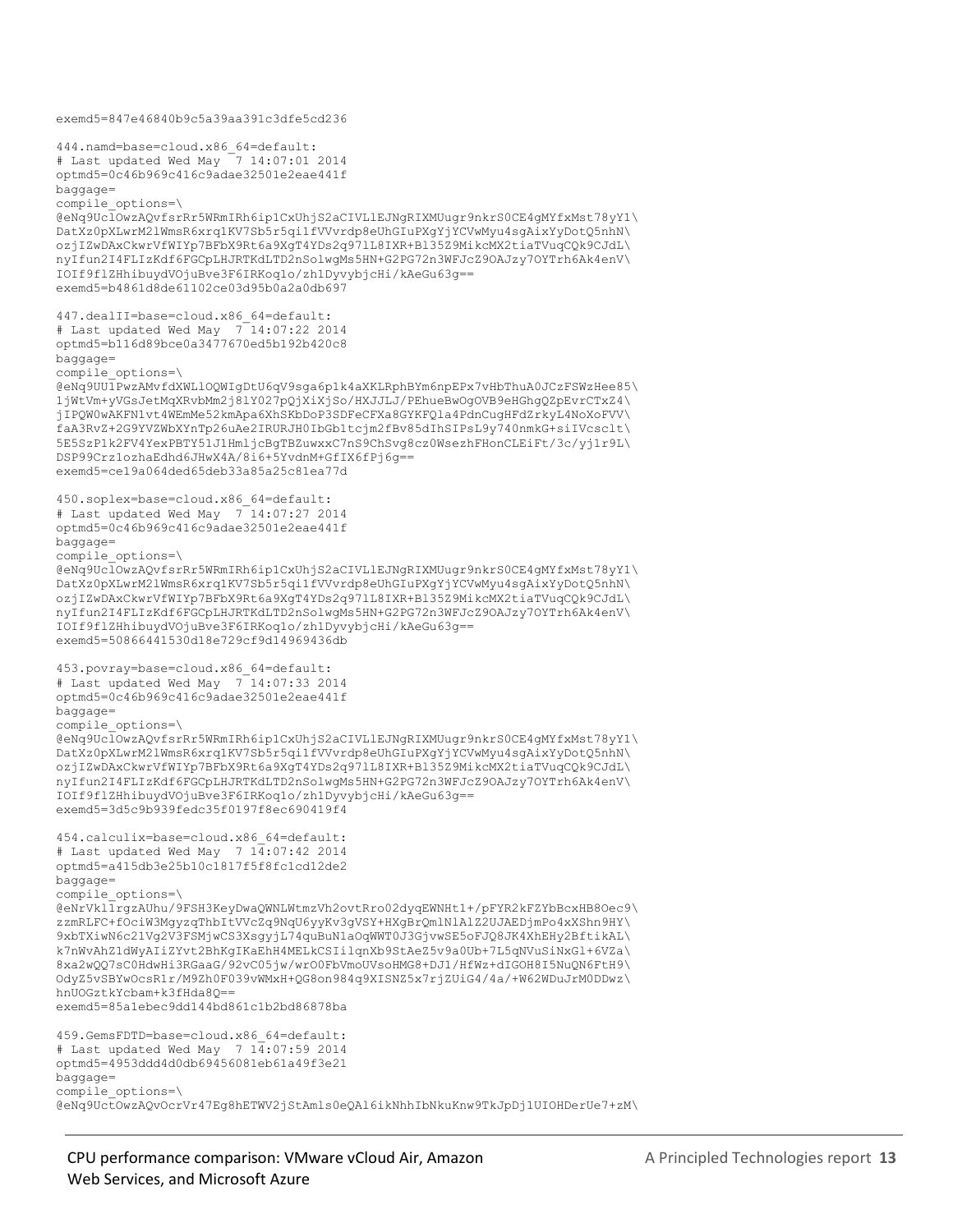```
ZrLB9fqVcfHGQCorZGMCz1gtKlvqbbMRunxnWvCPEJ0hb05pAEaxSikAwLMVjaMyooVLs1k8LRaD\
WpnSq0uHGhm51RUbA5Y/uc+VEp9s4/PrnedaOvg8nSxWITrSE7UISu7yyTRJk/x+COpIkBeRpcM8\
camtXjeAq5bsW44vAZMLwJyvjXVi7TPguq53LhrD+njeXw5Vc9VCwv7JCdiP7EUBzKMQ7UlQVyDT\
G0JzN9GQEZ0giQTgPibL5CF2iN/Pd4I5aZLdDsz5kxtwZMHdGcnHF1ZZM4bDOTjSepXOhub9o/6O\
mxTtlgYr+gLBAeRO
exemd5=ed9c5b9df50f3b3b47b8b35b5baf796f
465.tonto=base=cloud.x86_64=default:
# Last updated Wed May \frac{1}{7} 14:09:18 2014
optmd5=f6c0fd6aaa8c815d3fabe721bda8be5e
baggage=
compile_options=\
@eNq9Ul1PgzAUfedX3PAOiR8xkWxL+OgmCm3Dx4O+NMiKooMS6HT66y1scyT6sKixD7e37WnPuecW\
i9qosmdelCsOopGlqDtL62Rb5pK163pZtuyFt2XxNtVPdG1OqQVdw/OmATBewfDSGDEaIWZjj1ES\
J8wl2PMTn+B4d4qiiEQstLG9QCHCCRgVrErJ22xlNlW/kqKWYsi9mCKXuTRVKfaQky5GeyygF+cA\
MOnEus35DAzxmZtF05TvfGkWlxtNaXQQdq+YkjsP7EU81f9cq96zKFH7978qHxCURInt+IGf3I5B\
Qym65pJQYR4K0co2q8HI+5J2XTAFGOQMjKLIOql6JB8VfVVtVOw6vo2n20mhqqLpIdPtkbJpb4zm\
WjB3p/qeRB82iHNNaKIUjRmPKYlYoC76oX+HFOLn+o4wJ/DxzcicX7kB33yjYUzE/RPPZTeDwzg4\
0nsVeGPz/rH+gZukfZdGLfoANeUb8A==
exemd5=0958738f8cae69d85990a0c7f858200e
470.lbm=base=cloud.x86_64=default:
# Last updated Wed May 7 14:09:19 2014
optmd5=d1eb52389405453fef84729bdd70d0c9
baggage=
compile_options=\
@eNq9UU1PhDAQvfdXTHqviR/xQJZNoOBaLbRx4aAXsiIoSumGdo3+ewusu2uMF01smumk82bmzZtU\
d0StXqq6aSvQa9voznjI2L4pbdFvuoemL16rvqnffXyMERWJ9OCxLIG4qz8zjjSQaCljWlCZOzeN\
4jBfAAARp0DqemWs62KfgCil3pw1pprsyfQ4lKrXA8SfQudnsD37wgWX+2+YGb3py2qOqAeU+tiR\
wqMvwishMx9/YYiR4+1qXPBgsXSx72wxEh64RJawu9ghfs987CXFTRaEjLPs9rDdOANGnKXXk45/\
lOgHdWb6/rkqrZkPkFbttNzpMSjFo61q/zi4a5sE2WXBWTisoVV4YiLyYWMH6/oAY2XCKA==
exemd5=4bc6792deb472d46cc7426efc2fa78d0
481.wrf=base=cloud.x86_64=default:
# Last updated Wed May 7 14:10:16 2014
optmd5=9f89282b17f118816f38bb4350de567c
baggage=
compile_options=\
@eNrdU11vmzAUfedXWLxDm6yalmhUAmM6b2BbQLRsL1bmmI0tfAhI1+3X1yakIWsqVY20h/rB9rkc\
fO1z7iVVaRWrXzLLNxJUdZdXZTs32q7JRcebbbnOG34rmzz745gT0wgYm4O2lqKuAbB+A6sAm7yT\
zWpj1wWwsA0sH5MUU71+prGf4K/IuVIoPkLhESIohX6gNijikMbImehgNIBLBSB1I5YcMFqyAwhm\
lzxJXeK7ISWoZ5MA33BvEfAQEefdZDZV0chdcp9GLiYJD5xpn4Ny4kYoxEnKWawurmIJQ5BDttCf\
feQtbkYxHrK3V2MM3QTxIHSPSZgslgCA9221bYS8Blb1sLezus7/yrWdze4MpaWHCPzAlaz6kMQx\
X6Gmpn6n0mX/wscK9wxG49T1cIjTL2NSL/lwxBOMp00wDUgj9ev3rGq6ZlUCS2gzhjq3q5262L4o\
ZSfW2UVeis12LYFF3wAry1Ztp5qj+6EsKYo7Nbet3M3T3aJYRVZrirP7pKpj77QB5yCAjrnPbfYB\
6n2kLFXXH1/kmQoNtTKQTt7cNOgcqAQ40nVgnvGOZ3gyaCvEY1lPddFpqc/SehgvbdB+jP2C2i8h\
eqvga7Lqpe2jlk+j9jnTrH992jtQffspRddeg8M4KK69CP1xH/3PEte56UJXwagE7gGQ7hRC
exemd5=5a1a16355c7247d6fdcc11580c788063
482.sphinx3=base=cloud.x86_64=default:
# Last updated Wed May 7 14:10:18 2014
optmd5=4199ab0aa1e0879ea73c2b194fc58d80
baggage=
compile_options=\
@eNq9UV1LwzAUfe+vuOQ9Az/woayDNuvWaNcU1wr6ErbaarRZRpOJ/nvTdp+IDyoYwk249yT3nnMS\
tcJy8VpWoi5BrY1QK+062jSiMLzZrB5Fw9/KRlQfHjpDDmGz1IWnogBst9q9GCjA43kaEk7S3F6T\
cRjkU8B0cJqP/LuQE5ZM6JRHfZnWYrkxogYAzC4AV9VCGzuSeQYspXy3Ueuyj+f9YVGyWrcQry9d\
XcJ2HbrxOD2kYajVpinKkUNcIMRDlgHq7iy4ZmnmoRM6yLEk7R+T2J/Obe0rtQ4RhAmJ+A70E67I\
YS7YvnRGH0L79vfEu0FSdpv5AY1pdn88bScBcmKa3PSe/VHhb8QdquVLWRg9aiG13Fuxl7MVOh5v\
Rf9H4rbtzM8iHtOgNaiWqJ+E5a3hR25/ApzV35c=
exemd5=0315dae2aa4c5fd47f4a171ba3bc49bf
998.specrand=base=cloud.x86_64=default:
# Last updated Wed May 7 14:10:19 2014
optmd5=4b62c783978861f681397e52994273bc
baggage=
compile_options=\
@eNq9UU1LxDAQvedXDLlH8AMPZbuwTetS7TbBbQ96KWtMtGqbpcmK/nun7UpXxIuCIUyGzMd78ya3\
LWs2z9rULxrs1te2dQFxvquVr7pde1931avuavMe0mNKuFjJAB6UAobXflYcWWDxWia84rJEN4+T\
qFwCABOnwIzZOI8o/hFY0zRvaJ3Toz0ZH8xqzLZPCcfQ+Rnsz9S4yuT0DTNnd53Sc8ID4DykSIoO\
voguhSxC+oUhJcgbe1xki+UaY9/ZUiICwMJ0ld4mmPF75gOWFNfFIkqztLg5hBtmoCRL86tRxz9K\
```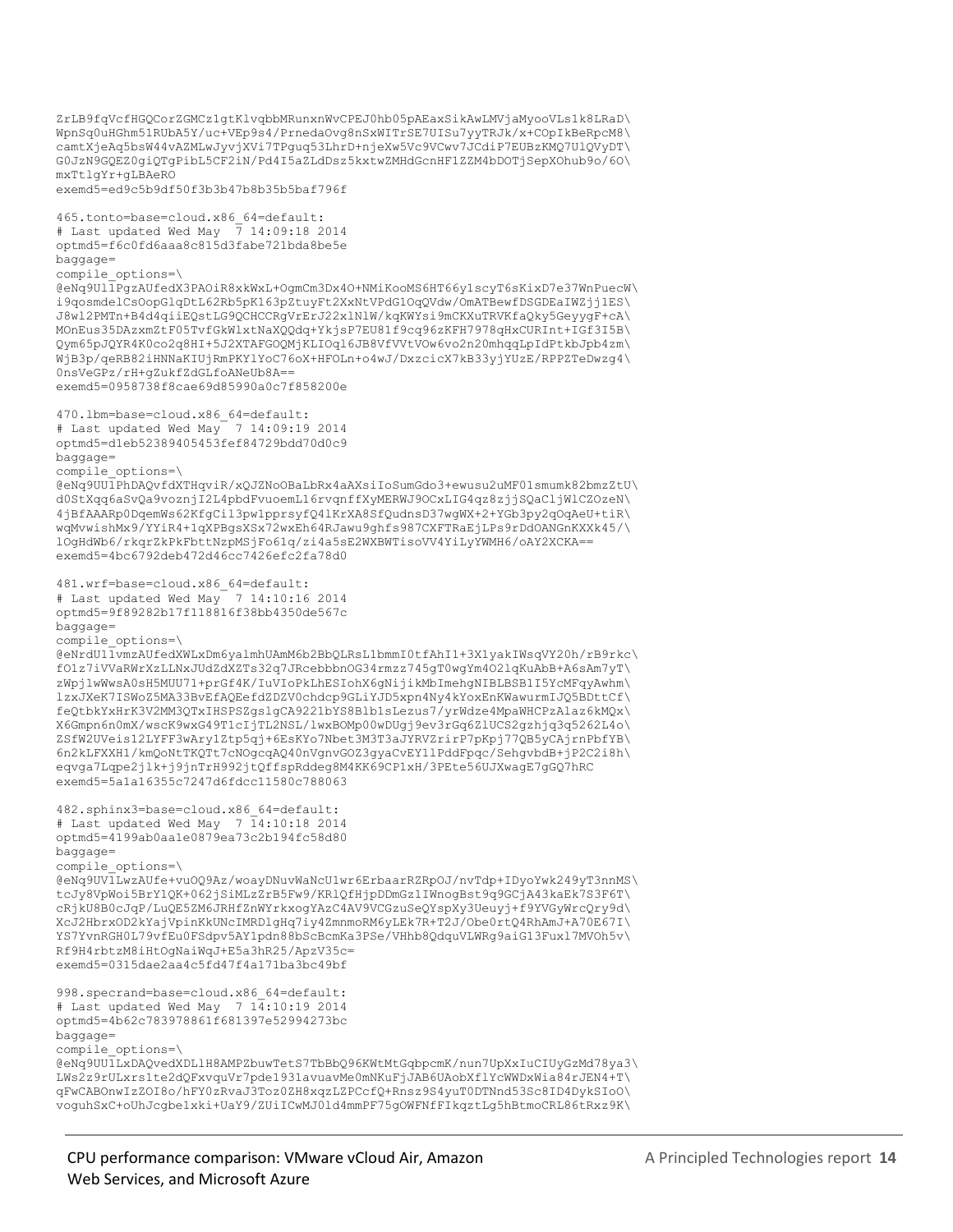9IM6M3v3pJV3c5jOJEYvUxbvJfvHqQdYUfa7OVjMB+MSvEE= exemd5=f639e705a1d96ef85782e1b8d885aefb

#### **Windows configuration file**

```
# Invocation command line:
```

```
# C:\cpu2006\bin\runspec --rate 4 -c cpu2006.1.2.ic15.0.winx64.dt.avx.rate.29aug2014.cfg -T all -o all --
flagsurl=Intel-ic15.0-official-windows.xml int
```
# output root was not used for this run

```
############################################################################
# This is a sample config file. It was tested with:
#
# Compiler name/version: Intel Compiler 15.0,MS VS 2013
# Operating system version: Windows Vista/7/8 (64-bit)
      Hardware: Thel processors supporting
                                  AVX instructions
#
# If your platform uses different versions, different
# hardware or operates in a different mode (for
# example, 32- vs. 64-bit mode), there is the possibiliy
# that this configuration file may not work as-is.
#
# Note that issues with compilation should be directed
# to the compiler vendor. Information about SPEC technical
# support can be found in the techsupport document in the
# Docs directory of your benchmark installation.
#
# This config file uses the SmartHeap library and if you
# do not have a licensed copy, please remove all
# instances of shlW32M.lib from this config file.
#
# Also note that this is a sample configuration. It
# is expected to work for the environment in which
# it was tested; it is not guaranteed that this is
# the config file that will provide the best performance.
#
# Note that you might find a more recent config file for
# your platform with the posted results at
# http://www.spec.org/cpu2006
############################################################################
# SPEC CPU2006 Intel Windows Vista64/Win7-64 config file
# Aug 29 2014.
# Intel Compiler 15.0
# Visual Studio 2013
############################################################################
action = validate
tune = base
PATHSEP = /
check_md5=1
reportable=1
 #
      ########################################################
      # ATTENTION ATTENTION ATTENTION
      ########################################################
      #
      # NOTE If you change fail_build then PLEASE also
      # change the line 'define version', because
      # SPEC review tools use 'ext' to track binaries.
 #
 ########################################################
    define version 29aug2014
ext = ic15.0<u>winx64.dt.avx.rate.</u>%{version} #
```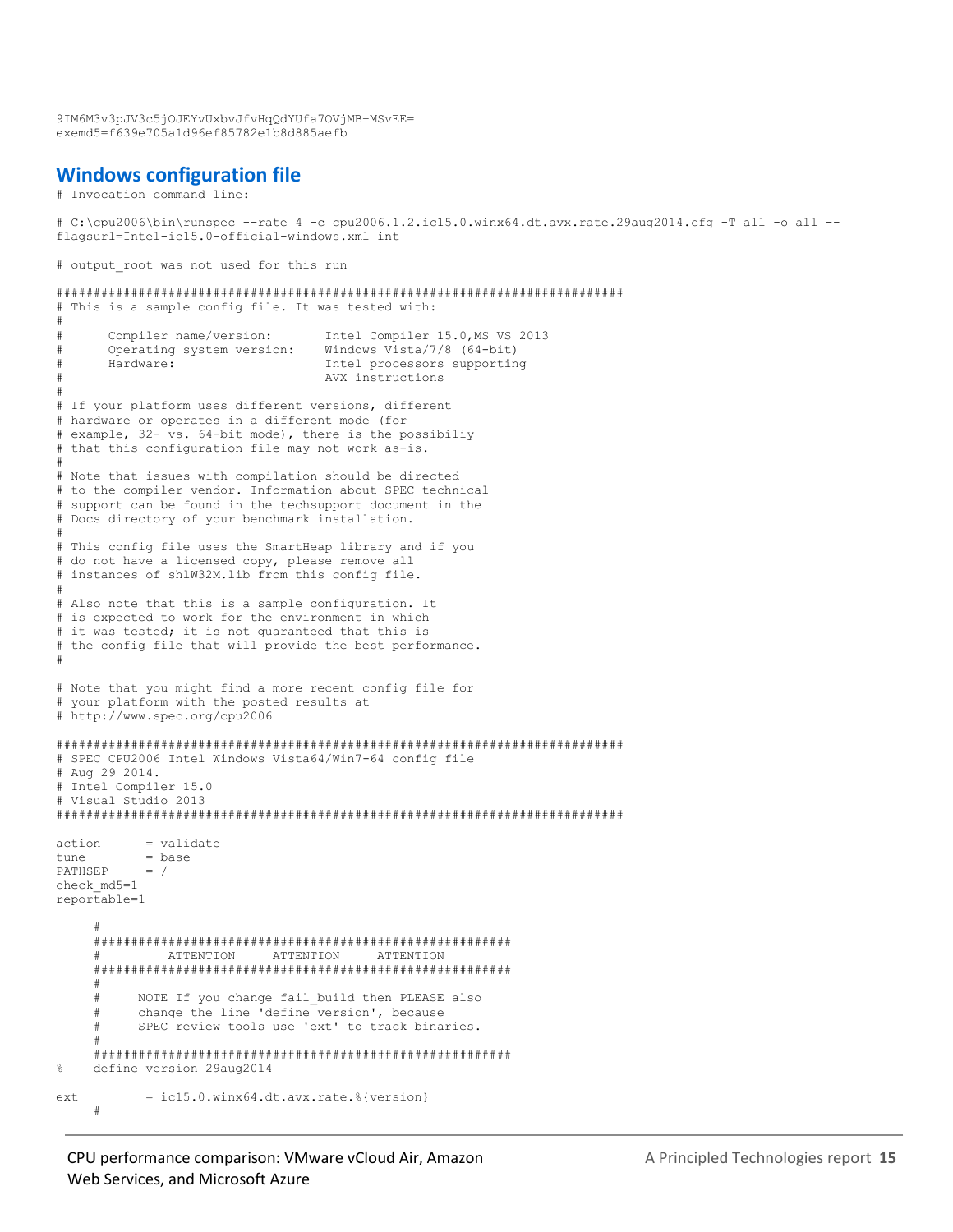```
 # vvvvvvvvvvvv # do not change unless you read NOTE above
        fail_build=0 # do not change unless you read NOTE above
     # ^^^^^^^^^^^^^^ # do not change unless you read NOTE above
 #
      ########################################################
numaCount=1
maxAffMaskNumBits=%copies%
%if defined (%{LOG CPU PER NODE}) && defined(%{NUM_NUMA})
maxAffMaskNumBits=%{LOG_CPU_PER_NODE}
numaCount=%{NUM_NUMA}
node= int($SPECCOPYNUM / $maxAffMaskNumBits) % $numaCount
hex=1<<($SPECCOPYNUM % $maxAffMaskNumBits)
submit= C:\Perl64\bin\perl.exe -e "system(sprintf(qq{start /b /wait /node %d /affinity %x %s}, ($node), ($hex), 
q{ $command }))"
notes submit 100 = This submission used 64-bit perl (ActivePerl installed in c:\perl64) for the submit command
notes_submit_101 = and a modified version of specinvoke that can spawn up to 64 copies per NUMA node%else
%else
%warning "NUMA topology not set, check environment variables perhaps coreinfo availability"
submit= specperl -e "system sprintf qq{start /b /wait /affinity %x %s}, (1<<$SPECCOPYNUM), q{ $command } "
%endif
################################################################
#
# These are listed as benchmark-tuning-extension-machine
#
################################################################
# Compiler section
################################################################
CC = ic1 - Qvc12 - Qstd = c99CXX = ic1 - Qvc12FC = ifortOBJ = .obj
int=default:
EXTRA LDFLAGS = /F512000000fp=default:
EXTRA LDFLAGS = /F1000000000################################################################
# Portability section
################################################################
fp=default:
PORTABILITY = -DSPEC CPU P64
403.gcc=default=default=default:
CPORTABILITY = -DSPEC CPU WIN32
EXTRA_CFLAGS = -Dalloca=_alloca
436.cactusADM=default=default=default:
FPORTABILITY = /names:lowercase /assume:underscore
444.namd=default=default=default:
CXXPORTABILITY = /TP
447.dealII=default:
CXXPORTABILITY = -DDEAL_II_MEMBER_VAR_SPECIALIZATION_BUG -DSPEC_CPU_BOOST_CONFIG_MSC_VER -DSPEC_NEED_ALGORITHM
srcalt=max_prototype, cxx11_make_pair
450.soplex:
srcalt = getline_test
CXXPORTABILITY = -DSPEC GETLINE TEST
454.calculix=default=default=default:
FPORTABILITY = /names:lowercase
CPORTABILITY = -DSPEC CPU NOZMODIFIER
```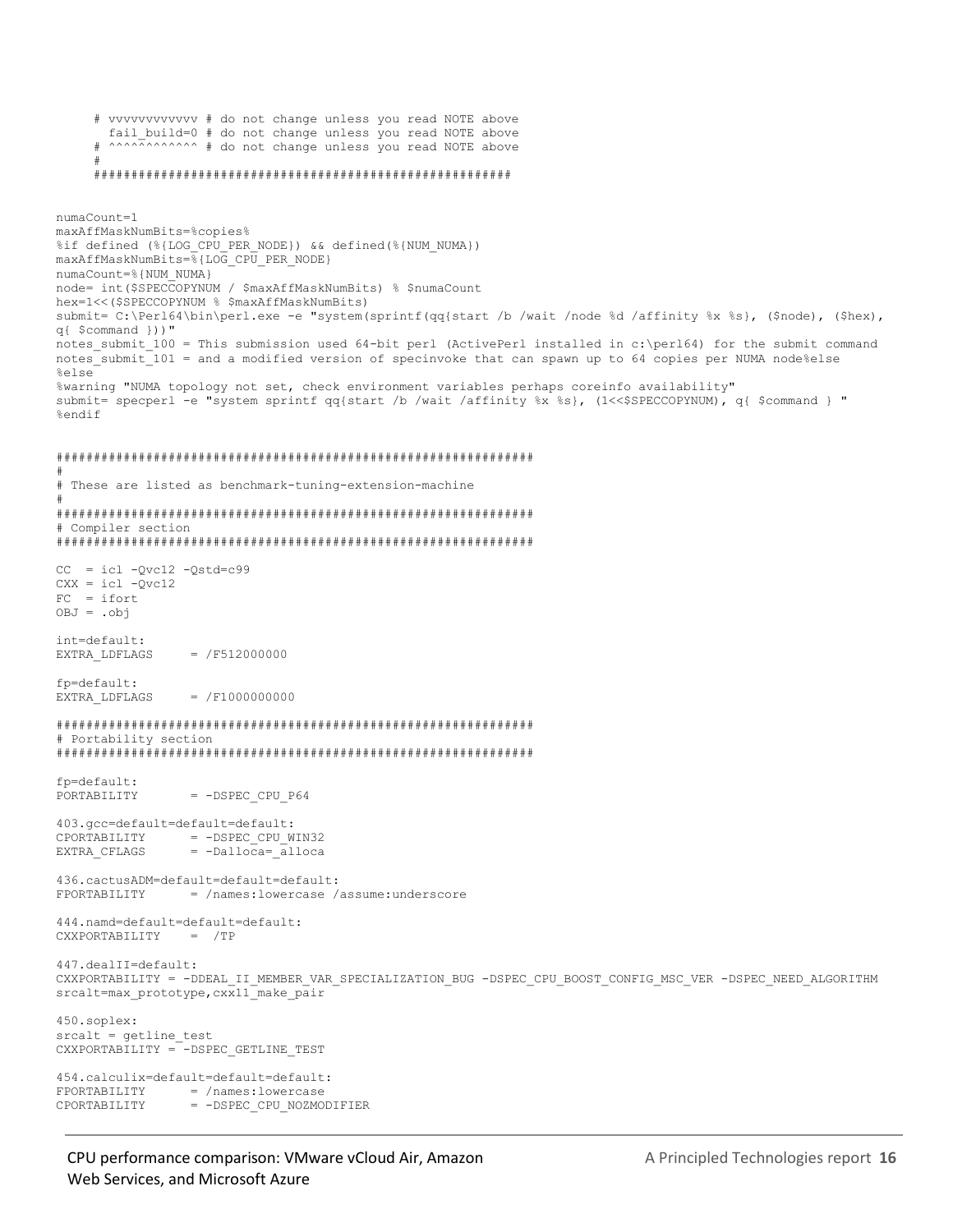464.h264ref=default=default=default: CPORTABILITY  $= -DWIN32$ 481.wrf=default: CPORTABILITY = -DSPEC CPU WINDOWS ICL 483.xalancbmk=default=default=default: CXXPORTABILITY = - Qoption, cpp, -- no\_wchar\_t\_keyword # Library Tuning Flags 471.omnetpp, 473.astar, 483.xalancbmk=default: EXTRA\_LIBS= shlW32M.lib  $T.DOUT =$ -Fe\$@ -link /FORCE:MULTIPLE # Baseline Tuning Flags # default baseline for int and fp 2006 int=base=default=default: -QxAVX -Qipo -03 -Qprec-div- -Oopt-prefetch OPTIMIZE=  $COMITATE =$ CXXOPTIMIZE= -Ocxx-features fp=base=default=default:  $OPTIMTZE =$ -QxAVX -Qipo -03 -Qprec-div- -Qansi-alias -Qopt-prefetch COPTIMIZE= -Qauto-ilp32 CXXOPTIMIZE= -Qcxx-features -Qauto-ilp32 EXTRA CXXLIBS= shlW64M.lib  $LDOUT =$ -Fe\$@ -link /FORCE:MULTIPLE # Peak Tuning Flags # default peak for int and fp 2006 # Peak Tuning Flags int 2006 fast int=peak=default=default: OPTIMIZE= -Qipo -03 -Qprec-div- -Qopt-prefetch COPTIMIZE= CXXOPTIMIZE= -Qprof\_gen PASS1 CFLAGS= PASS2 CFLAGS= -QxAVX - Qprof use PASS1\_CXXFLAGS= - Qprof\_gen PASS2<sup>-</sup>CXXFLAGS= - QxAVX<sup>-</sup> - Qprof use  ${\tt PASS1}$   ${\tt LDFLAGS}=\begin{array}{cc} -{\tt Qprof\_gen} \end{array}$  $PASS2$  LDFLAGS=  $-QXAVX$ -Qprof use 400.perlbench=peak=default: OPTIMIZE= - Qipo -03 - Qprec-div- - Qansi-alias - Qopt-prefetch EXTRA LIBS= shlW32M.lib -Fe\$@ -link /FORCE:MULTIPLE  $T.DOTIT =$ 401.bzip2=peak=default: OPTIMIZE= -Qipo -03 -Qprec-div- -Qopt-prefetch -Qansi-alias 429.mcf=peak=default: basepeak=yes 445.gobmk=peak=default: OPTIMIZE= - Qipo - 02 - Qprec-div- - Qansi-alias 456.hmmer=peak=default: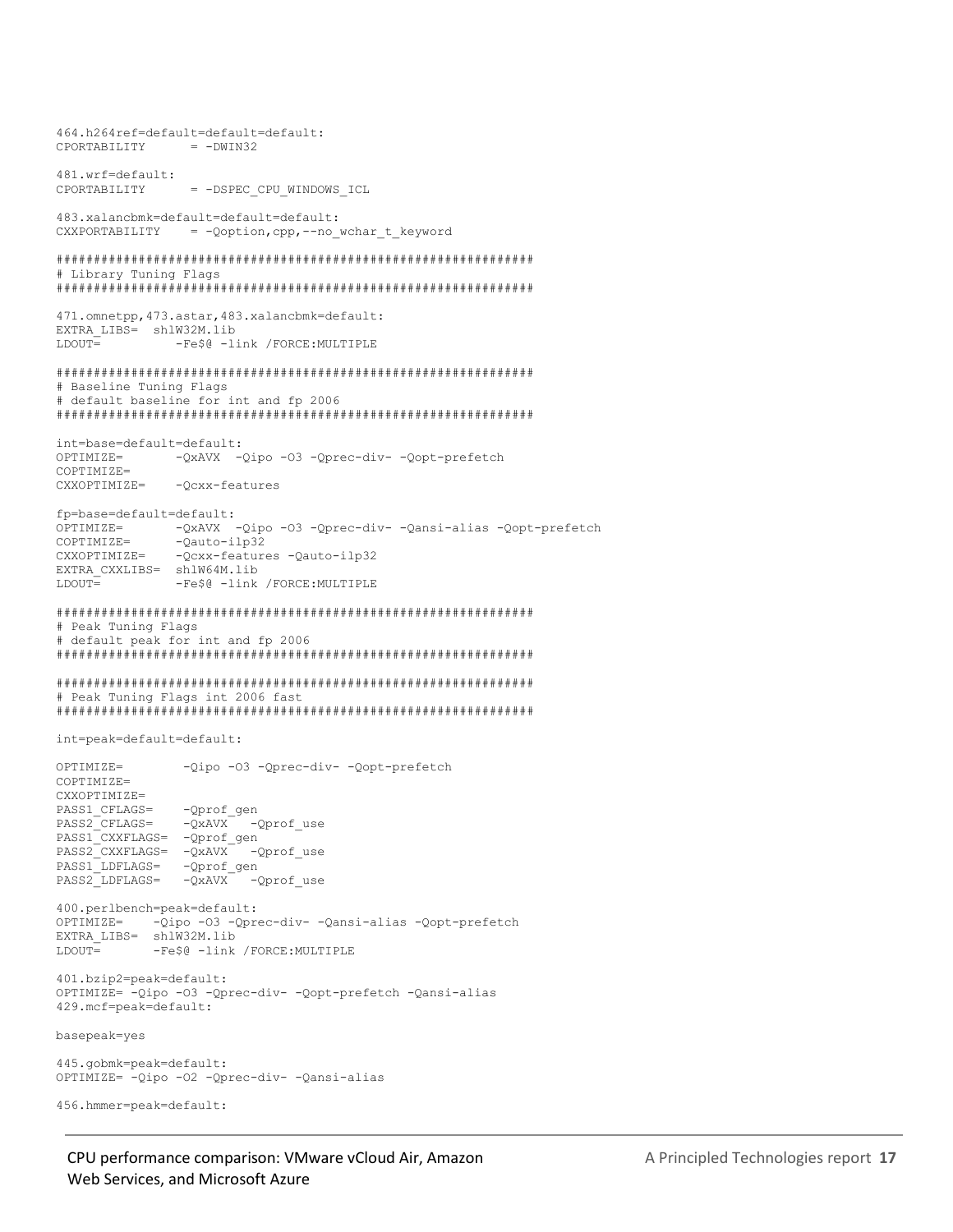PORTABILITY = -DSPEC CPU P64 ICL64PATH =  $C:\Perogram$  Files (x86)\Intel\Composer XE 2015/bin/intel64"<br>ITR64PATH =  $C:\Perogram$  Files (x86)\Intel\Composer XE 2015/compiler/lib  $=$  "C:\Program Files (x86)\Intel\Composer XE 2015/compiler/lib/intel64" VS12PATH = "C:/Program Files (x86)/Microsoft Visual Studio 12.0/VC"  $CC =$   $$ (ICL64PATH) / 1cl.exe -Qauto-11p32$ LDOUT  $= -Fe\$  $0 - link - LIBPATH:$   $(LIB64PATH) - link - LIBPATH:$   $(VS12PATH)/lib/AMD64 - link -$ LIBPATH:"C:\Program Files (x86)\Microsoft SDKs\Windows\v7.1A\Lib\x64" 458.sjeng=peak=default: OPTIMIZE= -Qipo -O3 -Qprec-div- -Qunroll4 PORTABILITY = -DSPEC CPU P64 ICL64PATH = "C:\Program Files (x86)\Intel\Composer XE 2015/bin/intel64" LIB64PATH = "C:\Program Files (x86)\Intel\Composer XE 2015/compiler/lib/intel64" VS12PATH = "C:/Program Files (x86)/Microsoft Visual Studio 12.0/VC"  $CC =$   $$ (ICL64PATH) / 1cl.exe -Qauto-11p32$ LDOUT = -Fe\$@ -link -LIBPATH:\$(LIB64PATH) -link -LIBPATH:\$(VS12PATH)/lib/AMD64 -link - LIBPATH:"C:\Program Files (x86)\Microsoft SDKs\Windows\v7.1A\Lib\x64" 462.libquantum=peak=default: PORTABILITY = -DSPEC CPU P64 OPTIMIZE = -QxAVX -Qipo -O3 -Qprec-div- -Qopt-prefetch feedback=no ICL64PATH = "C:\Program Files (x86)\Intel\Composer XE 2015/bin/intel64" LIB64PATH = "C:\Program Files (x86)\Intel\Composer XE 2015/compiler/lib/intel64" VS12PATH = "C:/Program Files (x86)/Microsoft Visual Studio 12.0/VC"  $CC = \frac{1}{2}$  (ICL64PATH)/icl.exe -Qauto-ilp32 -Qstd=c99<br>  $= -Fe\$  $\frac{1}{2}$  -Fe $\frac{1}{2}$  -Link -LIBPATH:  $\frac{1}{2}$  (LIB64PATH) -link -LIB  $= -Fe$  $0 - link -LIBPATH:$ \$(LIB64PATH) -link -LIBPATH:\$(VS12PATH)/lib/AMD64 -link -LIBPATH:"C:\Program Files (x86)\Microsoft SDKs\Windows\v7.1A\Lib\x64" 464.h264ref=peak=default: OPTIMIZE= -Qipo -O3 -Qprec-div- -Qunroll2 -Qansi-alias 471.omnetpp=peak=default: OPTIMIZE= -Qipo -O3 -Qprec-div- -Qansi-alias -Qopt-ra-region-strategy=block 473.astar=peak=default: PORTABILITY = -DSPEC CPU P64  $EXTRA$  LIBS  $=$  shlW64M.lib OPTIMIZE = -QxAVX -Qipo -O3 -Qprec-div- -Qopt-prefetch feedback=no ICL64PATH = "C:\Program Files (x86)\Intel\Composer XE 2015/bin/intel64" LIB64PATH = "C:\Program Files (x86)\Intel\Composer XE 2015/compiler/lib/intel64" VS12PATH = "C:/Program Files (x86)/Microsoft Visual Studio 12.0/VC"  $CXX =$  \$(ICL64PATH)/icl.exe  $-Qauto-ilp32$ LDOUT = -Fe\$@ -link /FORCE:MULTIPLE -link -LIBPATH:\$(LIB64PATH) -link - LIBPATH:\$(VS12PATH)/lib/AMD64 -link -LIBPATH:"C:\Program Files (x86)\Microsoft SDKs\Windows\v7.1A\Lib\x64" 483.xalancbmk=peak=default: basepeak=yes ################################################################ # Peak Tuning Flags fp 2006 fast ################################################################

fp=peak: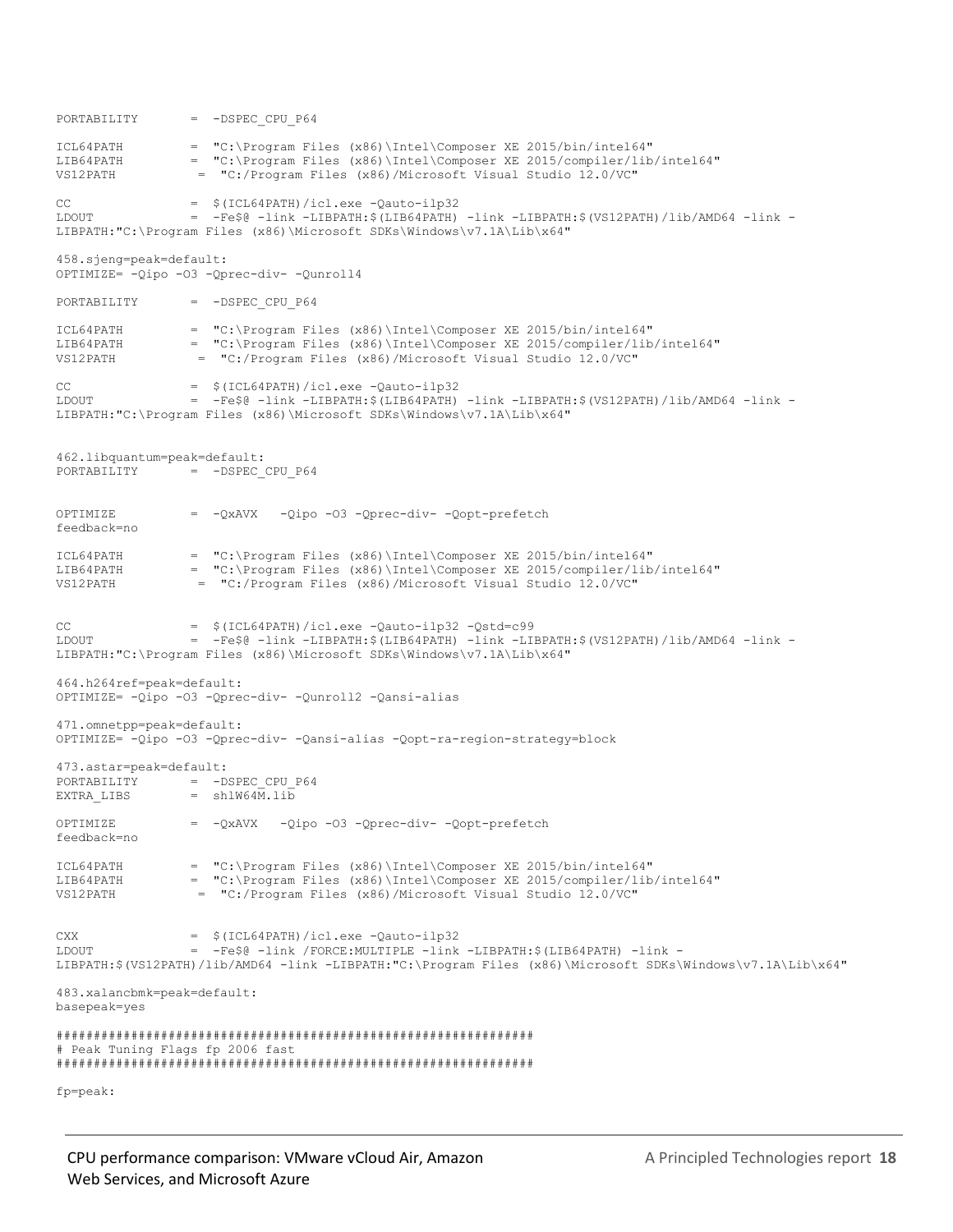fp=peak=default=default: OPTIMIZE= -Qipo -O3 -Qprec-div-COPTIMIZE= - Qauto-ilp32 CXXOPTIMIZE= -Qauto-ilp32 PASS1\_CFLAGS= - Qprof\_gen PASS2 CFLAGS= - QxAVX - Qprof use PASS1\_CXXFLAGS= - Qprof\_gen PASS2<sup>-</sup>CXXFLAGS= -QxAVX -Qprof\_use PASS1\_FFLAGS= - Qprof\_gen PASS2\_FFLAGS= - QxAVX - Qprof\_use PASS1\_LDFLAGS= -Qprof\_gen PASS2\_LDFLAGS= - QxAVX - Qprof use EXTRA\_CXXLIBS= shlW64M.lib LDOUT= -Fe\$@ -link /FORCE:MULTIPLE 410.bwaves=peak=default: OPTIMIZE= -QxAVX -Qipo -O3 -Qprec-div- -Qansi-alias -Qopt-prefetch ######################################################### %ifdef %{smt-on} copies=%{cores} %if defined (%{LOG\_CPU\_PER\_NODE}) && defined(%{NUM\_NUMA}) node= int((2\*\$SPECCOPYNUM) / \$maxAffMaskNumBits) % \$numaCount hex=1<<((2\*\$SPECCOPYNUM) % \$maxAffMaskNumBits) submit= C:\Perl64\bin\perl.exe -e "system(sprintf(qq{start /b /wait /node %d /affinity %x %s}, (\$node), (\$hex), q{ \$command }))" %else %warning "NUMA topology not set, check environment variables perhaps coreinfo availability" submit= specperl -e "system sprintf qq{start /b /wait /affinity %x %s}, (1<<(2\*\$SPECCOPYNUM)), q{ \$command } " %endif %endif ######################################################### 416.gamess=peak=default: basepeak=yes 433.milc=peak=default: basepeak=yes 434.zeusmp=peak=default: OPTIMIZE= -QxAVX -Qipo -O3 -Qprec-div- -Qansi-alias -Qopt-prefetch ######################################################### %ifdef %{smt-on} copies=%{cores} %if defined (%{LOG\_CPU\_PER\_NODE}) && defined(%{NUM\_NUMA}) node= int((2\*\$SPECCOPYNUM) / \$maxAffMaskNumBits) % \$numaCount hex=1<<((2\*\$SPECCOPYNUM) % \$maxAffMaskNumBits) submit= C:\Perl64\bin\perl.exe -e "system(sprintf(qq{start /b /wait /node %d /affinity %x %s}, (\$node), (\$hex), q{ \$command }))" %else %warning "NUMA topology not set, check environment variables perhaps coreinfo availability" submit= specperl -e "system sprintf qq{start /b /wait /affinity %x %s}, (1<<(2\*\$SPECCOPYNUM)), q{ \$command } " %endif %endif ######################################################### 435.gromacs=peak=default: basepeak=yes 436.cactusADM=peak=default: basepeak=yes 437.leslie3d=peak=default: OPTIMIZE= -QxAVX -Qipo -O3 -Qprec-div- -Qansi-alias -Qopt-prefetch #########################################################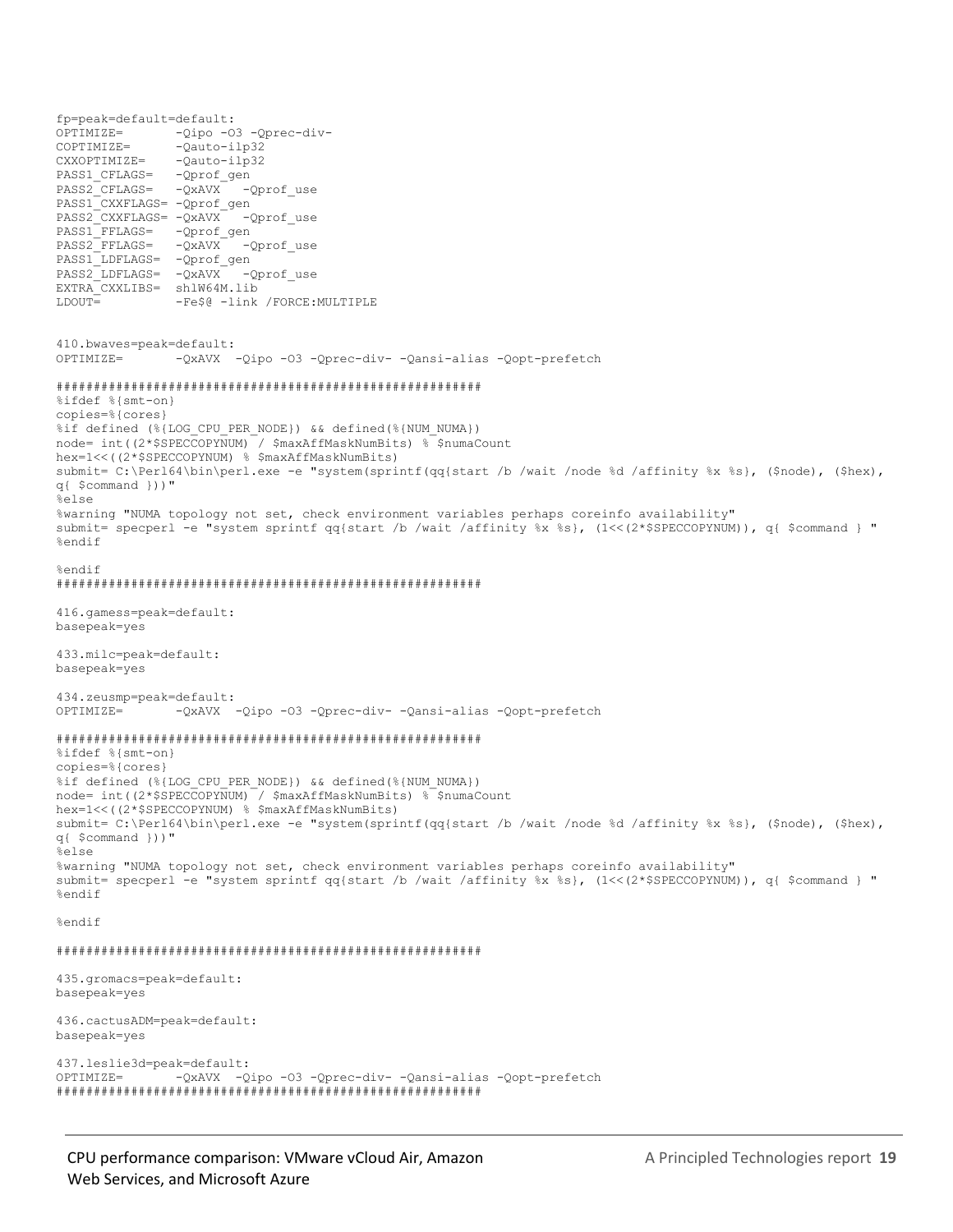%ifdef %{smt-on} copies=%{cores} %if defined (%{LOG CPU PER NODE}) && defined(%{NUM NUMA}) node= int((2\*\$SPECCOPYNUM) / \$maxAffMaskNumBits) % \$numaCount hex=1<<((2\*\$SPECCOPYNUM) % \$maxAffMaskNumBits) submit= C:\Perl64\bin\perl.exe -e "system(sprintf(qq{start /b /wait /node %d /affinity %x %s}, (\$node), (\$hex), q{ \$command }))" %else %warning "NUMA topology not set, check environment variables perhaps coreinfo availability" submit= specperl -e "system sprintf qq{start /b /wait /affinity %x %s}, (1<<(2\*\$SPECCOPYNUM)), q{ \$command } " %endif %endif 444.namd=peak=default: OPTIMIZE= - Qipo -03 - Qprec-div- - Oa 447.dealII=peak=default: basepeak=yes 453.povray=peak=default: OPTIMIZE= -Qipo -03 -Qprec-div- -Qunroll4 -Qansi-alias 450.soplex=peak=default: OPTIMIZE=  $-Qipo -O3$ %ifdef %{smt-on} copies=%{cores} %if defined (%{LOG CPU PER NODE}) && defined(%{NUM NUMA}) node= int((2\*\$SPECCOPYNUM) / \$maxAffMaskNumBits) % \$numaCount hex=1<<((2\*\$SPECCOPYNUM) % \$maxAffMaskNumBits) submit= C:\Perl64\bin\perl.exe -e "system(sprintf(qq{start /b /wait /node %d /affinity %x %s}, (\$node), (\$hex), q{ \$command }))" %else %warning "NUMA topology not set, check environment variables perhaps coreinfo availability" submit= specperl -e "system sprintf qq{start /b /wait /affinity %x %s}, (1<<(2\*\$SPECCOPYNUM)), q{ \$command } " %endif %endif 453.povray=peak=default: OPTIMIZE= -Qipo -03 -Qprec-div- -Qopt-prefetch 454.calculix=peak=default: basepeak=yes 459.GemsFDTD=peak=default: -QxAVX -Qipo -03 -Qprec-div- -Qansi-alias -Qopt-prefetch OPTIMIZE= %ifdef %{smt-on} copies=%{cores} %if defined (%{LOG CPU PER NODE}) && defined(%{NUM NUMA})  $node = int((2 * $SPECCOPYNUM)^{-}/ $maxAffMaskNumBlits)$  \*  $sumacount$ hex=1<<((2\*\$SPECCOPYNUM) % \$maxAffMaskNumBits) submit= C:\Perl64\bin\perl.exe -e "system(sprintf(qq{start /b /wait /node %d /affinity %x %s}, (\$node), (\$hex), q{ \$command }))" %else %warning "NUMA topology not set, check environment variables perhaps coreinfo availability" submit= specperl -e "system sprintf qq{start /b /wait /affinity %x %s}, (1<<(2\*\$SPECCOPYNUM)), q{ \$command } " %endif %endif 

465.tonto=peak=default: OPTIMIZE= -Qipo -03 -Qprec-div- -Qunroll4 -Qauto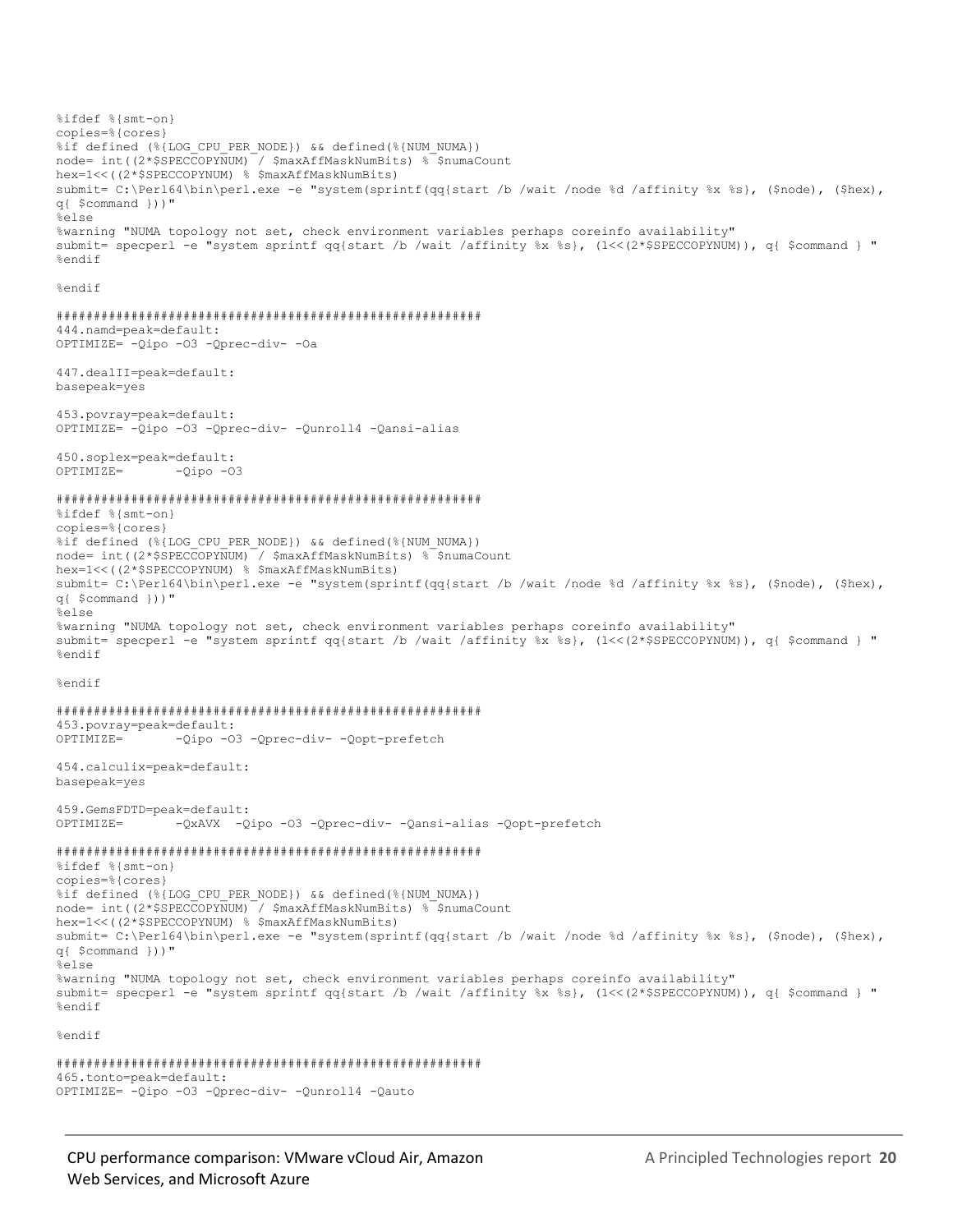470.1bm=peak=default: OPTIMIZE= - QxAVX -Qipo -03 -Qprec-div- -Qansi-alias -Qopt-prefetch -Qauto-ilp32 COPTIMIZE=

#### 

%ifdef %{smt-on} copies=%{cores} %if defined (%{LOG CPU PER NODE}) && defined(%{NUM NUMA}) node= int((2\*\$SPECCOPYNUM) / \$maxAffMaskNumBits) % \$numaCount hex=1<<((2\*\$SPECCOPYNUM) % \$maxAffMaskNumBits) submit= C:\Perl64\bin\perl.exe -e "system(sprintf(qq{start /b /wait /node %d /affinity %x %s}, (\$node), (\$hex), q{ \$command }))" %else %warning "NUMA topology not set, check environment variables perhaps coreinfo availability" submit= specperl -e "system sprintf qq{start /b /wait /affinity %x %s}, (1<<(2\*\$SPECCOPYNUM)), q{ \$command } " %endif

%endif

481.wrf=peak=default: basepeak=yes

482.sphinx3=peak=default: basepeak=yes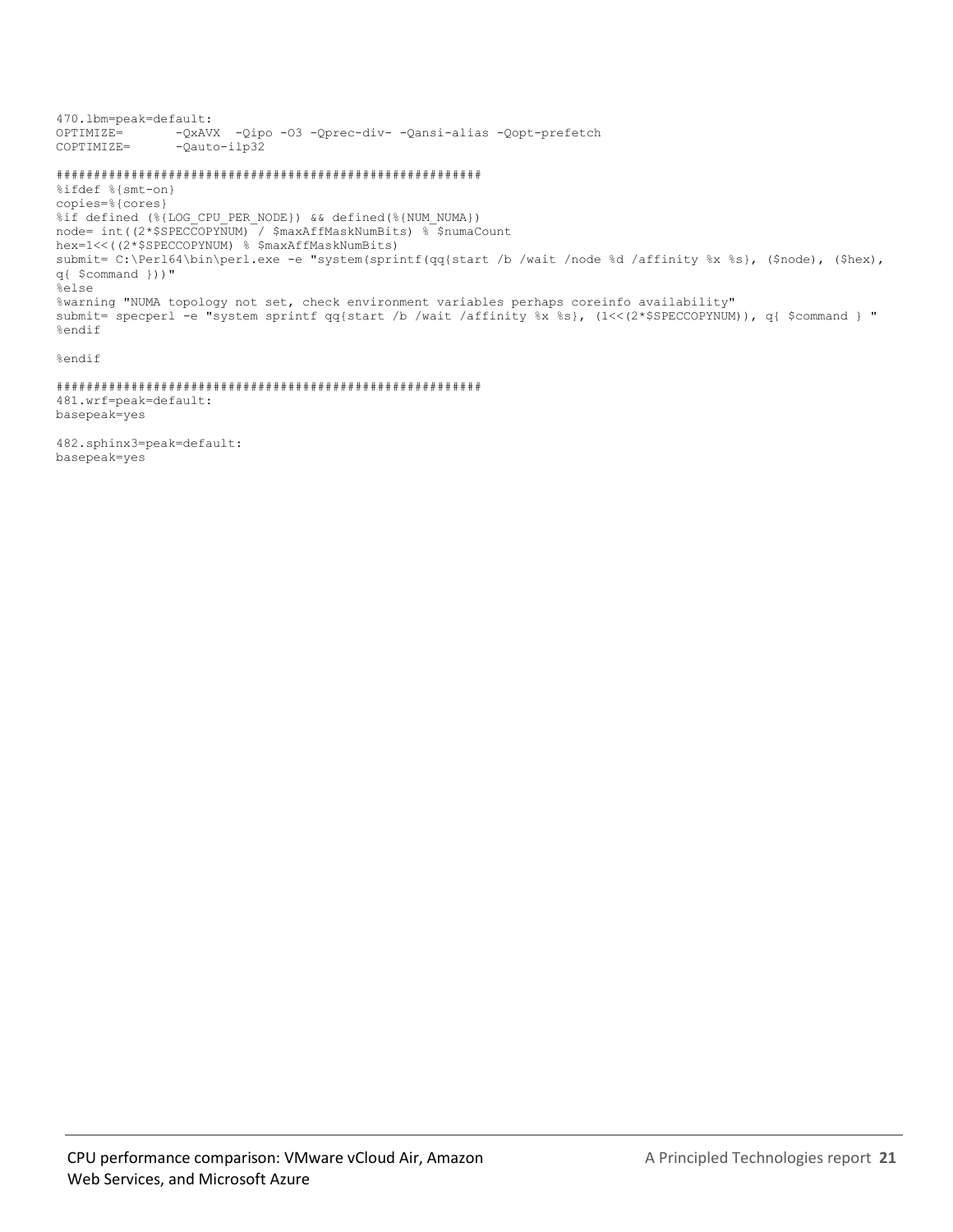# <span id="page-21-0"></span>**APPENDIX C - SPEC CPU2006 OUTPUT FILES**

In this appendix, we present text of the output files from each of the SPEC CPU2006 runs.

#### **AWS 2vCPU Windows SPECint\_rate2006**

| Benchmarks                     | Base<br>Copies | Base<br>Run Time | Base<br>Rate       | Peak<br>Copies | Peak<br>Run Time | Peak<br>Rate        |
|--------------------------------|----------------|------------------|--------------------|----------------|------------------|---------------------|
|                                |                |                  |                    |                |                  |                     |
| 400.perlbench                  | 2              | 646              | $30.2 *$           | $\overline{c}$ | 543              | 36.0S               |
| 400.perlbench                  | $\overline{c}$ | 646              | 30.2 S             | $\overline{c}$ | 542              | 36.0 S              |
| 400.perlbench                  | $\overline{c}$ | 644              | $30.4$ S           | $\mathbf{2}$   | 542              | 36.0<br>$\star$     |
| 401.bzip2                      | $\overline{c}$ | 784              | $24.6 *$           | $\overline{c}$ | 771              | 25.0 S              |
| 401.bzip2                      | $\overline{c}$ | 784              | 24.6 S             | $\overline{c}$ | 771              | $25.0*$             |
| 401.bzip2                      | $\overline{c}$ | 785              | 24.6 S             | $\overline{c}$ | 769              | 25.0 S              |
| 403.qcc                        | $\overline{c}$ | 418              | 38.6S              | $\overline{c}$ | 395              | 40.8<br>$^{\star}$  |
| 403.qcc                        | $\overline{c}$ | 411              | 39.2 S             | $\overline{c}$ | 395              | 40.8 S              |
| 403.qcc                        | $\overline{c}$ | 417              | $38.6*$            | $\overline{c}$ | 392              | 41.0 S              |
| 429.mcf                        | $\overline{c}$ | 306              | 59.6S              | $\overline{c}$ | 306              | 59.6 S              |
| 429.mcf                        | $\overline{c}$ | 309              | 59.0 S             | $\overline{c}$ | 309              | 59.0 S              |
| 429.mcf                        | $\overline{c}$ | 308              | $59.4*$            | $\overline{c}$ | 308              | 59.4<br>$\star$     |
| 445.gobmk                      | $\overline{c}$ | 735              | 28.6 S             | $\overline{c}$ | 700              | $30.0 *$            |
| 445.gobmk                      | $\overline{c}$ | 736              | $28.6*$            | $\overline{c}$ | 700              | 30.0 S              |
| 445.gobmk                      | $\overline{c}$ | 736              | 28.6S              | $\overline{c}$ | 700              | 30.0 S              |
| 456.hmmer                      | $\overline{c}$ | 338              | $55.2$ S           | $\overline{c}$ | 273              | 68.4 S              |
| 456.hmmer                      | $\overline{c}$ | 340              | 54.8 S             | $\overline{c}$ | 273              | $\star$<br>68.4     |
| 456.hmmer                      | $\overline{c}$ | 339              | $55.2*$            | $\overline{c}$ | 273              | 68.4 S              |
| 458.sjeng                      | $\overline{c}$ | 828              | $29.2*$            | $\overline{c}$ | 828              | 29.2<br>$\star$     |
| 458.sjeng                      | $\overline{c}$ | 828              | 29.2S              | $\overline{c}$ | 818              | 29.6S               |
| $458.\skip$ sjeng              | $\overline{c}$ | 826              | 29.2 S             | $\overline{c}$ | 831              | 29.2 S              |
| 462.libquantum                 | $\overline{c}$ | 153              | 272<br>S           | $\overline{c}$ | 147              | 282<br>S            |
| 462.libquantum                 | $\overline{c}$ | 152              | 272<br>S           | $\overline{c}$ | 147              | $\star$<br>282      |
| 462.libquantum                 | $\overline{c}$ | 152              | 272<br>$^{\star}$  | $\overline{c}$ | 147              | 282<br>S            |
| 464.h264ref                    | $\overline{c}$ | 877              | $50.4$ S           | $\overline{c}$ | 849              | $52.2$ S            |
| 464.h264ref                    | $\overline{c}$ | 876              | 50.6S              | $\overline{c}$ | 847              | $52.2*$             |
| 464.h264ref                    | $\overline{c}$ | 876              | $50.6*$            | $\overline{c}$ | 844              | 52.4 S              |
| 471.omnetpp                    | $\overline{c}$ | 383              | $32.6*$            | $\overline{c}$ | 334              | 37.4S               |
| 471.omnetpp                    | $\overline{c}$ | 386              | 32.4 S             | $\overline{c}$ | 339              | 36.8<br>$\star$     |
| 471.omnetpp                    | $\overline{c}$ | 378              | 33.0 S             | $\overline{c}$ | 345              | 36.2 <sub>S</sub>   |
| 473.astar                      | $\overline{c}$ | 522              | 27.0 S             | $\overline{c}$ | 463              | 30.4<br>$\star$     |
| 473.astar                      | $\overline{c}$ | 519              | $27.0 *$           | $\overline{c}$ | 462              | $30.4$ S            |
| 473.astar                      | $\overline{c}$ | 518              | 27.0 S             | $\overline{c}$ | 465              | $30.2$ S            |
| 483.xalancbmk                  | $\overline{c}$ | 254              | 54.4 S             | $\overline{c}$ | 254              | 54.4 S              |
| 483.xalancbmk                  | $\overline{c}$ | 255              | 54.0 S             | $\mathbf{2}$   | 255              | 54.0 S              |
| 483.xalancbmk                  | $\overline{c}$ | 255              | $54.2*$            | $\overline{c}$ | 255              | 54.2<br>$\star$     |
| =============                  |                |                  |                    |                |                  |                     |
| 400.perlbench                  | 2              | 646              | 30.2<br>$\star$    | $\overline{c}$ | 542              | 36.0<br>$\star$     |
| 401.bzip2                      | $\overline{c}$ | 784              | $^{\star}$<br>24.6 | $\overline{c}$ | 771              | $\;\;\star$<br>25.0 |
| 403.qcc                        | $\overline{c}$ | 417              | $38.6*$            | $\overline{c}$ | 395              | 40.8<br>$\star$     |
| 429.mcf                        | $\overline{c}$ | 308              | $59.4*$            | $\overline{c}$ | 308              | 59.4<br>$\star$     |
| 445.gobmk                      | $\overline{c}$ | 736              | 28.6<br>$\star$    | $\overline{c}$ | 700              | 30.0<br>$\star$     |
| 456.hmmer                      | $\overline{c}$ | 339              | $55.2*$            | $\overline{c}$ | 273              | $68.4*$             |
| $458.\skip$ sjeng              | 2              | 828              | 29.2<br>$\star$    | $\overline{c}$ | 828              | 29.2<br>$\star$     |
| 462.libquantum                 | $\overline{c}$ | 152              | 272<br>$^{\star}$  | $\overline{c}$ | 147              | 282<br>$\star$      |
| 464.h264ref                    | 2              | 876              | $50.6*$            | $\overline{c}$ | 847              | 52.2<br>$\star$     |
| 471.omnetpp                    | $\overline{c}$ | 383              | $\star$<br>32.6    | $\overline{c}$ | 339              | 36.8<br>$\star$     |
| 473.astar                      | 2              | 519              | $27.0*$            | $\overline{c}$ | 463              | $30.4 *$            |
| 483.xalancbmk                  | $\overline{c}$ | 255              | $54.2*$            | $\overline{c}$ | 255              | 54.2<br>$\star$     |
| Est. SPECint (R) rate base2006 |                |                  | 43.9               |                |                  | 47.0                |
| Est. SPECint rate2006          |                |                  |                    |                |                  |                     |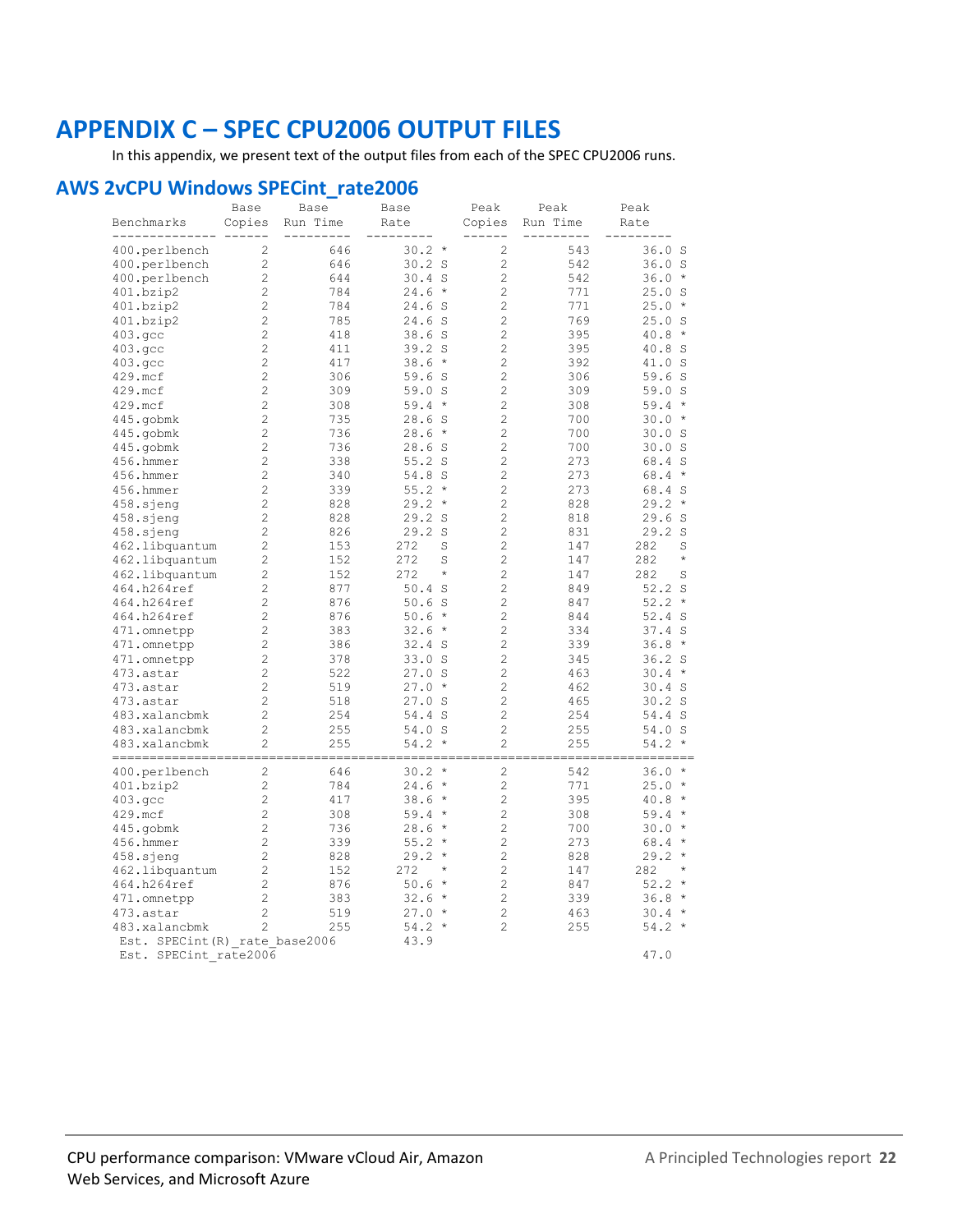#### **AWS 4vCPU Windows SPECint\_rate2006**

| Benchmarks                     | Base<br>Copies | Base<br>Run Time | Base<br>Rate         | Peak<br>Copies | Peak<br>Run Time | Peak<br>Rate           |
|--------------------------------|----------------|------------------|----------------------|----------------|------------------|------------------------|
|                                |                |                  |                      |                |                  |                        |
| 400.perlbench                  | 4              | 650              | $60.0 *$             | 4              | 545              | $71.6 *$               |
| 400.perlbench                  | 4              | 649              | $60.4$ S             | 4              | 546              | 71.6S                  |
| 400.perlbench                  | 4              | 651              | 60.0 S               | 4              | 544              | 72.0 S                 |
| 401.bzip2                      | 4              | 788              | 48.8 S               | 4              | 777              | 49.6 S                 |
| 401.bzip2                      | 4              | 790              | 48.8 S               | 4              | 778              | $\;\;$ $\star$<br>49.6 |
| 401.bzip2                      | 4              | 789              | 48.8<br>$\star$      | 4              | 778              | 49.6 S                 |
| 403.qcc                        | 4              | 427              | 75.2<br><sub>S</sub> | 4              | 410              | 78.4<br>$\star$        |
| 403.qcc                        | 4              | 437              | 73.6S                | 4              | 409              | 78.8 S                 |
| 403.gcc                        | 4              | 433              | 74.4<br>$\star$      | 4              | 411              | 78.4 S                 |
| 429.mcf                        | 4              | 321              | $\star$<br>114       | 4              | 321              | $\star$<br>114         |
| 429.mcf                        | 4              | 320              | 114<br>S             | 4              | 320              | 114<br>S               |
| 429.mcf                        | 4              | 326              | 112<br>S             | 4              | 326              | S<br>112               |
| 445.gobmk                      | 4              | 740              | 56.8S                | 4              | 702              | 59.6S                  |
| 445.gobmk                      | 4              | 739              | 56.8<br><sub>S</sub> | 4              | 703              | 59.6S                  |
| 445.gobmk                      | 4              | 739              | 56.8<br>$\star$      | 4              | 702              | 59.6<br>$\star$        |
| 456.hmmer                      | 4              | 340              | S<br>110             | 4              | 273              | 137<br>S               |
| 456.hmmer                      | 4              | 341              | $\star$<br>110       | 4              | 273              | $\star$<br>137         |
| 456.hmmer                      | 4              | 341              | 110<br>S             | 4              | 273              | S<br>136               |
| 458.sjeng                      | 4              | 826              | 58.4<br>$\star$      | 4              | 830              | $58.4*$                |
| 458.sjeng                      | 4              | 828              | 58.4<br>S            | 4              | 825              | 58.8 S                 |
| 458.sjeng                      | 4              | 826              | 58.4 S               | 4              | 830              | 58.4 S                 |
| 462.libquantum                 | 4              | 153              | 541<br>S             | 4              | 148              | $\star$<br>562         |
| 462.libquantum                 | 4              | 153              | 540<br>S             | 4              | 148              | S<br>562               |
| 462.libquantum                 | 4              | 153              | 541<br>$\star$       | 4              | 147              | 562<br>S               |
| 464.h264ref                    | 4              | 893              | 99.2 S               | 4              | 849              | $\star$<br>104         |
| 464.h264ref                    | 4              | 888              | 99.6<br>$\star$      | 4              | 858              | 103<br>S               |
| 464.h264ref                    | 4              | 886              | 100<br>S             | 4              | 848              | S<br>104               |
| 471.omnetpp                    | 4              | 439              | 56.8<br>S            | 4              | 391              | 64.0 S                 |
| 471.omnetpp                    | 4              | 441              | 56.8<br>$\star$      | 4              | 394              | 63.6S                  |
| 471.omnetpp                    | 4              | 443              | $56.4$ S             | 4              | 394              | $63.6*$                |
| 473.astar                      | 4              | 532              | 52.8S                | 4              | 480              | 58.4 S                 |
| 473.astar                      | 4              | 533              | 52.8<br>$\star$      | 4              | 480              | $\star$<br>58.4        |
| 473.astar                      | 4              | 534              | $52.4$ S             | 4              | 480              | 58.4 S                 |
| 483.xalancbmk                  | 4              | 260              | 106<br>S             | 4              | 260              | S<br>106               |
| 483.xalancbmk                  | 4              | 261              | 106<br>S             | 4              | 261              | S<br>106               |
| 483.xalancbmk                  | 4              | 261              | $\star$<br>106       | 4              | 261              | $\star$<br>106         |
| -------------                  |                | 650              | 60.0<br>$\star$      | 4              | 545              | $71.6*$                |
| 400.perlbench<br>401.bzip2     | 4<br>4         | 789              | 48.8<br>$\star$      | 4              | 778              | 49.6 *                 |
| 403.qcc                        | 4              | 433              | 74.4<br>$\star$      | 4              | 410              | $78.4*$                |
| 429.mcf                        | 4              | 321              | 114<br>$\star$       | 4              | 321              | 114<br>$\star$         |
| 445.gobmk                      | 4              | 739              | 56.8<br>$\star$      | 4              | 702              | 59.6<br>$\star$        |
| 456.hmmer                      | 4              | 341              | 110<br>$^{\star}$    | 4              | 273              | $\star$<br>137         |
| 458.sjeng                      | 4              | 826              | 58.4<br>$\star$      | 4              | 830              | $\star$<br>58.4        |
| 462.libquantum                 | 4              | 153              | 541<br>$\star$       | 4              | 148              | $\star$<br>562         |
| 464.h264ref                    | 4              | 888              | 99.6<br>$\star$      | 4              | 849              | 104<br>$\star$         |
| 471.omnetpp                    | 4              | 441              | $\star$<br>56.8      | 4              | 394              | $\star$<br>63.6        |
| 473.astar                      | 4              | 533              | $\star$<br>52.8      | 4              | 480              | $58.4*$                |
| 483.xalancbmk                  | 4              | 261              | 106<br>$\star$       | 4              | 261              | $\star$<br>106         |
| Est. SPECint (R) rate base2006 |                |                  | 85.6                 |                |                  |                        |
| Est. SPECint rate2006          |                |                  |                      |                |                  | 91.6                   |

## **AWS 2vCPU Windows SPECfp\_rate2006**

| Benchmarks | Base<br>Copies | Base<br>Run Time | Base<br>Rate | Peak<br>Copies | Peak<br>Run Time | Peak<br>Rate |
|------------|----------------|------------------|--------------|----------------|------------------|--------------|
| 410.bwayes | 2              | 392              | 69.4 S       | $\mathcal{P}$  | 408              | 66.6S        |
| 410.bwayes | 2              | 395              | 68.8 S       | $\mathcal{L}$  | 402              | $67.6*$      |
| 410.bwayes | 2              | 394              | $69.0*$      | 2              | 394              | 69.0 S       |
| 416.qamess | 2              | 1229             | 31.8S        | 2              | 1229             | 31.8S        |
| 416.qamess | 2              | 1232             | 31.8S        | 2              | 1232             | 31.8S        |
| 416.qamess | $\mathfrak{D}$ | 1230             | $31.8 *$     | 2              | 1230             | $31.8 *$     |
| 433.milc   | 2              | 286              | $64.2*$      | 2              | 286              | $64.2*$      |
| 433.milc   | $\mathfrak{D}$ | 286              | 64.2 S       | $\mathcal{P}$  | 286              | 64.2 S       |
| 433.milc   | 2              | 286              | 64.0 S       | 2              | 286              | 64.0 S       |
|            |                |                  |              |                |                  |              |

#### CPU performance comparison: VMware vCloud Air, Amazon Web Services, and Microsoft Azure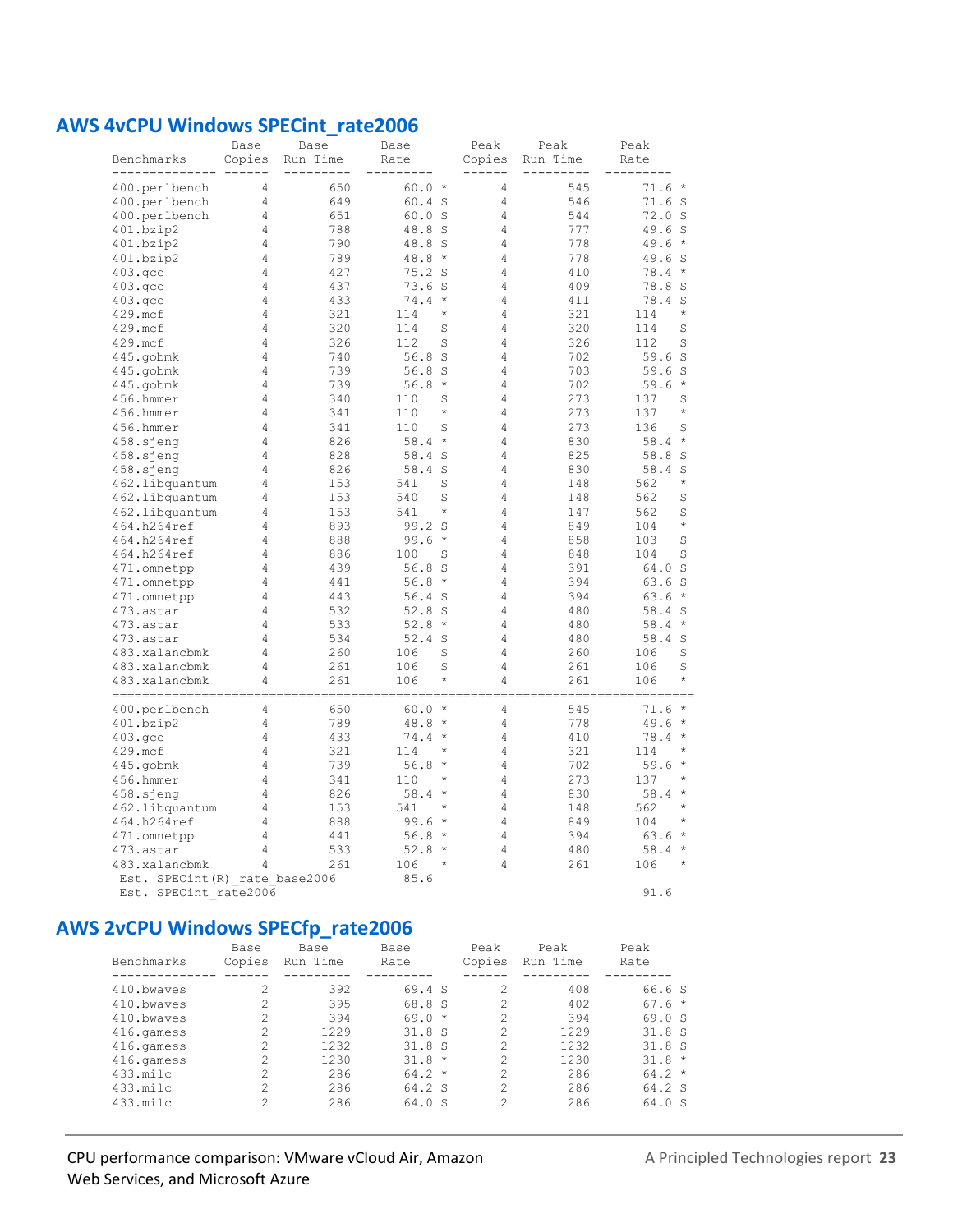| 434.zeusmp                   | 2                       | 376  | 48.4 S          | $\overline{c}$ | 429  | 42.4 S               |
|------------------------------|-------------------------|------|-----------------|----------------|------|----------------------|
|                              |                         |      |                 |                |      |                      |
| 434.zeusmp                   | $\overline{c}$          | 376  | $48.4*$         | $\overline{c}$ | 431  | 42.2<br>$\star$      |
| 434.zeusmp                   | $\overline{c}$          | 378  | 48.2 S          | $\overline{c}$ | 432  | 42.2 S               |
| 435.gromacs                  | $\overline{c}$          | 339  | 42.2 S          | $\overline{c}$ | 339  | 42.2 S               |
| 435.gromacs                  | $\overline{c}$          | 335  | 42.6 S          | $\overline{c}$ | 335  | 42.6<br><sub>S</sub> |
| 435.gromacs                  | $\overline{c}$          | 336  | $42.6*$         | $\overline{c}$ | 336  | 42.6<br>$\star$      |
| 436.cactusADM                | $\overline{c}$          | 629  | $38.0*$         | $\overline{c}$ | 629  | 38.0<br>$^{\star}$   |
| 436.cactusADM                | $\overline{c}$          | 624  | 38.4 S          | $\overline{c}$ | 624  | 38.4<br>S            |
|                              | $\overline{c}$          | 635  |                 | $\overline{c}$ | 635  |                      |
| 436.cactusADM                |                         |      | $37.6$ S        |                |      | 37.6S                |
| 437.leslie3d                 | $\overline{c}$          | 509  | 37.0 S          | $\overline{c}$ | 518  | 36.4<br>$\star$      |
| 437.leslie3d                 | $\overline{c}$          | 510  | $36.8*$         | $\overline{c}$ | 517  | 36.4S                |
| 437.leslie3d                 | $\overline{c}$          | 517  | 36.4S           | $\overline{c}$ | 518  | 36.4S                |
| 444.namd                     | $\overline{c}$          | 636  | $25.2$ S        | $\overline{c}$ | 620  | 25.8 S               |
| 444.namd                     | $\overline{c}$          | 636  | $25.2*$         | $\overline{c}$ | 621  | 25.8<br>$^{\star}$   |
| 444.namd                     | $\overline{c}$          | 636  | 25.2 S          | $\overline{c}$ | 622  | 25.8 S               |
| 447.dealII                   | $\overline{c}$          | 418  | 54.6 S          | $\overline{c}$ | 418  | 54.6 S               |
|                              |                         |      |                 |                |      |                      |
| 447.dealII                   | $\overline{c}$          | 415  | $55.2$ S        | $\overline{c}$ | 415  | $55.2$ S             |
| 447.dealII                   | $\overline{c}$          | 415  | 55.0<br>$\star$ | $\overline{c}$ | 415  | 55.0<br>$\star$      |
| 450.soplex                   | $\overline{c}$          | 376  | 44.4 S          | $\overline{c}$ | 368  | 45.4 S               |
| 450.soplex                   | $\overline{c}$          | 375  | 44.4<br>$\star$ | $\overline{c}$ | 366  | 45.6<br>$^\star$     |
| 450.soplex                   | $\overline{c}$          | 374  | 44.6 S          | $\overline{c}$ | 365  | 45.6 S               |
| 453.povray                   | $\overline{c}$          | 241  | 44.2<br>$\star$ | $\overline{c}$ | 206  | 51.6<br>S.           |
| 453.povray                   | $\overline{c}$          | 240  | 44.2 S          | $\overline{c}$ | 205  | 52.0<br>$^{\star}$   |
|                              | $\overline{c}$          |      |                 |                |      |                      |
| 453.povray                   |                         | 241  | 44.2 S          | 2              | 204  | 52.0<br>- S          |
| 454.calculix                 | $\overline{c}$          | 342  | 48.2 S          | $\overline{c}$ | 342  | 48.2 S               |
| 454.calculix                 | $\overline{c}$          | 343  | 48.2 S          | $\overline{c}$ | 343  | 48.2 S               |
| 454.calculix                 | $\overline{c}$          | 342  | $48.2*$         | $\overline{c}$ | 342  | 48.2<br>$\star$      |
| 459.GemsFDTD                 | $\overline{c}$          | 663  | 32.0 S          | $\overline{c}$ | 480  | 44.2<br>$^{\star}$   |
| 459.GemsFDTD                 | $\overline{c}$          | 662  | 32.0 S          | $\overline{c}$ | 486  | 43.8 S               |
| 459.GemsFDTD                 | $\overline{c}$          | 662  | $32.0*$         | $\overline{c}$ | 476  | 44.6<br>S.           |
| 465.tonto                    | $\overline{c}$          | 506  | 38.8 S          | $\overline{c}$ | 474  | 41.4 S               |
|                              |                         |      |                 |                |      |                      |
| 465.tonto                    | $\overline{c}$          | 508  | 38.8<br>$\star$ | $\overline{c}$ | 478  | 41.2 S               |
| 465.tonto                    | $\overline{c}$          | 510  | 38.6S           | $\overline{c}$ | 476  | 41.4<br>$\star$      |
| 470.1bm                      | $\overline{c}$          | 480  | $57.2*$         | $\overline{c}$ | 469  | 58.6<br>S            |
| 470.1bm                      | $\overline{c}$          | 480  | $57.2$ S        | $\overline{c}$ | 468  | 58.8 S               |
| 470.1bm                      | $\overline{c}$          | 482  | $57.0$ S        | $\overline{c}$ | 468  | 58.6<br>$\star$      |
| 481.wrf                      | $\overline{c}$          | 328  | 68.2 S          | $\overline{c}$ | 328  | 68.2 S               |
| 481.wrf                      | $\overline{c}$          | 323  | 69.2 S          | $\overline{c}$ | 323  | 69.2 S               |
| 481.wrf                      | $\overline{c}$          | 325  | $68.6*$         | $\overline{c}$ | 325  | 68.6<br>$\star$      |
|                              |                         |      |                 |                |      |                      |
| 482.sphinx3                  | $\overline{c}$          | 728  | 53.6 S          | $\overline{c}$ | 728  | 53.6<br>S            |
| 482.sphinx3                  | $\overline{c}$          | 728  | $53.6*$         | $\overline{c}$ | 728  | 53.6<br>$\star$      |
| 482.sphinx3                  | $\overline{c}$          | 729  | 53.4 S          | $\overline{c}$ | 729  | 53.4 S               |
|                              |                         |      |                 |                |      |                      |
| 410.bwaves                   | $\overline{c}$          | 394  | $69.0*$         | $\overline{c}$ | 402  | 67.6<br>$\star$      |
| 416.gamess                   | $\overline{c}$          | 1230 | $31.8*$         | $\overline{c}$ | 1230 | 31.8<br>$\star$      |
| 433.milc                     | $\overline{c}$          | 286  | $64.2*$         | 2              | 286  | 64.2<br>$\star$      |
| 434.zeusmp                   | 2                       | 376  | 48.4<br>$\star$ | 2              | 431  | 42.2<br>$\star$      |
|                              | 2                       | 336  | 42.6<br>$\star$ | 2              | 336  | 42.6<br>$\star$      |
| 435.gromacs                  |                         |      |                 |                |      |                      |
| 436.cactusADM                | $\overline{c}$          | 629  | $38.0*$         | $\overline{c}$ | 629  | 38.0<br>$\star$      |
| 437.leslie3d                 | 2                       | 510  | 36.8 *          | 2              | 518  | $36.4 *$             |
| $444$ .namd                  | $\overline{\mathbf{c}}$ | 636  | $25.2*$         | $\sqrt{2}$     | 621  | $25.8*$              |
| 447.dealII                   | $\sqrt{2}$              | 415  | $55.0*$         | $\overline{c}$ | 415  | $55.0*$              |
| 450.soplex                   | $\sqrt{2}$              | 375  | $44.4 *$        | $\overline{c}$ | 366  | $45.6*$              |
| 453.povray                   | $\sqrt{2}$              | 241  | $44.2 *$        | $\overline{c}$ | 205  | $52.0*$              |
| 454.calculix                 | $\sqrt{2}$              | 342  | $48.2*$         | $\sqrt{2}$     | 342  | $48.2*$              |
|                              |                         |      |                 |                |      |                      |
| 459.GemsFDTD                 | $\overline{c}$          | 662  | $32.0*$         | $\overline{c}$ | 480  | $44.2*$              |
| 465.tonto                    | $\overline{c}$          | 508  | $38.8*$         | $\overline{c}$ | 476  | $41.4 *$             |
| 470.1bm                      | $\overline{c}$          | 480  | $57.2*$         | $\overline{c}$ | 468  | $58.6*$              |
| 481.wrf                      | $\overline{c}$          | 325  | $68.6*$         | $\overline{c}$ | 325  | $68.6*$              |
| 482.sphinx3                  | $\overline{c}$          | 728  | 53.6 *          | 2              | 728  | $53.6*$              |
| Est. SPECfp(R) rate base2006 |                         |      | 45.2            |                |      |                      |
| Est. SPECfp rate2006         |                         |      |                 |                |      | 46.5                 |
|                              |                         |      |                 |                |      |                      |

## **AWS 4vCPU Windows SPECfp\_rate2006**

| Benchmarks | Base<br>Copies | Base<br>Run Time | Base<br>Rate |            | Peak<br>Copies | Peak<br>Run Time | Peak<br>Rate |         |
|------------|----------------|------------------|--------------|------------|----------------|------------------|--------------|---------|
|            |                |                  |              |            |                |                  |              |         |
| 410.bwayes | 4              | 408              | 133          | $^{\star}$ | 4              | 425              | 128          |         |
| 410.bwayes | 4              | 418              | 130          | S          | 4              | 419              | 130          | $\star$ |
| 410.bwayes | 4              | 406              | 134          | S          | 4              | 409              | 133          |         |

#### CPU performance comparison: VMware vCloud Air, Amazon A Principled Technologies report 24 Web Services, and Microsoft Azure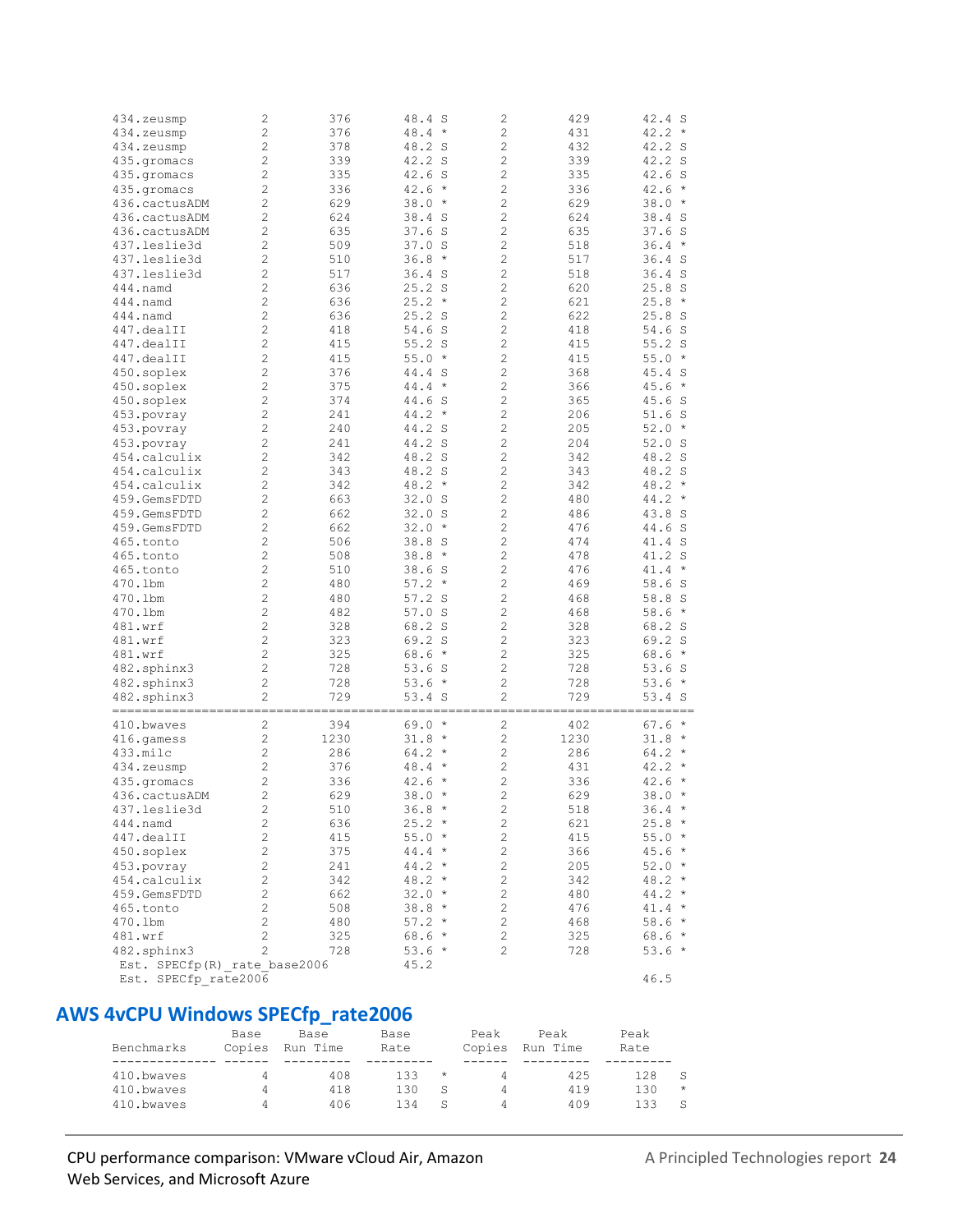| 416.gamess                   | 4 | 1238 | 63.2 S            | 4              | 1238 | 63.2 S               |
|------------------------------|---|------|-------------------|----------------|------|----------------------|
| 416.qamess                   | 4 | 1239 | 63.2 S            | 4              | 1239 | 63.2 S               |
| 416.qamess                   | 4 | 1238 | $\star$<br>63.2   | 4              | 1238 | 63.2<br>$\star$      |
| 433.milc                     | 4 | 297  | 124<br>S          | 4              | 297  | 124<br>S             |
| 433.milc                     | 4 | 297  | $\star$<br>124    | 4              | 297  | $\star$<br>124       |
| 433.milc                     | 4 | 297  | 124<br>S          | 4              | 297  | 124<br>S             |
|                              |   |      |                   |                |      |                      |
| 434.zeusmp                   | 4 | 387  | 94.0<br>$\star$   | 4              | 440  | 82.8<br>S            |
| 434.zeusmp                   | 4 | 387  | 94.0 S            | 4              | 444  | 82.0<br>S            |
| 434.zeusmp                   | 4 | 386  | 94.4 S            | 4              | 444  | 82.0<br>$\star$      |
| 435.qromacs                  | 4 | 338  | 84.4 S            | 4              | 338  | 84.4<br>S            |
| 435.qromacs                  | 4 | 340  | 84.0<br>$\star$   | 4              | 340  | 84.0<br>$\star$      |
| 435.gromacs                  | 4 | 344  | 83.2 S            | 4              | 344  | 83.2<br><sub>S</sub> |
|                              | 4 | 632  | 75.6S             | 4              | 632  | 75.6<br>S            |
| 436.cactusADM                |   |      |                   |                |      |                      |
| 436.cactusADM                | 4 | 631  | $76.0*$           | 4              | 631  | 76.0<br>$\star$      |
| 436.cactusADM                | 4 | 630  | 76.0 S            | 4              | 630  | 76.0<br>S            |
| 437.leslie3d                 | 4 | 552  | 68.0 S            | 4              | 530  | 70.8<br>S            |
| 437.leslie3d                 | 4 | 533  | $70.4$ S          | 4              | 531  | 70.8<br>S            |
| 437.leslie3d                 | 4 | 539  | 69.6<br>$\star$   | 4              | 530  | 70.8<br>$\star$      |
| 444.namd                     | 4 | 637  | 50.4 S            | 4              | 623  | 51.6<br>S            |
|                              | 4 | 636  | 50.4              | 4              | 622  |                      |
| 444.namd                     |   |      | S                 |                |      | 51.6<br>S            |
| 444.namd                     | 4 | 637  | 50.4<br>$\star$   | 4              | 622  | 51.6<br>$\star$      |
| 447.dealII                   | 4 | 421  | 109<br>S          | 4              | 421  | 109<br>S             |
| 447.dealII                   | 4 | 423  | $\star$<br>108    | 4              | 423  | $\star$<br>108       |
| 447.dealII                   | 4 | 425  | 108<br>S          | 4              | 425  | 108<br>S             |
| 450.soplex                   | 4 | 427  | 78.0<br>S         | 4              | 421  | 79.2<br>S            |
| 450.soplex                   | 4 | 425  | 78.4 S            | 4              | 421  | 79.2<br>$\star$      |
|                              |   |      | 78.4<br>$\star$   | $\overline{4}$ |      |                      |
| 450.soplex                   | 4 | 426  |                   |                | 421  | 79.2 S               |
| 453.povray                   | 4 | 244  | 87.2 S            | 4              | 206  | $\star$<br>104       |
| 453.povray                   | 4 | 244  | 87.2<br>$\star$   | 4              | 206  | 103<br>S             |
| 453.povray                   | 4 | 246  | 86.4 S            | 4              | 206  | 104<br>S             |
| 454.calculix                 | 4 | 347  | 95.2 S            | 4              | 347  | 95.2<br>S            |
| 454.calculix                 | 4 | 345  | 95.6<br>$\star$   | 4              | 345  | 95.6<br>$\star$      |
| 454.calculix                 | 4 | 343  | 96.0 S            | 4              | 343  | 96.0<br>S            |
| 459.GemsFDTD                 | 4 | 686  | 62.0<br>$\star$   | 4              | 488  | 86.8<br>S            |
| 459.GemsFDTD                 | 4 | 687  | 62.0 S            | 4              | 497  | 85.2<br>S            |
|                              |   |      |                   |                |      |                      |
| 459.GemsFDTD                 | 4 | 681  | 62.4 S            | 4              | 494  | 86.0<br>$\star$      |
| 465.tonto                    | 4 | 520  | $75.6$ S          | 4              | 484  | 81.2 S               |
| 465.tonto                    | 4 | 514  | 76.4S             | 4              | 487  | 80.8<br>S            |
| 465.tonto                    | 4 | 519  | 76.0<br>$\star$   | 4              | 485  | 81.2<br>$\star$      |
| 470.1bm                      | 4 | 489  | 112<br>S          | 4              | 476  | 116<br>S             |
| 470.1bm                      | 4 | 489  | 112<br>$^{\star}$ | 4              | 477  | S<br>115             |
| 470.1bm                      | 4 | 490  | 112<br>S          | 4              | 477  | $\star$<br>115       |
|                              | 4 | 340  | 132<br>S          | 4              | 340  | 132<br>S             |
| 481.wrf                      |   |      |                   |                |      |                      |
| 481.wrf                      | 4 | 340  | 131<br>S          | 4              | 340  | 131<br>S             |
| 481.wrf                      | 4 | 340  | $\star$<br>131    | 4              | 340  | $\star$<br>131       |
| 482.sphinx3                  | 4 | 750  | 104<br>S          | 4              | 750  | 104<br>S             |
| 482.sphinx3                  | 4 | 748  | S<br>104          | $\overline{4}$ | 748  | S<br>104             |
| 482.sphinx3                  | 4 | 749  | $\star$<br>104    | 4              | 749  | $\star$<br>104       |
|                              |   |      |                   |                |      |                      |
| 410.bwaves                   | 4 | 408  | $\star$<br>133    | 4              | 419  | $^{\star}$<br>130    |
| 416.gamess                   | 4 | 1238 | $63.2*$           | 4              | 1238 | $63.2 *$             |
|                              |   |      | $\star$           |                |      | $^{\star}$           |
| 433.milc                     | 4 | 297  | 124               | 4              | 297  | 124                  |
| 434.zeusmp                   | 4 | 387  | $94.0*$           | 4              | 444  | $82.0*$              |
| 435.gromacs                  | 4 | 340  | $84.0*$           | 4              | 340  | $84.0*$              |
| 436.cactusADM                | 4 | 631  | $76.0*$           | 4              | 631  | $76.0*$              |
| 437.leslie3d                 | 4 | 539  | $69.6*$           | 4              | 530  | $70.8 *$             |
| 444.namd                     | 4 | 637  | $50.4 *$          | 4              | 622  | $51.6*$              |
| 447.dealII                   | 4 | 423  | 108<br>$^{\star}$ | 4              | 423  | 108<br>$^{\star}$    |
| 450.soplex                   | 4 | 426  | $78.4 *$          | 4              | 421  | 79.2<br>$\star$      |
| 453.povray                   | 4 | 244  | $87.2*$           | 4              | 206  | 104<br>$\star$       |
|                              | 4 |      |                   |                |      | $\star$              |
| 454.calculix                 |   | 345  | 95.6 $*$          | 4              | 345  | 95.6                 |
| 459.GemsFDTD                 | 4 | 686  | $62.0*$           | 4              | 494  | $86.0*$              |
| 465.tonto                    | 4 | 519  | $76.0*$           | $\overline{4}$ | 485  | $81.2 *$             |
| 470.1bm                      | 4 | 489  | 112<br>$^\star$   | 4              | 477  | 115<br>$^{\star}$    |
| 481.wrf                      | 4 | 340  | $^{\star}$<br>131 | 4              | 340  | $\star$<br>131       |
| 482.sphinx3                  | 4 | 749  | 104<br>$\star$    | 4              | 749  | $\star$<br>104       |
| Est. SPECfp(R) rate base2006 |   |      | 87.9              |                |      |                      |
| Est. SPECfp rate2006         |   |      |                   |                |      | 90.4                 |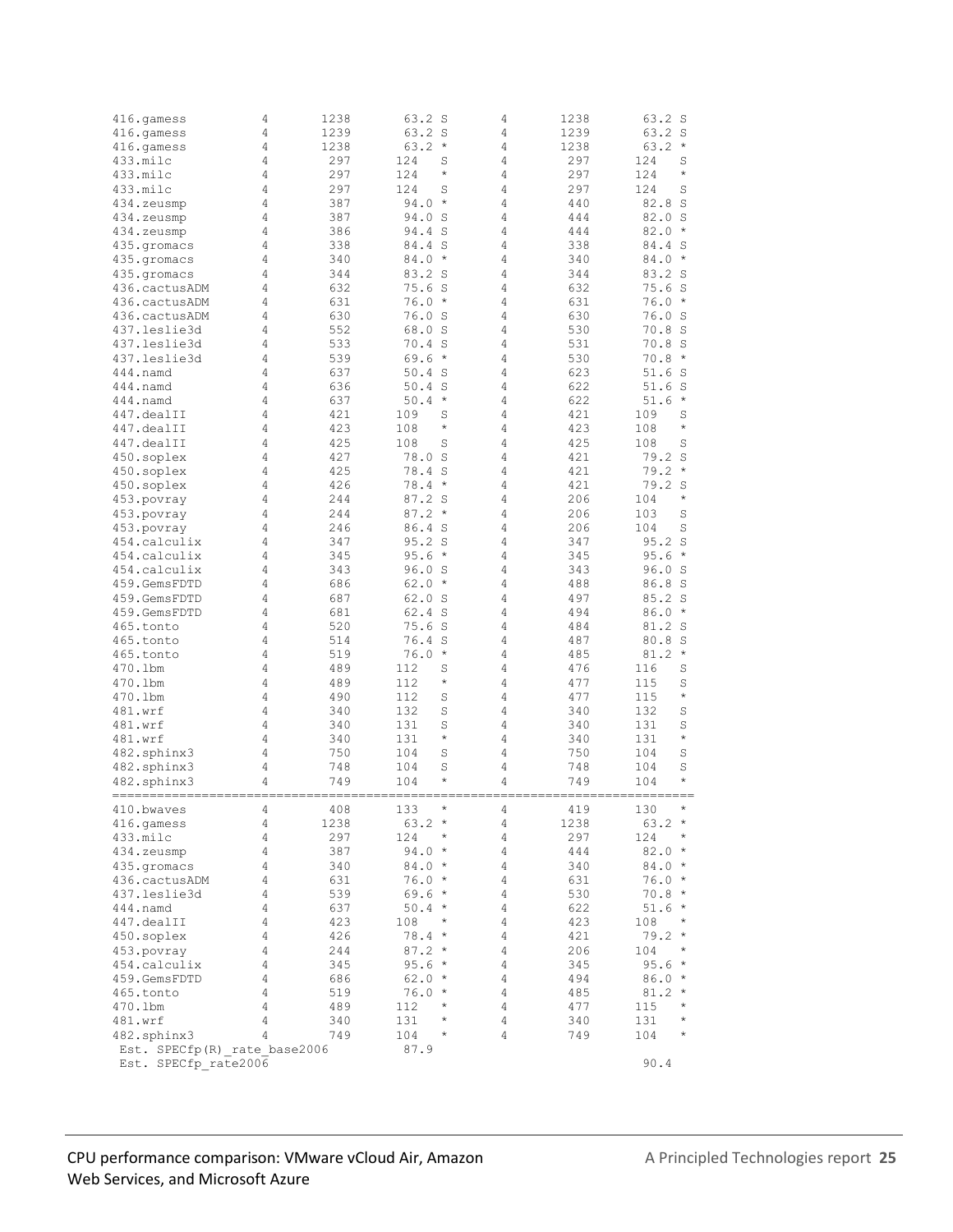#### **Azure 2vCPU Windows SPECint\_rate2006**

| Benchmarks                     | Base<br>Copies                   | Base<br>Run Time | Base<br>Rate                | Peak<br>Copies | Peak<br>Run Time | Peak<br>Rate    |
|--------------------------------|----------------------------------|------------------|-----------------------------|----------------|------------------|-----------------|
|                                |                                  | 556              |                             |                | 442              | 44.2 S          |
| 400.perlbench                  | $\overline{c}$<br>$\overline{c}$ | 552              | $35.2$ S<br>35.4<br>$\star$ | 2<br>2         | 440              | 44.4 S          |
| 400.perlbench                  | $\mathbf{2}$                     |                  |                             | $\overline{c}$ | 440              | $44.4 *$        |
| 400.perlbench<br>401.bzip2     | $\overline{c}$                   | 548<br>736       | 35.6S<br>26.2<br>$\star$    | $\overline{c}$ | 718              | $26.8*$         |
| 401.bzip2                      | $\overline{c}$                   | 732              | $26.4$ S                    | $\overline{c}$ | 719              | 26.8S           |
| 401.bzip2                      | $\overline{c}$                   | 737              | 26.2 S                      | 2              | 717              | 27.0 S          |
|                                | $\mathbf{2}$                     | 392              | 41.0 S                      | $\overline{c}$ | 394              | 40.8 S          |
| 403.gcc                        | $\overline{c}$                   | 402              | 40.0 S                      | $\overline{c}$ | 373              | 43.2 S          |
| 403.qcc<br>403.qcc             | $\overline{c}$                   | 401              | 40.2<br>$\star$             | 2              | 388              | $41.6 *$        |
| 429.mcf                        | $\overline{c}$                   | 268              | 68.2<br>$\star$             | 2              | 268              | $68.2*$         |
| 429.mcf                        | $\overline{c}$                   | 266              | 68.8 S                      | 2              | 266              | 68.8 S          |
| 429.mcf                        | $\overline{c}$                   | 271              | 67.4 S                      | $\overline{c}$ | 271              | $67.4$ S        |
|                                | $\overline{c}$                   | 664              | 31.6S                       | 2              | 643              | 32.6S           |
| 445.gobmk                      |                                  |                  |                             | $\overline{c}$ |                  |                 |
| 445.gobmk                      | $\overline{c}$                   | 662              | 31.6S<br>$\star$            |                | 642              | 32.6S           |
| 445.gobmk                      | $\overline{c}$                   | 664              | 31.6                        | $\overline{c}$ | 642              | $32.6*$         |
| 456.hmmer                      | $\overline{c}$                   | 297              | 62.8<br>$\star$             | $\overline{c}$ | 274              | $68.0*$         |
| 456.hmmer                      | $\overline{c}$                   | 297              | 62.8 S                      | 2              | 274              | 68.0 S          |
| 456.hmmer                      | $\overline{c}$                   | 299              | 62.4 S                      | $\overline{c}$ | 275              | 68.0 S          |
| 458.sjeng                      | $\overline{c}$                   | 761              | 31.8S                       | 2              | 755              | 32.0<br>$\star$ |
| 458.sjeng                      | $\overline{c}$                   | 760              | 31.8<br>$\star$             | $\overline{c}$ | 755              | 32.0 S          |
| 458.sjeng                      | $\overline{c}$                   | 756              | 32.0<br>S                   | 2              | 755              | 32.0 S          |
| 462.libquantum                 | $\overline{c}$                   | 117              | 354<br>S                    | $\overline{c}$ | 112              | S<br>370        |
| 462.libquantum                 | $\overline{c}$                   | 116              | 356<br>S                    | 2              | 112              | $\star$<br>370  |
| 462.libquantum                 | $\mathbf{2}$                     | 117              | 354<br>$\star$              | $\overline{c}$ | 112              | 369<br>S        |
| 464.h264ref                    | $\overline{c}$                   | 697              | 63.6 S                      | $\overline{c}$ | 694              | 63.8 S          |
| 464.h264ref                    | $\overline{c}$                   | 701              | 63.2 S                      | 2              | 682              | 64.8 S          |
| 464.h264ref                    | $\overline{c}$                   | 699              | 63.2<br>$\star$             | $\overline{c}$ | 685              | $64.6*$         |
| 471.omnetpp                    | $\overline{c}$                   | 402              | 31.2<br>$\star$             | 2              | 359              | $34.8*$         |
| 471.omnetpp                    | 2                                | 406              | $30.8$ S                    | $\overline{c}$ | 359              | 34.8 S          |
| 471.omnetpp                    | 2                                | 401              | 31.2 S                      | $\overline{c}$ | 360              | 34.8 S          |
| 473.astar                      | $\overline{c}$                   | 483              | 29.0 S                      | $\overline{c}$ | 431              | 32.6S           |
| 473.astar                      | 2                                | 484              | 29.0<br>$\star$             | 2              | 430              | $32.6*$         |
| 473.astar                      | $\overline{c}$                   | 485              | 29.0<br><sub>S</sub>        | $\overline{2}$ | 429              | 32.6S           |
| 483.xalancbmk                  | $\overline{c}$                   | 251              | 55.0S                       | 2              | 251              | 55.0S           |
| 483.xalancbmk                  | $\overline{c}$                   | 239              | $57.8*$                     | 2              | 239              | $57.8*$         |
| 483.xalancbmk                  | 2                                | 238              | 58.2 S                      | 2              | 238              | 58.2 S          |
| ------------                   |                                  |                  |                             |                |                  |                 |
| 400.perlbench                  | $\overline{c}$                   | 552              | 35.4<br>$\star$             | $\overline{2}$ | 440              | $44.4 *$        |
| 401.bzip2                      | $\overline{c}$                   | 736              | 26.2<br>$\star$             | $\overline{c}$ | 718              | $26.8 *$        |
| $403.\n$ gcc                   | $\overline{c}$                   | 401              | 40.2<br>$\star$             | $\overline{c}$ | 388              | $41.6 *$        |
| 429.mcf                        | $\overline{c}$                   | 268              | 68.2<br>$\star$             | 2              | 268              | $68.2*$         |
| 445.gobmk                      | $\overline{c}$                   | 664              | 31.6<br>$\star$             | $\overline{2}$ | 642              | $32.6*$         |
| 456.hmmer                      | $\overline{c}$                   | 297              | 62.8<br>$\star$             | $\overline{c}$ | 274              | $68.0*$         |
| 458.sjeng                      | $\overline{c}$                   | 760              | 31.8<br>$\star$             | $\overline{c}$ | 755              | $32.0*$         |
| 462.libquantum                 | $\overline{c}$                   | 117              | 354<br>$\star$              | $\overline{c}$ | 112              | 370<br>$\star$  |
| 464.h264ref                    | $\overline{c}$                   | 699              | 63.2<br>$\star$             | $\overline{c}$ | 685              | $64.6*$         |
| 471.omnetpp                    | $\overline{c}$                   | 402              | 31.2<br>$\star$             | 2              | 359              | $34.8*$         |
| 473.astar                      | $\overline{c}$                   | 484              | 29.0<br>$\star$             | $\overline{c}$ | 430              | $32.6*$         |
| 483.xalancbmk                  | $\overline{c}$                   | 239              | $57.8*$                     | 2              | 239              | $57.8*$         |
| Est. SPECint (R) rate base2006 |                                  |                  | 48.9                        |                |                  |                 |
| Est. SPECint rate2006          |                                  |                  |                             |                |                  | 51.8            |

### **Azure 4vCPU Windows SPECint\_rate2006**

| Benchmarks         | Base<br>Copies | Base<br>Run Time | Base<br>Rate | Peak<br>Copies | Peak<br>Run Time | Peak<br>Rate |
|--------------------|----------------|------------------|--------------|----------------|------------------|--------------|
| 400.perlbench      | 4              | 567              | 68.8 S       | 4              | 453              | 86.4 S       |
| 400.perlbench      | 4              | 568              | 68.8 S       | 4              | 454              | 86.0 S       |
| 400.perlbench      | 4              | 567              | $68.8*$      | 4              | 454              | $86.0*$      |
| 401.bzip2          | 4              | 758              | 50.8 S       | 4              | 745              | 52.0 S       |
| 401.bzip2          | 4              | 758              | $50.8 *$     | 4              | 749              | 51.6S        |
| 401.bzip2          | 4              | 771              | 50.0 S       | 4              | 748              | $51.6*$      |
| 403.qcc            | 4              | 421              | 76.4 S       | 4              | 397              | $81.2*$      |
| $403.\mathrm{qcc}$ | 4              | 416              | 77.6S        | 4              | 395              | 81.6S        |
| $403.\text{qcc}$   | 4              | 418              | $77.2 *$     | 4              | 409              | 78.8 S       |

#### CPU performance comparison: VMware vCloud Air, Amazon Web Services, and Microsoft Azure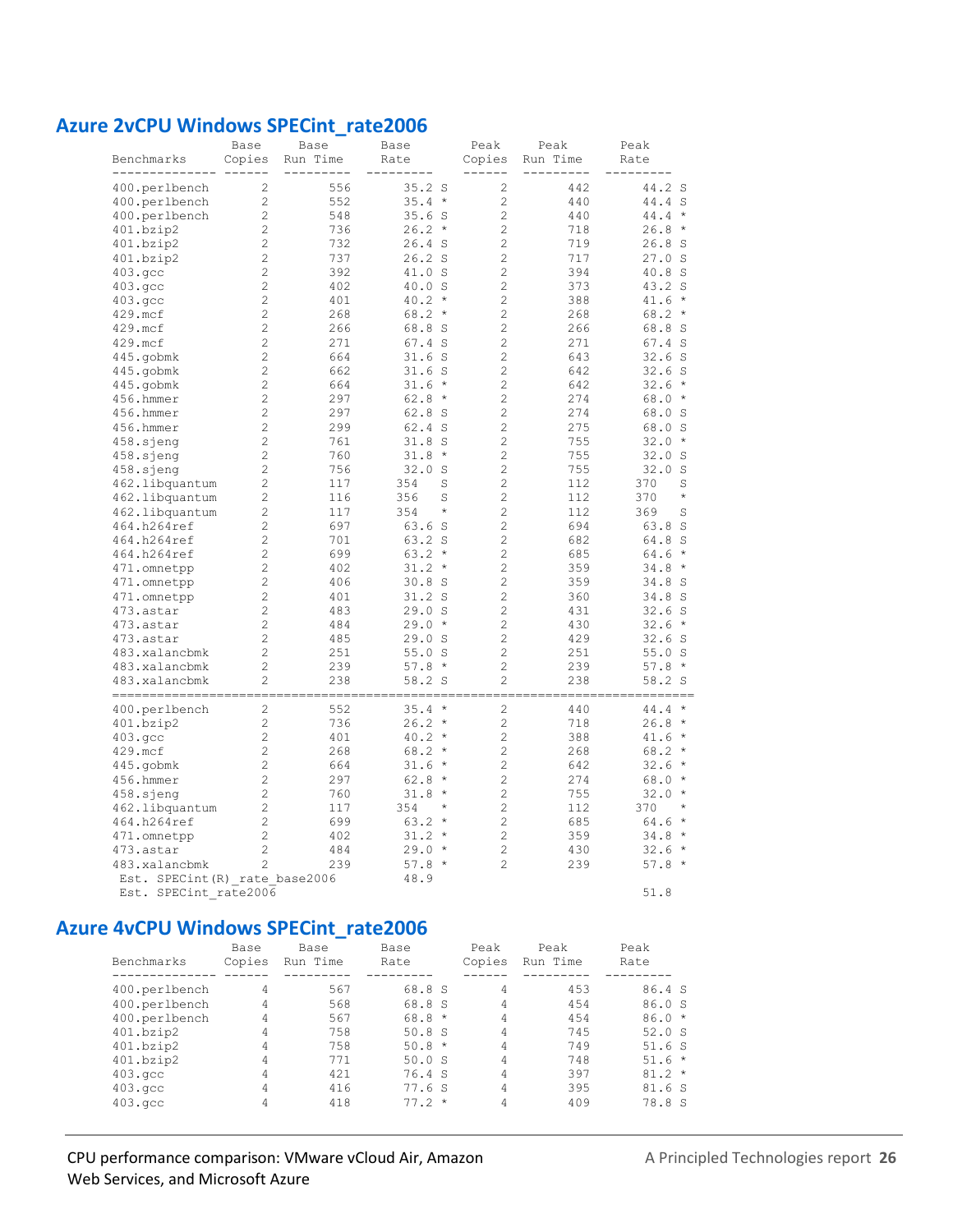|                                |   | 296 |                     |                | 296 | 123                  |
|--------------------------------|---|-----|---------------------|----------------|-----|----------------------|
| 429.mcf                        | 4 |     | 123<br>S            | 4              |     | S                    |
| 429.mcf                        | 4 | 303 | 120<br>S<br>$\star$ | $\overline{4}$ | 303 | 120<br>S<br>$\star$  |
| 429.mcf                        | 4 | 301 | 121                 | 4              | 301 | 121                  |
| 445.gobmk                      | 4 | 672 | 62.4 S              | 4              | 654 | $\star$<br>64.0      |
| 445.gobmk                      | 4 | 673 | 62.4 S              | 4              | 654 | 64.0<br>S            |
| 445.gobmk                      | 4 | 672 | 62.4<br>$\star$     | 4              | 656 | 64.0<br>S            |
| 456.hmmer                      | 4 | 302 | $\star$<br>124      | 4              | 280 | 133<br>S             |
| 456.hmmer                      | 4 | 302 | 124<br>S            | 4              | 278 | 134<br>S             |
| 456.hmmer                      | 4 | 300 | 124<br>S            | 4              | 279 | $\star$<br>134       |
| 458.sjeng                      | 4 | 758 | 64.0<br>$\star$     | 4              | 752 | 64.4<br>S            |
| 458.sjeng                      | 4 | 765 | 63.2 S              | 4              | 753 | $\star$<br>64.4      |
| 458.sjeng                      | 4 | 755 | 64.0<br>S           | 4              | 758 | 64.0<br>S            |
| 462.libquantum                 | 4 | 120 | $\star$<br>692      | $\overline{4}$ | 115 | 723<br>S             |
| 462.libquantum                 | 4 | 121 | 684<br>S            | 4              | 115 | 720<br>$\star$       |
| 462.libquantum                 | 4 | 119 | 699<br>S            | 4              | 116 | 716<br>S             |
| 464.h264ref                    | 4 | 709 | 125<br>S            | 4              | 702 | $\star$<br>126       |
| 464.h264ref                    | 4 | 708 | $\star$<br>125      | 4              | 702 | 126<br>S             |
| 464.h264ref                    | 4 | 703 | 126<br>S            | 4              | 708 | 125<br>S             |
| 471.omnetpp                    | 4 | 430 | 58.0<br>S           | 4              | 387 | 64.4<br>S            |
| 471.omnetpp                    | 4 | 435 | $\star$<br>57.6     | 4              | 388 | 64.4<br>$\star$      |
| 471.omnetpp                    | 4 | 435 | 57.6S               | 4              | 398 | 62.8<br>- S          |
| 473.astar                      | 4 | 512 | 54.8 S              | 4              | 467 | 60.0 S               |
| 473.astar                      | 4 | 515 | 54.4<br>$\star$     | 4              | 470 | 59.6<br><sub>S</sub> |
| 473.astar                      | 4 | 515 | 54.4 S              | 4              | 468 | 60.0<br>$\star$      |
| 483.xalancbmk                  | 4 | 273 | S<br>101            | 4              | 273 | 101<br>S             |
| 483.xalancbmk                  | 4 | 256 | $\star$<br>108      | 4              | 256 | $\star$<br>108       |
| 483.xalancbmk                  | 4 | 256 | 108<br>S            | 4              | 256 | 108<br>S             |
| -----------------------        |   |     |                     |                |     | =======              |
| 400.perlbench                  | 4 | 567 | 68.8<br>$\star$     | 4              | 454 | 86.0<br>$\star$      |
| 401.bzip2                      | 4 | 758 | 50.8<br>$\star$     | 4              | 748 | 51.6<br>$\star$      |
| 403.qcc                        | 4 | 418 | 77.2<br>$\star$     | 4              | 397 | 81.2<br>$\star$      |
| 429.mcf                        | 4 | 301 | 121<br>$^\star$     | 4              | 301 | 121<br>$^{\star}$    |
| 445.gobmk                      | 4 | 672 | 62.4<br>$\star$     | 4              | 654 | 64.0<br>$\star$      |
| 456.hmmer                      | 4 | 302 | 124<br>$^\star$     | 4              | 279 | 134<br>$\star$       |
| 458.sjeng                      | 4 | 758 | 64.0<br>$\star$     | 4              | 753 | 64.4<br>$\star$      |
| 462.libquantum                 | 4 | 120 | 692<br>$^{\star}$   | 4              | 115 | 720<br>$\star$       |
| 464.h264ref                    | 4 | 708 | 125<br>$\star$      | 4              | 702 | 126<br>$\star$       |
| 471.omnetpp                    | 4 | 435 | 57.6<br>$\star$     | 4              | 388 | $\star$<br>64.4      |
| 473.astar                      | 4 | 515 | 54.4<br>$\star$     | 4              | 468 | $\star$<br>60.0      |
| 483.xalancbmk                  | 4 | 256 | 108<br>$^\star$     | 4              | 256 | $\star$              |
|                                |   |     | 93.9                |                |     | 108                  |
| Est. SPECint (R) rate base2006 |   |     |                     |                |     |                      |
| Est. SPECint rate2006          |   |     |                     |                |     | 99.2                 |

## **Azure 2vCPU Windows SPECfp\_rate2006**

|               | Base           | Base     | Base                 | Peak           | Peak     | Peak     |
|---------------|----------------|----------|----------------------|----------------|----------|----------|
| Benchmarks    | Copies         | Run Time | Rate                 | Copies         | Run Time | Rate     |
|               |                |          |                      |                |          |          |
| 410.bwayes    | 2              | 367      | 74.2 S               | $\overline{c}$ | 359      | 75.6S    |
| 410.bwayes    | $\overline{c}$ | 354      | 76.6<br>$\star$      | $\overline{c}$ | 352      | $77.2 *$ |
| 410.bwayes    | $\overline{c}$ | 349      | 78.0 S               | $\overline{a}$ | 351      | 77.4 S   |
| 416.gamess    | $\overline{c}$ | 955      | 41.0<br>$\star$      | $\overline{c}$ | 955      | $41.0 *$ |
| 416.gamess    | $\overline{c}$ | 958      | 40.8<br><sub>S</sub> | $\overline{a}$ | 958      | 40.8 S   |
| 416.gamess    | $\overline{c}$ | 953      | 41.0<br>-S           | $\overline{c}$ | 953      | 41.0 S   |
| 433.milc      | $\overline{c}$ | 270      | 68.0<br>$\star$      | $\overline{c}$ | 270      | $68.0*$  |
| 433.milc      | $\overline{c}$ | 270      | 68.0 S               | $\overline{c}$ | 270      | 68.0 S   |
| 433.milc      | $\overline{c}$ | 270      | 68.2 S               | $\overline{c}$ | 270      | 68.2 S   |
| 434.zeusmp    | $\overline{c}$ | 336      | 54.2 S               | $\overline{c}$ | 395      | $46.0*$  |
| 434.zeusmp    | $\overline{c}$ | 341      | $53.4$ S             | $\overline{c}$ | 397      | 45.8 S   |
| 434.zeusmp    | $\overline{c}$ | 338      | 53.8<br>$\star$      | $\overline{c}$ | 393      | 46.4 S   |
| 435.qromacs   | $\overline{c}$ | 279      | $51.2 *$             | $\overline{c}$ | 279      | $51.2 *$ |
| 435.qromacs   | $\overline{2}$ | 280      | 51.0 S               | $\overline{c}$ | 280      | 51.0 S   |
| 435.qromacs   | $\overline{c}$ | 277      | 51.6 S               | $\overline{c}$ | 277      | 51.6S    |
| 436.cactusADM | $\overline{c}$ | 467      | $51.2 *$             | $\overline{c}$ | 467      | $51.2 *$ |
| 436.cactusADM | $\overline{c}$ | 480      | 49.8 S               | $\overline{c}$ | 480      | 49.8 S   |
| 436.cactusADM | 2              | 460      | 52.0<br>S            | $\overline{c}$ | 460      | 52.0 S   |
| 437.leslie3d  | $\overline{c}$ | 312      | $60.2 *$             | $\overline{c}$ | 316      | 59.6S    |
| 437.leslie3d  | $\overline{2}$ | 316      | 59.4 S               | $\overline{c}$ | 317      | $59.4 *$ |
| 437.leslie3d  | $\overline{c}$ | 312      | 60.4 S               | $\overline{c}$ | 320      | 58.8 S   |
| 444.namd      | $\overline{c}$ | 554      | 29.0<br>$\star$      | $\overline{c}$ | 537      | 29.8 S   |
| 444.namd      | $\overline{c}$ | 555      | 28.8S                | $\overline{c}$ | 540      | $29.6*$  |
|               |                |          |                      |                |          |          |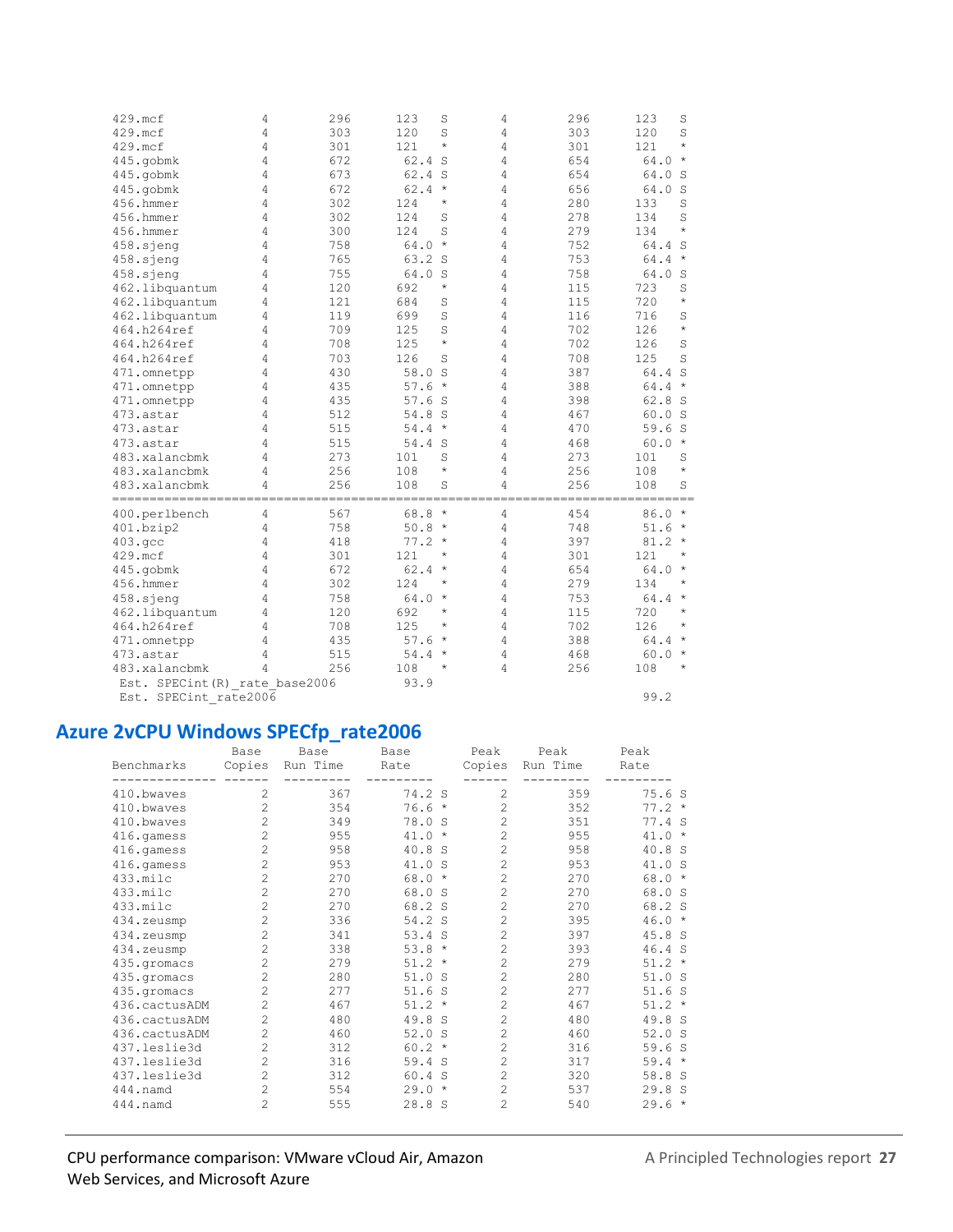| 444.namd                                            | 2              | 551 | 29.2 S          | $\overline{c}$             | 541 | 29.6S                          |
|-----------------------------------------------------|----------------|-----|-----------------|----------------------------|-----|--------------------------------|
| 447.dealII                                          | $\overline{c}$ | 381 | $60.2 *$        | $\overline{c}$             | 381 | $60.2 *$                       |
| 447.dealII                                          | 2              | 383 | 59.8 S          | $\overline{c}$             | 383 | 59.8 S                         |
| 447.dealII                                          | $\overline{c}$ | 377 | 60.8 S          | $\overline{c}$             | 377 | 60.8 S                         |
| 450.soplex                                          | $\overline{c}$ | 392 | $42.6*$         | $\overline{c}$             | 389 | 42.8 S                         |
| 450.soplex                                          | $\overline{c}$ | 395 | 42.2 S          | $\overline{c}$             | 399 | 41.8 S                         |
| 450.soplex                                          | $\overline{2}$ | 391 | 42.6 S          | $\overline{c}$             | 394 | 42.4<br>$\star$                |
| 453.povray                                          | $\overline{c}$ | 194 | $54.8*$         | $\overline{c}$             | 161 | 66.0 S                         |
| 453.povray                                          | $\overline{c}$ | 193 | 55.0S           | $\overline{c}$             | 171 | 62.2 S                         |
| 453.povray                                          | $\overline{c}$ | 223 | 47.8 S          | $\overline{c}$             | 163 | $65.4 *$                       |
| 454.calculix                                        | $\overline{c}$ | 289 | $57.0$ S        | $\overline{c}$             | 289 | $57.0$ S                       |
| 454.calculix                                        | $\overline{c}$ | 289 | $57.2*$         | $\overline{c}$             | 289 | 57.2<br>$\star$                |
| 454.calculix                                        | $\overline{c}$ | 287 | 57.4 S          | $\overline{c}$             | 287 | $57.4$ S                       |
| 459.GemsFDTD                                        | $\overline{c}$ | 497 | $42.8 *$        | $\overline{c}$             | 342 | 62.2 S                         |
|                                                     | $\overline{c}$ |     |                 | $\overline{c}$             |     |                                |
| 459.GemsFDTD                                        |                | 500 | 42.4 S          |                            | 345 | 61.4 S<br>$\star$              |
| 459.GemsFDTD                                        | $\overline{c}$ | 493 | 43.0 S          | $\overline{c}$             | 343 | 62.0                           |
| 465.tonto                                           | $\overline{c}$ | 483 | 40.8 S          | $\overline{c}$             | 475 | 41.4 S                         |
| 465.tonto                                           | $\overline{c}$ | 484 | $40.6 *$        | $\overline{c}$             | 443 | 44.4<br>$\star$                |
| 465.tonto                                           | $\overline{c}$ | 519 | 38.0 S          | $\overline{c}$             | 430 | 45.8<br>S                      |
| 470.1bm                                             | $\overline{c}$ | 302 | 91.0 S          | $\overline{c}$             | 273 | 101<br>$\star$                 |
| 470.1bm                                             | $\overline{c}$ | 305 | $90.2 *$        | $\overline{c}$             | 271 | 101<br>S                       |
| 470.1bm                                             | $\overline{c}$ | 305 | 90.0 S          | $\overline{c}$             | 280 | 98.4<br>S                      |
| 481.wrf                                             | $\overline{c}$ | 291 | $76.8*$         | $\overline{c}$             | 291 | 76.8<br>$\star$                |
| 481.wrf                                             | $\overline{c}$ | 292 | 76.6S           | $\overline{c}$             | 292 | 76.6S                          |
| 481.wrf                                             | $\overline{c}$ | 290 | 77.0 S          | $\overline{c}$             | 290 | 77.0 S                         |
| 482.sphinx3                                         | $\overline{c}$ | 542 | 72.0 S          | $\overline{c}$             | 542 | 72.0 S                         |
| 482.sphinx3                                         | $\overline{c}$ | 547 | 71.2 S          | $\overline{2}$             | 547 | 71.2 S                         |
| 482.sphinx3                                         | $\overline{2}$ | 547 | $71.2 *$        | $\overline{c}$             | 547 | $71.2 *$                       |
| =====================================<br>410.bwaves | 2              | 354 | 76.6<br>$\star$ | ---------------------<br>2 | 352 | ===========<br>77.2<br>$\star$ |
| 416.qamess                                          | $\overline{c}$ | 955 | $41.0 *$        | $\overline{c}$             | 955 | 41.0<br>$\star$                |
| 433.milc                                            | $\overline{c}$ | 270 | $68.0*$         | $\overline{c}$             | 270 | 68.0<br>$\star$                |
| 434.zeusmp                                          | $\overline{c}$ | 338 | $53.8*$         | $\overline{c}$             | 395 | 46.0<br>$\star$                |
| 435.qromacs                                         | $\overline{2}$ | 279 | $51.2 *$        | $\overline{c}$             | 279 | $51.2 *$                       |
| 436.cactusADM                                       | $\overline{c}$ | 467 | $51.2 *$        | $\overline{c}$             | 467 | $51.2 *$                       |
| 437.leslie3d                                        | $\overline{c}$ | 312 | $60.2 *$        | $\overline{c}$             | 317 | 59.4<br>$\star$                |
| 444.namd                                            | $\overline{2}$ | 554 | $29.0*$         | $\overline{c}$             | 540 | 29.6<br>$\star$                |
| 447.dealII                                          | $\overline{c}$ | 381 | $60.2 *$        | $\overline{c}$             | 381 | 60.2<br>$\star$                |
|                                                     | $\overline{c}$ | 392 | 42.6<br>$\star$ | $\overline{c}$             | 394 | 42.4<br>$\star$                |
| 450.soplex                                          | $\overline{c}$ |     |                 | $\overline{c}$             |     | $\star$                        |
| 453.povray                                          | $\overline{c}$ | 194 | $54.8*$         | $\overline{c}$             | 163 | 65.4<br>$\star$                |
| 454.calculix                                        | $\overline{c}$ | 289 | $57.2*$         | $\overline{c}$             | 289 | 57.2<br>$\star$                |
| 459.GemsFDTD                                        |                | 497 | $42.8 *$        |                            | 343 | 62.0<br>$\star$                |
| 465.tonto                                           | $\overline{c}$ | 484 | $40.6 *$        | $\overline{c}$             | 443 | 44.4                           |
| 470.1bm                                             | $\overline{c}$ | 305 | $90.2 *$        | $\overline{c}$             | 273 | 101<br>$\star$                 |
| 481.wrf                                             | $\overline{c}$ | 291 | 76.8<br>$\star$ | $\overline{c}$             | 291 | 76.8<br>$\star$                |
| 482.sphinx3                                         | $\overline{c}$ | 547 | $71.2 *$        | $\overline{c}$             | 547 | $71.2 *$                       |
| Est. SPECfp(R) rate base2006                        |                |     | 54.8            |                            |     |                                |
| Est. SPECfp rate2006                                |                |     |                 |                            |     | 56.8                           |

Est. SPECfp\_rate2006

# **Azure 4vCPU Windows SPECfp\_rate2006**

| Benchmarks    | Base<br>Copies | Base<br>Run Time | Base<br>Rate |              | Peak<br>Copies | Peak<br>Run Time | Peak<br>Rate |          |
|---------------|----------------|------------------|--------------|--------------|----------------|------------------|--------------|----------|
| 410.bwayes    | 4              | 384              | 142          | S            | 4              | 384              | 142          | S        |
| 410.bwaves    | 4              | 378              | 144          | S            | 4              | 382              | 142          | $\star$  |
| 410.bwayes    | 4              | 379              | 144          | $\star$      | 4              | 381              | 143          | S        |
| 416.qamess    | 4              | 969              | 80.8         | -S           | 4              | 969              | 80.8 S       |          |
| 416.qamess    | 4              | 960              | 81.6         | S            | 4              | 960              | 81.          | 6 S      |
| 416.qamess    | 4              | 965              | 81.2         | $\star$      | 4              | 965              | 81.2         | $\star$  |
| 433.milc      | 4              | 292              | 126          | $\star$      | 4              | 292              | 126          | $\star$  |
| 433.milc      | 4              | 286              | 128          | S            | 4              | 286              | 128          | S        |
| 433.milc      | 4              | 294              | 125          | S            | 4              | 294              | 125          | S        |
| 434.zeusmp    | 4              | 342              | 106          | S            | 4              | 405              | 90.0         | - S      |
| 434.zeusmp    | 4              | 345              | 106          | S            | 4              | 398              | 91.2 S       |          |
| 434.zeusmp    | 4              | 344              | 106          | $\star$      | 4              | 401              | 90.8         | $^\star$ |
| 435.qromacs   | 4              | 284              | 101          | $\star$      | 4              | 284              | 101          | $\star$  |
| 435.qromacs   | 4              | 282              | 101          | S            | 4              | 282              | 101          | S        |
| 435.gromacs   | 4              | 284              | 101          | S            | 4              | 284              | 101          | S        |
| 436.cactusADM | 4              | 524              | 91.2         | S            | 4              | 524              | 91.2 S       |          |
| 436.cactusADM | 4              | 526              | 90.8         | <sub>S</sub> | 4              | 526              | 90.8 S       |          |
|               |                |                  |              |              |                |                  |              |          |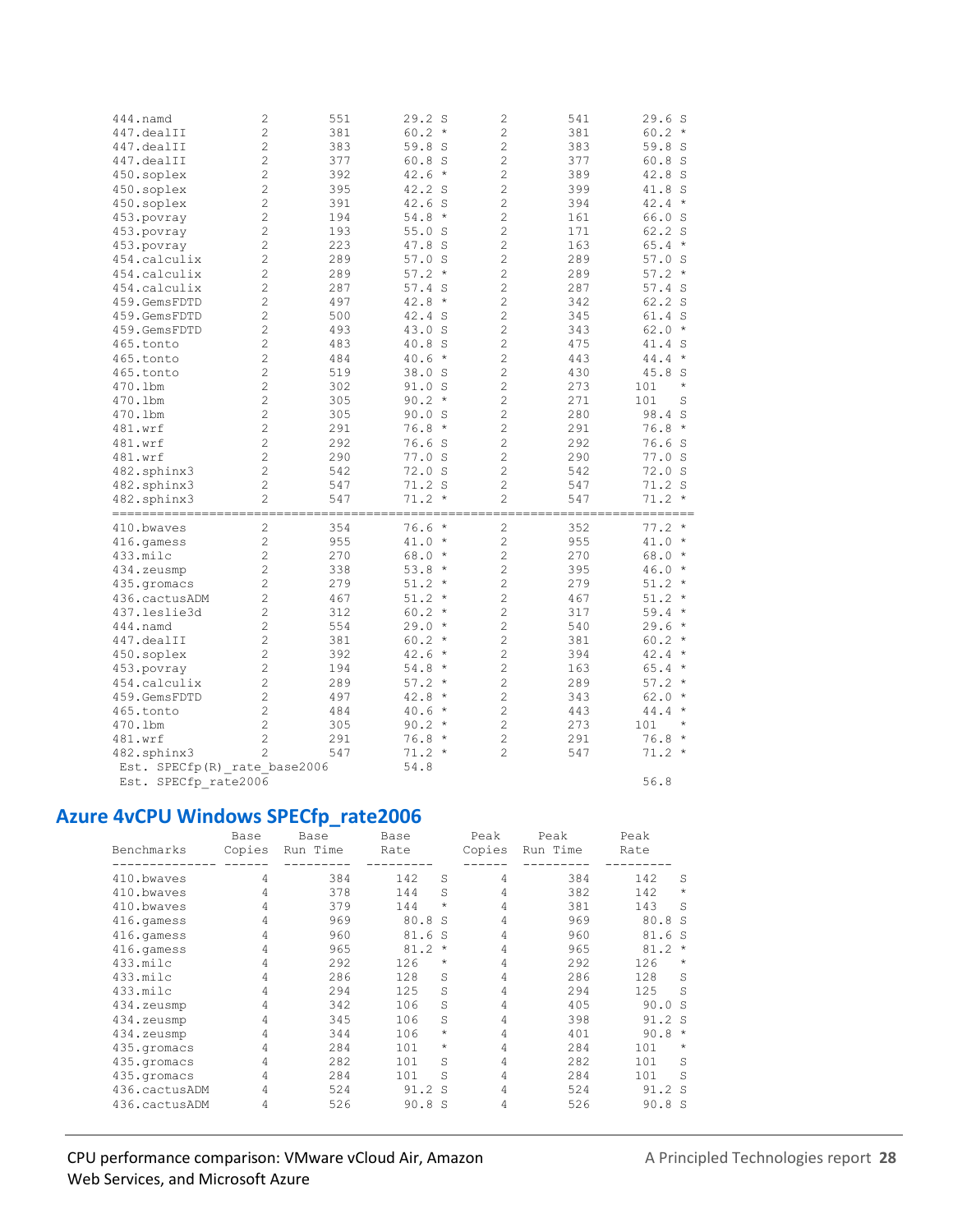| 436.cactusADM                 | 4              | 524        | $91.2 *$                | 4              | 524        | $91.2 *$               |
|-------------------------------|----------------|------------|-------------------------|----------------|------------|------------------------|
| 437.leslie3d                  | $\overline{4}$ | 337        | 112<br>S                | 4              | 341        | 110<br>S               |
| 437.leslie3d                  | 4              | 344        | 109<br>S                | 4              | 338        | 111<br>$\star$         |
| 437.leslie3d                  | 4              | 340        | $\star$<br>110          | 4              | 335        | 112<br>S               |
|                               | 4              | 560        | $57.2$ S                | 4              | 547        | 58.8<br>S              |
| 444.namd                      | 4              |            | 57.6<br>$\star$         | $\overline{4}$ |            | 58.8<br>$\star$        |
| 444.namd                      |                | 557        |                         |                | 544        |                        |
| 444.namd                      | 4              | 555        | 58.0 S                  | 4              | 539        | 59.6<br>S              |
| 447.dealII                    | 4              | 385        | S<br>119                | $\overline{4}$ | 385        | 119<br>S               |
| 447.dealII                    | 4              | 412        | 111<br>S                | 4              | 412        | 111<br>S               |
| 447.dealII                    | 4              | 391        | 117<br>$\star$          | 4              | 391        | $\star$<br>117         |
| 450.soplex                    | 4              | 430        | 77.6S                   | 4              | 428        | $\star$<br>78.0        |
| 450.soplex                    | 4              | 428        | 78.0 S                  | 4              | 428        | 78.0<br>S              |
| 450.soplex                    | 4              | 429        | $\star$<br>78.0         | 4              | 421        | 79.2<br>S              |
| 453.povray                    | 4              | 195        | $\star$<br>109          | $\overline{4}$ | 168        | 127<br>S               |
| 453.povray                    | 4              | 209        | 102<br>S                | 4              | 160        | S<br>133               |
| 453.povray                    | 4              | 195        | S<br>109                | $\overline{4}$ | 160        | $\star$<br>133         |
| 454.calculix                  | 4              | 292        | 113<br>S                | 4              | 292        | S<br>113               |
| 454.calculix                  | 4              | 296        | S<br>112                | 4              | 296        | 112<br>S               |
| 454.calculix                  | 4              | 293        | $\star$<br>112          | 4              | 293        | $\star$<br>112         |
| 459.GemsFDTD                  | 4              | 527        | 80.4 S                  | 4              | 404        | 105<br>S               |
| 459.GemsFDTD                  | 4              | 528        | 80.4<br>$\star$         | 4              | 400        | $\star$<br>106         |
| 459.GemsFDTD                  | 4              | 532        | 79.6 S                  | $\overline{4}$ | 397        | 107<br>S               |
| 465.tonto                     | 4              | 522        | 75.6<br>$\star$         | 4              | 469        | 84.0<br>S              |
| 465.tonto                     | 4              | 490        | 80.4 S                  | 4              | 446        | 88.4<br>$\star$        |
| 465.tonto                     | 4              | 523        | $75.2$ S                | 4              | 437        | 90.0<br>S              |
| 470.1bm                       | 4              | 312        | 176<br>S                | $\overline{4}$ | 293        | S<br>188               |
| 470.1bm                       | 4              | 318        | $^{\star}$<br>173       | 4              | 296        | $\star$<br>186         |
| 470.1bm                       | 4              | 325        | 169<br>S                | 4              | 297        | S<br>185               |
| 481.wrf                       | 4              | 309        | $\star$<br>145          | $\overline{4}$ | 309        | $\star$<br>145         |
| 481.wrf                       | 4              | 306        | S<br>146                | 4              | 306        | 146<br>S               |
| 481.wrf                       | 4              | 309        | S<br>145                | 4              | 309        | S<br>145               |
| 482.sphinx3                   | 4              | 700        | S<br>111                | 4              | 700        | 111<br>S               |
| 482.sphinx3                   | 4              | 715        | $\star$<br>109          | 4              | 715        | $\star$<br>109         |
| 482.sphinx3                   | 4              | 747        | 104<br>S                | $\overline{4}$ | 747        | S<br>104               |
|                               |                |            | $\star$                 |                |            | $\star$                |
| 410.bwaves                    | 4<br>4         | 379<br>965 | 144<br>81.2<br>$\star$  | 4<br>4         | 382<br>965 | 142<br>$\star$         |
| 416.gamess                    | 4              |            | $\star$                 | 4              | 292        | 81.2<br>$\star$        |
| 433.milc                      | 4              | 292        | 126<br>$^\star$         |                |            | 126<br>$\star$         |
| 434.zeusmp                    | 4              | 344<br>284 | 106<br>$\star$          | 4<br>4         | 401<br>284 | 90.8<br>101<br>$\star$ |
| 435.qromacs                   | 4              | 524        | 101<br>91.2<br>$^\star$ | 4              | 524        | 91.2<br>$\star$        |
| 436.cactusADM<br>437.leslie3d | 4              | 340        | 110<br>$\star$          | 4              | 338        | $\star$<br>111         |
| 444.namd                      | 4              | 557        | $\star$<br>57.6         | 4              | 544        | 58.8<br>$\star$        |
| 447.dealII                    | 4              | 391        | 117<br>$^\star$         | 4              | 391        | $\star$<br>117         |
| 450.soplex                    | 4              | 429        | 78.0<br>$\star$         | $\overline{4}$ | 428        | $\star$<br>78.0        |
| 453.povray                    | 4              | 195        | 109<br>$\star$          | 4              | 160        | 133<br>$\star$         |
| 454.calculix                  | 4              | 293        | $^\star$<br>112         | 4              | 293        | $^\star$<br>112        |
| 459.GemsFDTD                  | 4              | 528        | 80.4<br>$\star$         | 4              | 400        | $\star$<br>106         |
| 465.tonto                     | 4              | 522        | 75.6<br>$\star$         | 4              | 446        | $\star$<br>88.4        |
| 470.1bm                       | 4              | 318        | $\star$<br>173          | 4              | 296        | $\star$<br>186         |
| 481.wrf                       | 4              | 309        | $^{\star}$<br>145       | 4              | 309        | $\star$<br>145         |
| 482.sphinx3                   | 4              | 715        | $^\star$<br>109         | 4              | 715        | $\star$<br>109         |
| Est. SPECfp(R) rate base2006  |                |            | 103                     |                |            |                        |
| Est. SPECfp rate2006          |                |            |                         |                |            | 107                    |
|                               |                |            |                         |                |            |                        |

## vCloud Air 2vCPU Windows SPECint\_rate2006

| Benchmarks       | Base<br>Copies | Base<br>Run Time | Base<br>Rate | Peak<br>Copies | Peak<br>Run Time | Peak<br>Rate |
|------------------|----------------|------------------|--------------|----------------|------------------|--------------|
|                  |                |                  |              |                |                  |              |
| 400.perlbench    | $\mathfrak{D}$ | 458              | $42.8*$      | 2              | 367              | 53.2S        |
| 400.perlbench    | $\overline{c}$ | 457              | 42.8 S       | 2              | 366              | $53.4 *$     |
| 400.perlbench    | $\mathfrak{D}$ | 465              | 42.0 S       | 2              | 364              | 53.6S        |
| 401.bzip2        | $\mathfrak{D}$ | 606              | $31.8 *$     | $\mathcal{L}$  | 589              | $32.8*$      |
| 401.bzip2        | $\overline{c}$ | 603              | 32.0 S       | 2              | 600              | 32.2 S       |
| 401.bzip2        | $\overline{c}$ | 614              | 31.4 S       | $\mathcal{L}$  | 588              | 32.8 S       |
| $403.\text{qcc}$ | $\mathfrak{D}$ | 342              | 47.0 S       | 2              | 316              | 51.0 S       |
| $403.\text{qcc}$ | $\mathfrak{D}$ | 330              | 48.8 S       | $\mathcal{D}$  | 331              | 48.6S        |
| $403.\text{qcc}$ | $\mathfrak{D}$ | 331              | $48.6*$      | 2              | 321              | $50.2 *$     |
| $429$ . mcf      | $\overline{c}$ | 255              | 71.6 S       | 2              | 255              | 71.6S        |
| 429.mcf          | $\mathfrak{D}$ | 236              | $77.2*$      | $\mathfrak{D}$ | 236              | $77.2*$      |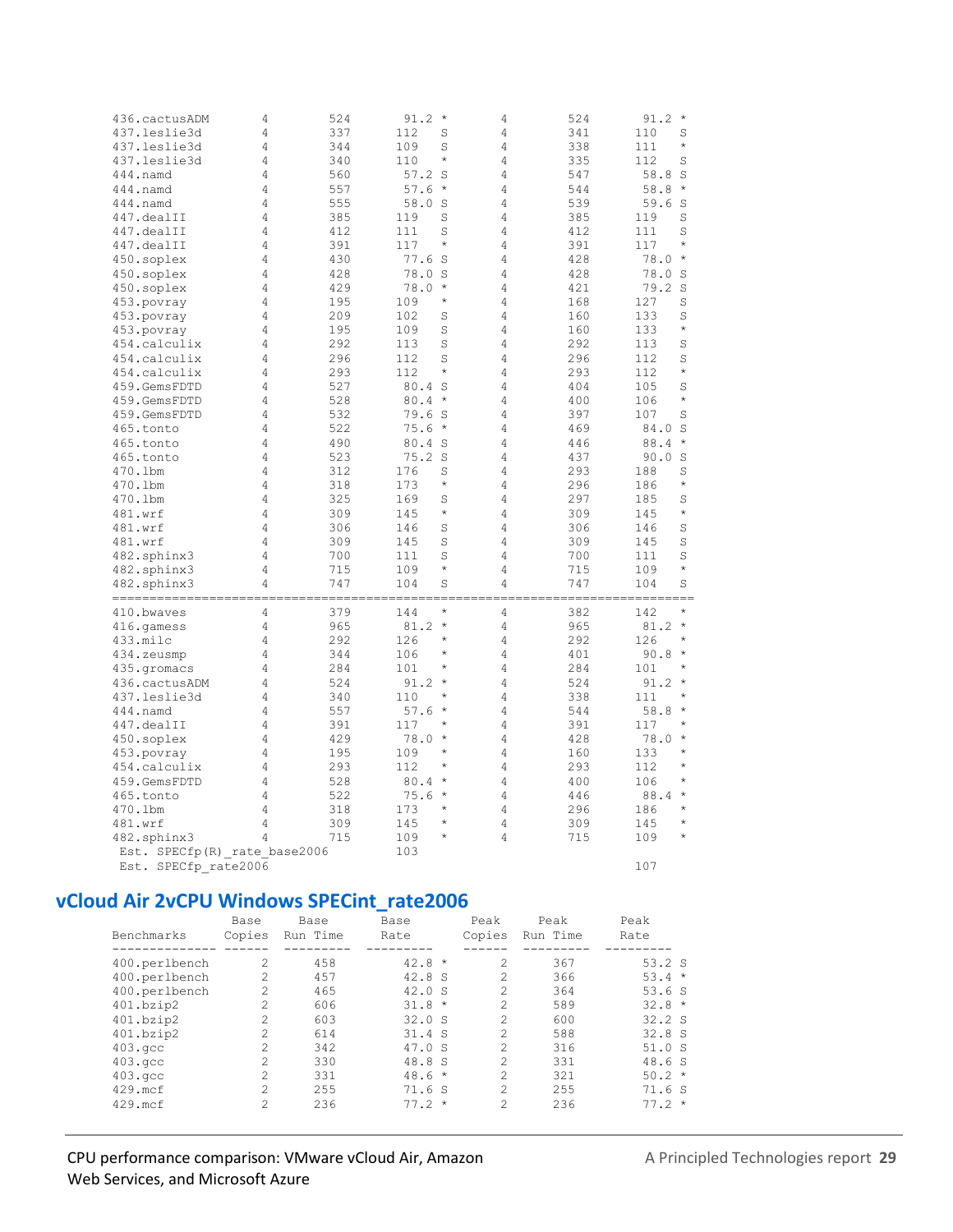| 429.mcf                        | $\overline{c}$ | 235  | 77.6S           | $\overline{c}$ | 235  | 77.6S                |
|--------------------------------|----------------|------|-----------------|----------------|------|----------------------|
| 445.gobmk                      | $\overline{c}$ | 554  | $37.8*$         | $\overline{c}$ | 536  | $39.2*$              |
| 445.gobmk                      | $\overline{c}$ | 553  | 38.0<br>- S     | $\overline{c}$ | 537  | 39.0 S               |
| 445.gobmk                      | $\overline{c}$ | 555  | 37.8 S          | $\overline{c}$ | 534  | 39.2 S               |
| 456.hmmer                      | $\overline{c}$ | 236  | 79.0 S          | $\overline{c}$ | 212  | 88.0<br>$\star$      |
| 456.hmmer                      | $\overline{c}$ | 235  | $79.2*$         | $\overline{c}$ | 212  | 87.8 S               |
| 456.hmmer                      | $\overline{c}$ | 234  | 79.6 S          | $\overline{c}$ | 212  | 88.0 S               |
| 458.sjeng                      | $\overline{c}$ | 625  | 38.8 S          | $\overline{c}$ | 633  | $38.2*$              |
| 458.sjeng                      | $\overline{c}$ | 627  | 38.6<br>$\star$ | $\overline{c}$ | 635  | 38.2 S               |
| 458.sjeng                      | $\overline{c}$ | 628  | 38.6<br>S       | $\overline{c}$ | 632  | 38.2<br>S            |
| 462.libquantum                 | $\overline{c}$ | 96.3 | 430<br>S        | $\overline{2}$ | 92.7 | 447<br>S             |
| 462.libquantum                 | $\overline{c}$ | 95.7 | 433<br>S        | $\overline{c}$ | 92.6 | 448<br>S             |
| 462.libquantum                 | $\overline{c}$ | 95.8 | $\star$<br>433  | $\overline{c}$ | 92.6 | $\star$<br>448       |
| 464.h264ref                    | $\overline{c}$ | 562  | 78.6<br>$\star$ | $\overline{c}$ | 547  | $\star$<br>80.8      |
| 464.h264ref                    | $\overline{c}$ | 562  | 78.8 S          | $\overline{c}$ | 549  | 80.6S                |
| 464.h264ref                    | $\overline{c}$ | 565  | 78.4 S          | $\overline{c}$ | 547  | 81.0 S               |
| 471.omnetpp                    | $\overline{c}$ | 359  | 34.8 S          | $\overline{c}$ | 325  | 38.4 S               |
| 471.omnetpp                    | $\overline{c}$ | 391  | 32.0 S          | $\overline{c}$ | 321  | 38.8<br><sub>S</sub> |
| 471.omnetpp                    | $\overline{c}$ | 360  | $34.8*$         | $\overline{c}$ | 324  | $38.6*$              |
| 473.astar                      | $\overline{c}$ | 400  | 35.0<br>- S     | $\overline{c}$ | 368  | 38.2 S               |
| 473.astar                      | $\overline{c}$ | 408  | 34.4 S          | $\overline{c}$ | 363  | 38.8 S               |
| 473.astar                      | $\overline{c}$ | 405  | 34.6<br>$\star$ | $\overline{c}$ | 368  | $38.2*$              |
| 483.xalancbmk                  | $\overline{c}$ | 200  | $68.8*$         | $\overline{c}$ | 200  | $68.8*$              |
| 483.xalancbmk                  | $\overline{c}$ | 201  | 68.8 S          | $\overline{c}$ | 201  | 68.8 S               |
| 483.xalancbmk                  | $\overline{a}$ | 198  | 69.6 S          | $\overline{c}$ | 198  | 69.6S                |
|                                |                |      |                 |                |      |                      |
| 400.perlbench                  | $\overline{c}$ | 458  | $42.8*$         | $\overline{c}$ | 366  | 53.4<br>$\star$      |
| 401.bzip2                      | $\overline{c}$ | 606  | $31.8 *$        | $\overline{c}$ | 589  | 32.8<br>$\star$      |
| 403.9cc                        | $\overline{c}$ | 331  | $48.6*$         | $\overline{c}$ | 321  | $50.2 *$             |
| 429.mcf                        | $\overline{c}$ | 236  | $77.2 *$        | $\overline{c}$ | 236  | $77.2 *$             |
| 445.gobmk                      | $\overline{c}$ | 554  | $37.8*$         | $\overline{c}$ | 536  | $39.2*$              |
| 456.hmmer                      | $\overline{c}$ | 235  | $79.2*$         | $\overline{c}$ | 212  | $88.0*$              |
| 458.sjeng                      | $\overline{c}$ | 627  | 38.6<br>$\star$ | $\overline{c}$ | 633  | 38.2<br>$^{\star}$   |
| 462.libquantum                 | $\overline{c}$ | 95.8 | 433<br>$^\star$ | $\overline{c}$ | 92.6 | 448<br>*             |
| 464.h264ref                    | $\overline{2}$ | 562  | 78.6<br>$\star$ | $\overline{c}$ | 547  | 80.8<br>$\star$      |
| 471.omnetpp                    | $\overline{c}$ | 360  | 34.8<br>$\star$ | $\overline{c}$ | 324  | 38.6<br>$\star$      |
| 473.astar                      | $\overline{c}$ | 405  | 34.6<br>$\star$ | $\overline{c}$ | 368  | $38.2*$              |
| 483.xalancbmk                  | $\mathfrak{D}$ | 200  | $68.8*$         | $\overline{c}$ | 200  | $68.8*$              |
| Est. SPECint (R) rate base2006 |                |      | 58.7            |                |      |                      |
| Est. SPECint rate2006          |                |      |                 |                |      | 62.1                 |

#### vCloud Air 4vCPU Windows SPECint rate2006

| Benchmarks     | Base<br>Copies | Base<br>Run Time | Base<br>Rate         | Peak<br>Copies            | Peak<br>Run Time | Peak<br>Rate         |
|----------------|----------------|------------------|----------------------|---------------------------|------------------|----------------------|
| 400.perlbench  | 4              | 462              | 84.4 S               | 4                         | 375              | 104<br>$\mathbf S$   |
| 400.perlbench  | 4              | 464              | 84.4                 | $\star$<br>4              | 374              | 104<br>S             |
| 400.perlbench  | 4              | 469              | 83.2<br>S            | 4                         | 375              | $\star$<br>104       |
| 401.bzip2      | 4              | 611              | 63.2 S               | $\overline{4}$            | 624              | 62.0<br>$\star$      |
| 401.bzip2      | 4              | 623              | 62.0                 | $\star$<br>4              | 630              | 61.2 S               |
| 401.bzip2      | 4              | 625              | 61.6<br>S            | 4                         | 611              | 63.2 S               |
| 403.qcc        | 4              | 364              | 88.4<br><sub>S</sub> | 4                         | 357              | 90.0 S               |
| 403.qcc        | 4              | 364              | 88.4<br>$\star$      | $\overline{4}$            | 366              | 88.0<br>- S          |
| 403.qcc        | 4              | 370              | 86.8<br>S            | 4                         | 359              | 89.6<br>$\star$      |
| 429.mcf        | 4              | 257              | 142                  | 4<br>S                    | 257              | 142<br>S             |
| 429.mcf        | 4              | 259              | 141                  | S<br>4                    | 259              | S<br>141             |
| 429.mcf        | 4              | 258              | 142                  | $^\star$<br>4             | 258              | $\star$<br>142       |
| 445.gobmk      | 4              | 554              | 75.6                 | 4<br>S                    | 566              | 74.0<br><sub>S</sub> |
| 445.gobmk      | 4              | 557              | 75.2<br>S            | 4                         | 537              | 78.0<br>S            |
| 445.gobmk      | 4              | 555              | 75.6                 | $^\star$<br>4             | 539              | 78.0<br>$\star$      |
| 456.hmmer      | 4              | 236              | 158                  | $\overline{4}$<br>S       | 213              | 175<br>S             |
| 456.hmmer      | 4              | 235              | 159                  | $\star$<br>4              | 212              | $\star$<br>176       |
| 456.hmmer      | 4              | 235              | 159                  | S<br>4                    | 212              | 176<br>S             |
| 458.sjeng      | 4              | 640              | 75.6                 | S<br>4                    | 640              | 75.6<br>S            |
| 458.sjeng      | 4              | 630              | 76.8                 | $\overline{4}$<br>$\star$ | 635              | 76.0<br>S.           |
| 458.sjeng      | 4              | 627              | 77.2<br>S            | $\overline{4}$            | 639              | 75.6<br>$\star$      |
| 462.libquantum | 4              | 97.1             | 854                  | S<br>4                    | 94.2             | 880<br>S             |
| 462.libquantum | 4              | 96.8             | 856                  | S<br>4                    | 93.4             | S<br>887             |
| 462.libquantum | 4              | 97.0             | 854                  | $\star$<br>$\overline{4}$ | 93.5             | $\star$<br>886       |
| 464.h264ref    | 4              | 563              | 157                  | *<br>4                    | 549              | $\star$<br>161       |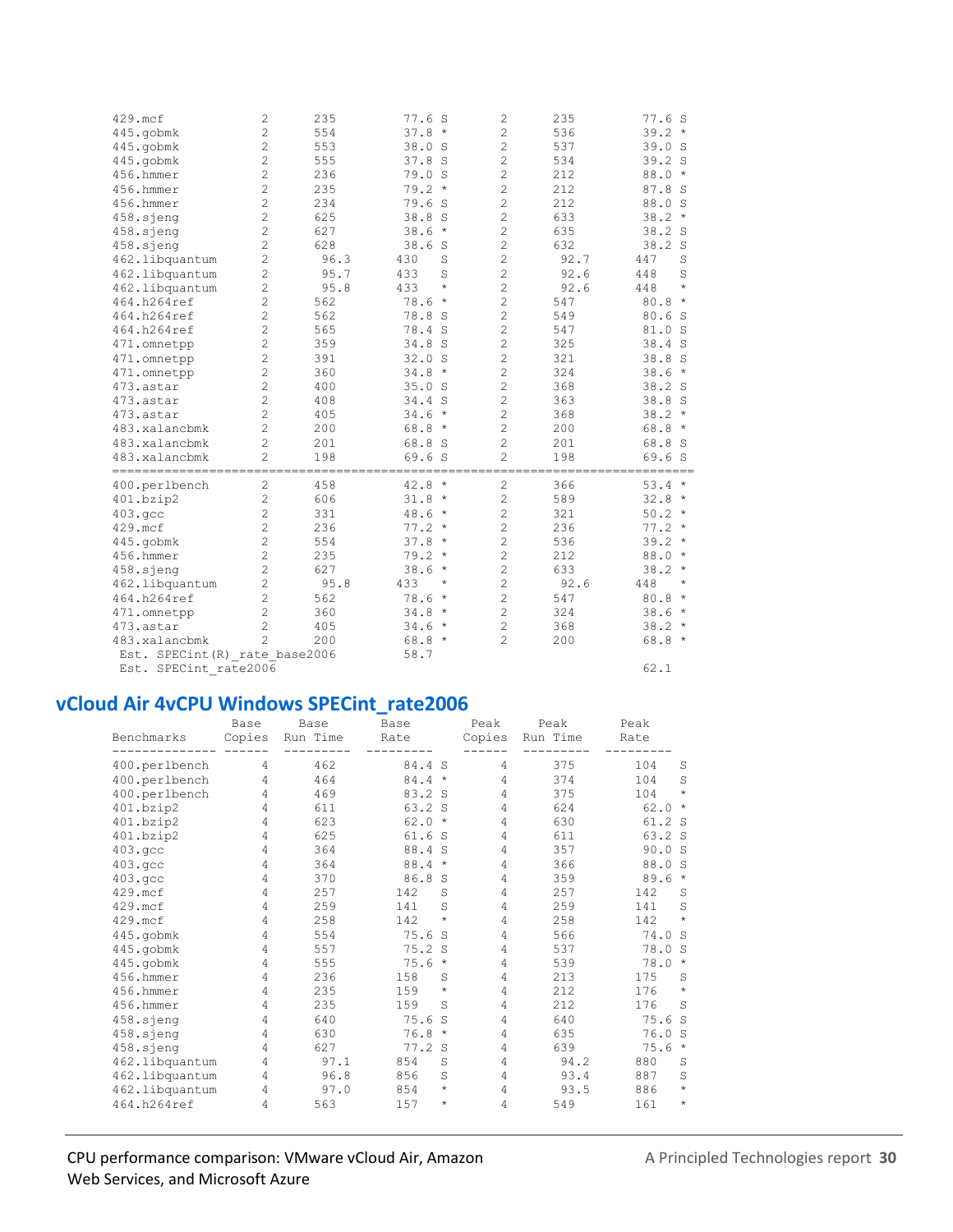| 464.h264ref                    | 4 | 563  | 157    | S        | 4              | 551  | 161  | S            |
|--------------------------------|---|------|--------|----------|----------------|------|------|--------------|
| 464.h264ref                    | 4 | 564  | 157    | S        | 4              | 549  | 161  | <sub>S</sub> |
| 471.omnetpp                    | 4 | 384  | 65.2 S |          | 4              | 355  | 70.4 | <sub>S</sub> |
| 471.omnetpp                    | 4 | 392  | 64.0   | - S      | 4              | 349  | 71.6 | - S          |
| 471.omnetpp                    | 4 | 390  | 64.0   | $\star$  | 4              | 350  | 71.6 | $\star$      |
| 473.astar                      | 4 | 424  | 66.0   | S        | $\overline{4}$ | 396  | 70.8 | $^{\star}$   |
| 473.astar                      | 4 | 451  | 62.4   | S        | 4              | 412  | 68.0 | -S           |
| 473.astar                      | 4 | 434  | 64.8   | $\star$  | 4              | 390  | 72.0 | <sub>S</sub> |
| 483.xalancbmk                  | 4 | 209  | 132    | S        | 4              | 209  | 132  | S            |
| 483.xalancbmk                  | 4 | 212  | 130    | $\star$  | 4              | 212  | 130  | $\star$      |
| 483.xalancbmk                  | 4 | 216  | 128    | S        | 4              | 216  | 128  | S            |
| 400.perlbench                  | 4 | 464  | 84.4   | $\star$  | 4              | 375  | 104  | *            |
| 401.bzip2                      | 4 | 623  | 62.0   | $\star$  | 4              | 624  | 62.0 | $^\star$     |
| 403.qcc                        | 4 | 364  | 88.4   | $\star$  | 4              | 359  | 89.6 | $\star$      |
| 429.mcf                        | 4 | 258  | 142    | $^\star$ | $\overline{4}$ | 258  | 142  | $^{\star}$   |
| 445.gobmk                      | 4 | 555  | 75.6   | $\star$  | $\overline{4}$ | 539  | 78.0 | $^\star$     |
| 456.hmmer                      | 4 | 235  | 159    | $^\star$ | 4              | 212  | 176  | $^{\star}$   |
| 458.sjeng                      | 4 | 630  | 76.8   | $^\star$ | 4              | 639  | 75.6 | $^\star$     |
| 462.libquantum                 | 4 | 97.0 | 854    | *        | 4              | 93.5 | 886  | *            |
| 464.h264ref                    | 4 | 563  | 157    | $^\star$ | $\overline{4}$ | 549  | 161  | *            |
| 471.omnetpp                    | 4 | 390  | 64.0   | $^\star$ | 4              | 350  | 71.6 | $^\star$     |
| 473.astar                      | 4 | 434  | 64.8   | $\star$  | $\overline{4}$ | 396  | 70.8 | $\star$      |
| 483.xalancbmk                  | 4 | 212  | 130    | *        | 4              | 212  | 130  | *            |
| Est. SPECint (R) rate base2006 |   |      | 113    |          |                |      |      |              |
| Est. SPECint rate2006          |   |      |        |          |                |      | 119  |              |

## **vCloud Air 2vCPU Windows SPECfp\_rate2006**

|                              | Base                             | Base       | Base                 | Peak                             | Peak       | Peak              |
|------------------------------|----------------------------------|------------|----------------------|----------------------------------|------------|-------------------|
| Benchmarks                   | Copies                           | Run Time   | Rate                 | Copies                           | Run Time   | Rate              |
| 410.bwaves                   | $\overline{c}$                   | 258        | 106<br>S             | $\mathbf{2}$                     | 268        | 101<br>$_{\star}$ |
| 410.bwaves                   | $\overline{c}$                   | 261        | 104<br>S             | $\overline{c}$                   | 286        | 95.0<br>S         |
| 410.bwaves                   | $\overline{c}$                   | 259        | $^{\star}$<br>105    | $\overline{c}$                   | 263        | 103<br>S          |
| 416.qamess                   | $\overline{c}$                   | 780        | 50.2<br>$\star$      | $\overline{c}$                   | 780        | 50.2<br>$\star$   |
| 416.gamess                   | $\overline{c}$                   | 780        | 50.2<br>S            | $\overline{2}$                   | 780        | $50.2$ S          |
| 416.gamess                   | $\overline{c}$                   | 784        | 50.0<br>S            | $\overline{c}$                   | 784        | 50.0 S            |
| 433.milc                     | $\overline{c}$                   | 234        | 78.4<br>$\star$      | $\overline{2}$                   | 234        | 78.4<br>$\star$   |
| 433.milc                     | $\overline{c}$                   | 236        | 77.8<br>S            | $\overline{c}$                   | 236        | 77.8 S            |
| 433.milc                     | $\overline{c}$                   | 233        | 78.6<br>S            | $\overline{c}$                   | 233        | 78.6 S            |
| 434.zeusmp                   | $\overline{c}$                   | 281        | 64.8<br>$\star$      | $\overline{c}$                   | 321        | 56.6S             |
| 434.zeusmp                   | $\overline{c}$                   | 281        | 64.8<br>- S          | $\overline{c}$                   | 319        | $57.2*$           |
| 434.zeusmp                   | $\overline{c}$                   | 280        | 65.0 S               | $\overline{c}$                   | 318        | 57.4 S            |
| 435.qromacs                  | $\overline{c}$                   | 235        | 60.8<br>S            | $\overline{c}$                   | 235        | 60.8 S            |
| 435.gromacs                  | $\overline{c}$                   | 234        | $61.2 *$             | $\overline{2}$                   | 234        | $61.2 *$          |
| 435.gromacs                  | $\overline{c}$                   | 232        | 61.4<br>S            | $\overline{c}$                   | 232        | 61.4 S            |
| 436.cactusADM                | $\overline{c}$                   | 392        | 61.0<br>S            | $\overline{c}$                   | 392        | 61.0 S            |
| 436.cactusADM                | $\overline{c}$                   | 415        | 57.6<br>$\star$      | $\overline{c}$                   | 415        | 57.6<br>$\star$   |
| 436.cactusADM                | $\overline{c}$                   | 416        | $57.4$ S             | $\overline{c}$                   | 416        | 57.4 S            |
| 437.leslie3d                 | $\overline{c}$                   | 259        | 72.6<br>$\star$      | $\overline{c}$                   | 262        | 71.8<br>$\star$   |
| 437.leslie3d                 | $\overline{c}$                   | 261        | 72.0 S               | $\overline{c}$                   | 263        | 71.4 S            |
| 437.leslie3d                 | $\overline{c}$                   | 255        | 73.6S                | $\overline{c}$                   | 260        | 72.2 S            |
| 444.namd                     | $\overline{c}$                   | 460        | 34.8<br>S            | $\overline{c}$                   | 446        | 36.0<br>$\star$   |
| 444.namd                     | $\overline{c}$                   | 460        | $\star$<br>35.0      | $\overline{c}$                   | 445        | 36.0<br>- S       |
| 444.namd                     | $\overline{c}$                   | 458        | 35.0<br>S            | $\overline{c}$                   | 447        | 35.8 S            |
| 447.dealII                   | $\overline{c}$                   | 308        | 74.2<br>$^\star$     | 2                                | 308        | $74.2*$           |
| 447.dealII                   | $\overline{c}$                   | 309        | 74.2<br>S            | $\overline{c}$                   | 309        | 74.2 S            |
| 447.dealII                   | $\overline{c}$                   | 305        | 75.0<br><sub>S</sub> | $\overline{c}$                   | 305        | 75.0 S            |
| 450.soplex                   | $\overline{c}$                   | 324        | $51.4 *$             | $\overline{c}$                   | 319        | $52.4*$           |
| 450.soplex                   | $\overline{c}$                   | 330        | 50.6S                | $\overline{c}$                   | 320        | 52.0 S            |
| 450.soplex                   | $\overline{c}$<br>$\overline{c}$ | 320        | 52.0<br>S            | $\overline{c}$<br>$\overline{c}$ | 316        | 52.8 S            |
| 453.povray                   | $\overline{c}$                   | 160        | 66.6<br>$\star$      | $\overline{c}$                   | 133        | $80.0 *$          |
| 453.povray                   |                                  | 161        | 66.0<br>S            |                                  | 134        | 79.6<br>- S       |
| 453.povray                   | $\overline{c}$                   | 159        | 66.8<br>S<br>$\star$ | $\overline{c}$                   | 133        | 80.2 S<br>$\star$ |
| 454.calculix<br>454.calculix | $\overline{c}$<br>$\overline{c}$ | 246<br>247 | 67.2<br>66.8         | $\overline{c}$<br>$\overline{2}$ | 246<br>247 | 67.2<br>66.8 S    |
| 454.calculix                 | $\overline{c}$                   | 246        | S<br>67.2 S          | $\overline{c}$                   | 246        | 67.2 S            |
| 459.GemsFDTD                 | $\overline{c}$                   | 450        | $47.2*$              | $\overline{c}$                   | 321        | 66.2 S            |
| 459.GemsFDTD                 | $\overline{c}$                   | 451        | 47.0 S               | $\overline{c}$                   | 319        | 66.4 S            |
| 459.GemsFDTD                 | $\overline{c}$                   | 448        | 47.4 S               | $\overline{c}$                   | 320        | $66.4 *$          |
|                              |                                  |            |                      |                                  |            |                   |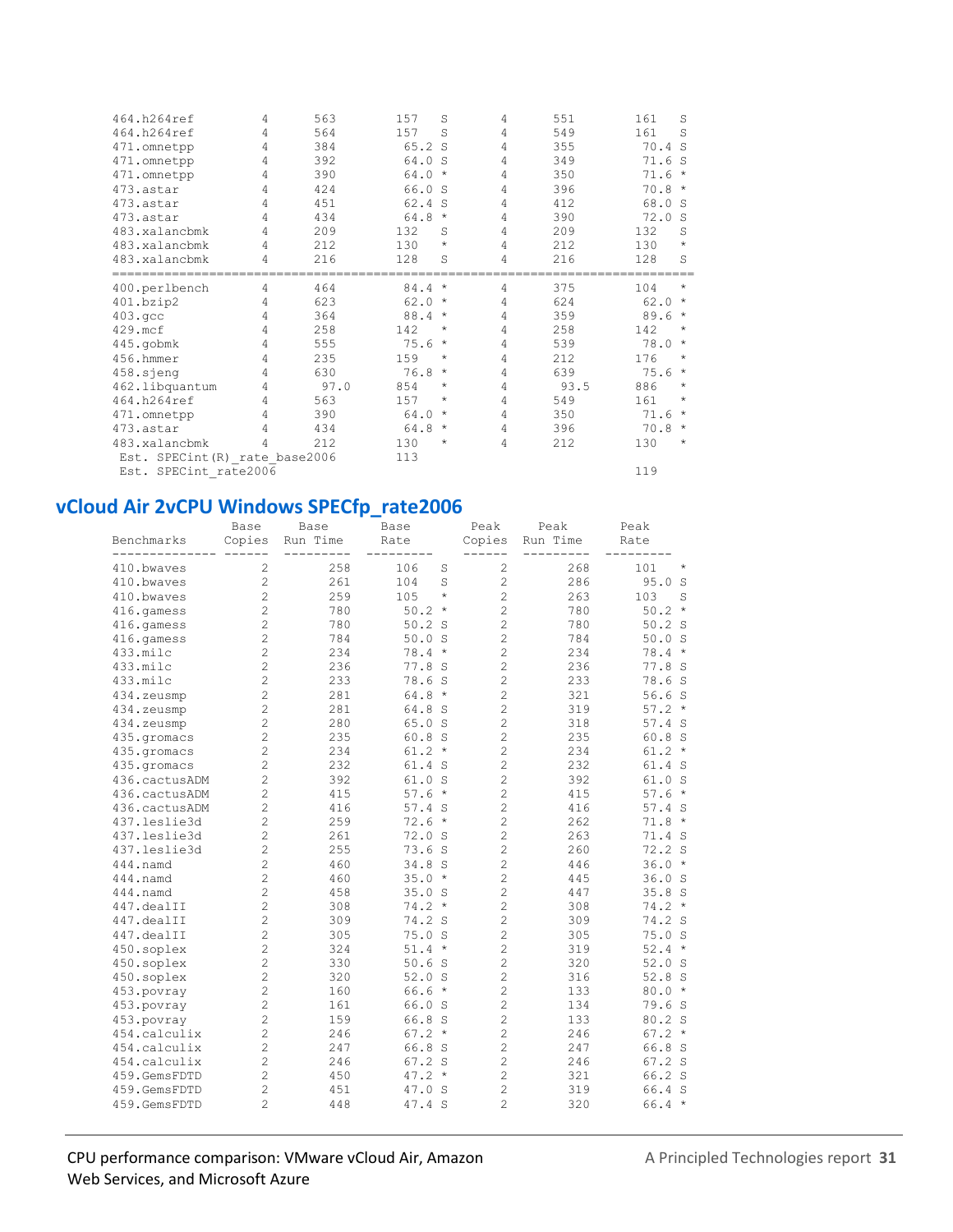| 465.tonto                                    | $\overline{c}$ | 394 | $50.0*$              | 2              | 356 | 55.4 S               |
|----------------------------------------------|----------------|-----|----------------------|----------------|-----|----------------------|
| 465.tonto                                    | $\overline{c}$ | 392 | 50.2<br><sub>S</sub> | 2              | 359 | 54.8<br><sub>S</sub> |
| 465.tonto                                    | $\overline{c}$ | 411 | 48.0 S               | $\overline{c}$ | 358 | 55.0<br>$\star$      |
| 470.1bm                                      | $\overline{c}$ | 280 | 98.2<br>$\star$      | $\overline{c}$ | 250 | 110<br>S             |
| 470.1bm                                      | $\overline{c}$ | 282 | 97.6<br>S            | $\overline{c}$ | 251 | 110<br>$^{\star}$    |
| 470.1bm                                      | $\overline{c}$ | 274 | 100<br>S             | $\overline{c}$ | 254 | 108<br>S             |
| 481.wrf                                      | $\overline{c}$ | 241 | 92.6<br>$^{\star}$   | 2              | 241 | 92.6<br>$\star$      |
| 481.wrf                                      | $\overline{c}$ | 242 | 92.4<br>- S          | $\overline{c}$ | 242 | 92.4 S               |
| 481.wrf                                      | $\overline{c}$ | 239 | 93.4<br>S            | $\overline{c}$ | 239 | 93.4 S               |
| 482.sphinx3                                  | $\overline{c}$ | 556 | 70.0<br>S            | 2              | 556 | 70.0<br>S            |
| 482.sphinx3                                  | $\overline{c}$ | 553 | 70.6<br>-S           | 2              | 553 | 70.6<br>-S           |
| 482.sphinx3                                  | 2              | 554 | 70.4                 | $\overline{a}$ | 554 | 70.4<br>$\star$      |
| ==============================<br>410.bwaves | 2              | 259 | 105<br>$^\star$      | $\overline{c}$ | 268 | 101<br>$\star$       |
| 416.qamess                                   | $\overline{c}$ | 780 | 50.2<br>$\star$      | $\overline{c}$ | 780 | 50.2<br>$\star$      |
| 433.milc                                     | $\overline{c}$ | 234 | $78.4 *$             | 2              | 234 | $78.4*$              |
| 434.zeusmp                                   | $\overline{c}$ | 281 | 64.8<br>$\star$      | $\overline{c}$ | 319 | $57.2*$              |
| 435.qromacs                                  | $\overline{c}$ | 234 | 61.2<br>$\star$      | $\overline{c}$ | 234 | 61.2<br>$\star$      |
| 436.cactusADM                                | $\overline{c}$ | 415 | 57.6<br>$\star$      | $\overline{c}$ | 415 | 57.6<br>$\star$      |
| 437.leslie3d                                 | $\overline{c}$ | 259 | 72.6<br>$\star$      | $\overline{c}$ | 262 | $71.8 *$             |
| $444.$ namd                                  | $\overline{c}$ | 460 | $35.0*$              | $\overline{c}$ | 446 | 36.0<br>$\star$      |
| 447.dealII                                   | $\overline{c}$ | 308 | $74.2*$              | $\overline{c}$ | 308 | $74.2*$              |
| 450.soplex                                   | $\overline{c}$ | 324 | 51.4<br>$\star$      | $\overline{c}$ | 319 | 52.4<br>$\star$      |
| 453.povray                                   | $\overline{c}$ | 160 | 66.6<br>$\star$      | $\overline{c}$ | 133 | 80.0<br>$\star$      |
| 454.calculix                                 | $\overline{c}$ | 246 | $67.2*$              | 2              | 246 | $67.2*$              |
| 459.GemsFDTD                                 | $\overline{c}$ | 450 | 47.2<br>$\star$      | $\overline{c}$ | 320 | $66.4 *$             |
| 465.tonto                                    | $\overline{c}$ | 394 | $50.0 *$             | $\overline{c}$ | 358 | $\star$<br>55.0      |
| 470.1bm                                      | $\overline{c}$ | 280 | 98.2<br>$\star$      | $\overline{c}$ | 251 | 110<br>$^\star$      |
| 481.wrf                                      | $\overline{c}$ | 241 | 92.6<br>$\star$      | 2              | 241 | 92.6<br>$\star$      |
| 482.sphinx3                                  | 2              | 554 | $70.4 *$             | $\overline{c}$ | 554 | $70.4 *$             |
| Est. SPECfp(R) rate base2006                 |                |     | 64.8                 |                |     |                      |
| Est. SPECfp rate2006                         |                |     |                      |                |     | 67.1                 |

#### vCloud Air 4vCPU Windows SPECfp rate2006

| Benchmarks    | Base<br>Copies | Base<br>Run Time | Base<br>Rate |            | Peak<br>Copies | Peak<br>Run Time | Peak<br>Rate |         |
|---------------|----------------|------------------|--------------|------------|----------------|------------------|--------------|---------|
| 410.bwaves    | 4              | 280              | 194          | S          | 4              | 286              | 190          | $\star$ |
| 410.bwayes    | 4              | 282              | 193          | S          | 4              | 284              | 191          | S       |
| 410.bwaves    | 4              | 281              | 193          | $^{\star}$ | 4              | 289              | 188          | S       |
| 416.qamess    | 4              | 776              | 101          | S          | 4              | 776              | 101          | S       |
| 416.qamess    | 4              | 781              | 100          | $\star$    | 4              | 781              | 100          | $\star$ |
| 416.gamess    | 4              | 781              | 100          | S          | 4              | 781              | 100          | S       |
| 433.milc      | 4              | 264              | 139          | S          | 4              | 264              | 139          | S       |
| 433.milc      | 4              | 262              | 140          | $\star$    | 4              | 262              | 140          | $\star$ |
| 433.milc      | 4              | 262              | 140          | S          | 4              | 262              | 140          | S       |
| 434.zeusmp    | 4              | 282              | 129          | $^{\star}$ | 4              | 321              | 113          | S       |
| 434.zeusmp    | 4              | 285              | 128          | S          | 4              | 324              | 112          | S       |
| 434.zeusmp    | 4              | 280              | 130          | S          | 4              | 323              | 113          | $\star$ |
| 435.gromacs   | 4              | 233              | 122          | $\star$    | 4              | 233              | 122          | $\star$ |
| 435.qromacs   | 4              | 231              | 124          | S          | 4              | 231              | 124          | S       |
| 435.gromacs   | 4              | 234              | 122          | S          | 4              | 234              | 122          | S       |
| 436.cactusADM | 4              | 446              | 107          | S          | 4              | 446              | 107          | S       |
| 436.cactusADM | 4              | 447              | 107          | $\star$    | 4              | 447              | 107          | $\star$ |
| 436.cactusADM | 4              | 459              | 104          | S          | 4              | 459              | 104          | S       |
| 437.leslie3d  | 4              | 288              | 131          | S          | 4              | 297              | 126          | S       |
| 437.leslie3d  | 4              | 289              | 130          | S          | 4              | 291              | 129          | S       |
| 437.leslie3d  | 4              | 288              | 130          | $\star$    | 4              | 295              | 127          | $\star$ |
| 444.namd      | 4              | 456              | 70.4         | S          | 4              | 440              | 72.8         | S       |
| 444.namd      | 4              | 452              | 71.2         | S          | 4              | 449              | 71.6         | S       |
| 444.namd      | 4              | 452              | 70.8         | $\star$    | 4              | 441              | 72.8         | $\star$ |
| 447.dealII    | 4              | 304              | 151          | S          | 4              | 304              | 151          | S       |
| 447.dealII    | 4              | 307              | 149          | S          | 4              | 307              | 149          | S       |
| 447.dealII    | 4              | 305              | 150          | $^{\star}$ | 4              | 305              | 150          | $\star$ |
| 450.soplex    | 4              | 358              | 93.2         | S          | 4              | 351              | 95.2         | $\star$ |
| 450.soplex    | 4              | 354              | 94.4         | S          | 4              | 350              | 95.2         | S       |
| 450.soplex    | 4              | 355              | 94.0         | $\star$    | 4              | 352              | 94.8         | S       |
| 453.povray    | 4              | 157              | 136          | S          | 4              | 136              | 157          | $\star$ |
| 453.povray    | 4              | 160              | 133          | $^{\star}$ | 4              | 137              | 155          | S       |
| 453.povray    | 4              | 163              | 131          | S          | 4              | 133              | 160          | S       |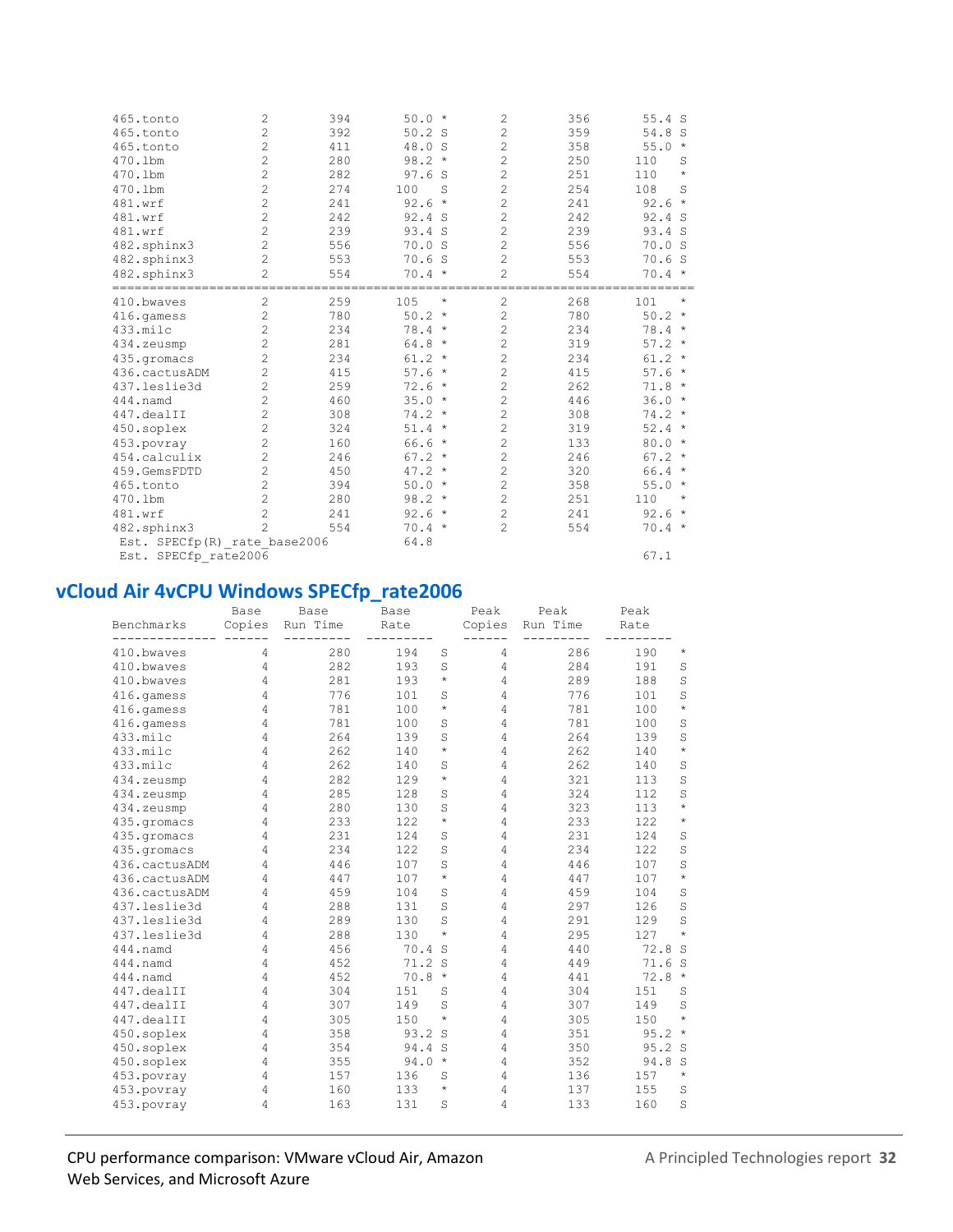| 454.calculix                 | 4 | 245 | 134<br>$^\star$   | 4 | 245 | 134<br>$^\star$ |  |
|------------------------------|---|-----|-------------------|---|-----|-----------------|--|
| 454.calculix                 | 4 | 252 | 131<br>S          | 4 | 252 | 131<br>S        |  |
| 454.calculix                 | 4 | 244 | 136<br>S          | 4 | 244 | 136<br>S        |  |
| 459.GemsFDTD                 | 4 | 473 | 89.6<br>S         | 4 | 372 | S<br>114        |  |
| 459.GemsFDTD                 | 4 | 473 | 89.6<br>$\star$   | 4 | 365 | $\star$<br>116  |  |
| 459.GemsFDTD                 | 4 | 475 | 89.2 S            | 4 | 365 | 116<br>S        |  |
| 465.tonto                    | 4 | 422 | 93.2 S            | 4 | 375 | $\star$<br>105  |  |
| 465.tonto                    | 4 | 416 | 94.8<br>S         | 4 | 389 | 101<br>S        |  |
| 465.tonto                    | 4 | 419 | 94.0<br>$\star$   | 4 | 371 | S<br>106        |  |
| 470.1bm                      | 4 | 285 | 193<br>S          | 4 | 271 | $\star$<br>203  |  |
| 470.1bm                      | 4 | 288 | 191<br>$^{\star}$ | 4 | 270 | 204<br>S        |  |
| 470.1bm                      | 4 | 290 | 189<br>S          | 4 | 274 | 201<br>S        |  |
| 481.wrf                      | 4 | 252 | S<br>178          | 4 | 252 | 178<br>S        |  |
| 481.wrf                      | 4 | 253 | S<br>176          | 4 | 253 | 176<br>S        |  |
| 481.wrf                      | 4 | 253 | $\star$<br>177    | 4 | 253 | $\star$<br>177  |  |
| 482.sphinx3                  | 4 | 615 | 127<br>S          | 4 | 615 | 127<br>S        |  |
| 482.sphinx3                  | 4 | 614 | $\star$<br>127    | 4 | 614 | $\star$<br>127  |  |
| 482.sphinx3                  | 4 | 612 | 127<br>S          | 4 | 612 | 127<br>S        |  |
| ----------                   |   |     |                   |   |     |                 |  |
| 410.bwayes                   | 4 | 281 | $\star$<br>193    | 4 | 286 | $\star$<br>190  |  |
| 416.gamess                   | 4 | 781 | 100<br>$\star$    | 4 | 781 | 100<br>$\star$  |  |
| 433.milc                     | 4 | 262 | $^{\star}$<br>140 | 4 | 262 | $\star$<br>140  |  |
| 434.zeusmp                   | 4 | 282 | 129<br>$^{\star}$ | 4 | 323 | 113<br>$\star$  |  |
| 435.gromacs                  | 4 | 233 | 122<br>$\star$    | 4 | 233 | 122<br>$\star$  |  |
| 436.cactusADM                | 4 | 447 | 107<br>$\star$    | 4 | 447 | 107<br>$\star$  |  |
| 437.leslie3d                 | 4 | 288 | 130<br>$^\star$   | 4 | 295 | 127<br>$\star$  |  |
| 444.namd                     | 4 | 452 | 70.8<br>$\star$   | 4 | 441 | $\star$<br>72.8 |  |
| 447.dealII                   | 4 | 305 | 150<br>$^\star$   | 4 | 305 | 150<br>$\star$  |  |
| 450.soplex                   | 4 | 355 | $\star$<br>94.0   | 4 | 351 | 95.2<br>$\star$ |  |
| 453.povray                   | 4 | 160 | 133<br>$^\star$   | 4 | 136 | 157<br>$\star$  |  |
| 454.calculix                 | 4 | 245 | 134<br>$\star$    | 4 | 245 | 134<br>$\star$  |  |
| 459.GemsFDTD                 | 4 | 473 | 89.6<br>$\star$   | 4 | 365 | 116<br>$\star$  |  |
| 465.tonto                    | 4 | 419 | 94.0<br>$^\star$  | 4 | 375 | $\star$<br>105  |  |
| 470.1bm                      | 4 | 288 | $\star$<br>191    | 4 | 271 | 203<br>$\star$  |  |
| 481.wrf                      | 4 | 253 | $\star$<br>177    | 4 | 253 | $\star$<br>177  |  |
| 482.sphinx3                  | 4 | 614 | $^\star$<br>127   | 4 | 614 | $\star$<br>127  |  |
| Est. SPECfp(R) rate base2006 |   |     | 124               |   |     |                 |  |
| Est. SPECfp rate2006         |   |     |                   |   |     | 127             |  |
|                              |   |     |                   |   |     |                 |  |

# **AWS 2vCPU Linux SPECint\_rate2006**

|                | Base           | Base     | Base                 | Peak           | Peak     | Peak            |
|----------------|----------------|----------|----------------------|----------------|----------|-----------------|
| Benchmarks     | Copies         | Run Time | Rate                 | Copies         | Run Time | Rate            |
| 400.perlbench  | 2              | 625      | $31.3*$              | $\overline{2}$ | 625      | $31.3*$         |
| 400.perlbench  | $\overline{c}$ | 657      | 29.8 S               | $\overline{c}$ | 657      | 29.8 S          |
| 400.perlbench  | 2              | 616      | 31.7S                | $\overline{c}$ | 616      | 31.7 S          |
| 401.bzip2      | $\overline{c}$ | 875      | 22.1<br>$\star$      | $\overline{c}$ | 875      | $22.1$ *        |
| 401.bzip2      | $\overline{c}$ | 936      | 20.6<br>S            | $\overline{c}$ | 936      | 20.6 S          |
| 401.bzip2      | $\overline{c}$ | 872      | 22.1<br>S            | $\overline{c}$ | 872      | 22.1 S          |
| 403.qcc        | $\overline{c}$ | 424      | 37.9<br>$\star$      | $\overline{c}$ | 424      | $37.9*$         |
| 403.qcc        | $\overline{c}$ | 430      | 37.4<br><sub>S</sub> | $\overline{c}$ | 430      | 37.4 S          |
| 403.qcc        | $\overline{c}$ | 414      | 38.9 S               | $\overline{c}$ | 414      | 38.9 S          |
| 429.mcf        | $\overline{c}$ | 275      | 66.3<br><sub>S</sub> | $\overline{c}$ | 275      | 66.3 S          |
| 429.mcf        | $\overline{c}$ | 278      | 65.5<br>$\star$      | $\overline{c}$ | 278      | $65.5 *$        |
| 429.mcf        | $\overline{c}$ | 280      | 65.1 S               | $\overline{c}$ | 280      | 65.1 S          |
| 445.gobmk      | $\overline{c}$ | 793      | 26.5<br>$\star$      | $\overline{c}$ | 793      | $26.5 *$        |
| 445.gobmk      | $\overline{c}$ | 807      | 26.0 S               | $\overline{c}$ | 807      | 26.0 S          |
| 445.gobmk      | $\overline{c}$ | 790      | 26.6<br>-S           | $\overline{c}$ | 790      | 26.6S           |
| 456.hmmer      | $\overline{c}$ | 906      | 20.6 S               | $\overline{c}$ | 906      | 20.6 S          |
| 456.hmmer      | $\overline{c}$ | 932      | 20.0<br>-S           | $\overline{c}$ | 932      | 20.0 S          |
| 456.hmmer      | $\overline{c}$ | 907      | 20.6<br>$\star$      | $\overline{c}$ | 907      | 20.6<br>$\star$ |
| 458.sieng      | $\overline{c}$ | 884      | 27.4 S               | $\overline{c}$ | 884      | 27.4 S          |
| 458.sjeng      | $\overline{c}$ | 913      | $26.5$ S             | $\overline{c}$ | 913      | 26.5S           |
| 458.sjeng      | $\overline{c}$ | 891      | 27.2<br>$\star$      | $\overline{c}$ | 891      | $27.2 *$        |
| 462.libquantum | $\overline{c}$ | 715      | 58.0<br>$\star$      | $\overline{c}$ | 715      | 58.0<br>$\star$ |
| 462.libquantum | $\overline{c}$ | 738      | 56.1<br>S            | $\overline{c}$ | 738      | 56.1 S          |
| 462.libquantum | $\overline{c}$ | 712      | 58.2<br>S            | $\overline{c}$ | 712      | 58.2 S          |
| 464.h264ref    | 2              | 1136     | $38.9*$              | $\overline{c}$ | 1136     | $38.9*$         |
| 464.h264ref    | $\overline{c}$ | 1159     | 38.2<br>S            | $\overline{c}$ | 1159     | 38.2 S          |
| 464.h264ref    | $\overline{c}$ | 1102     | 40.2 S               | $\overline{c}$ | 1102     | 40.2 S          |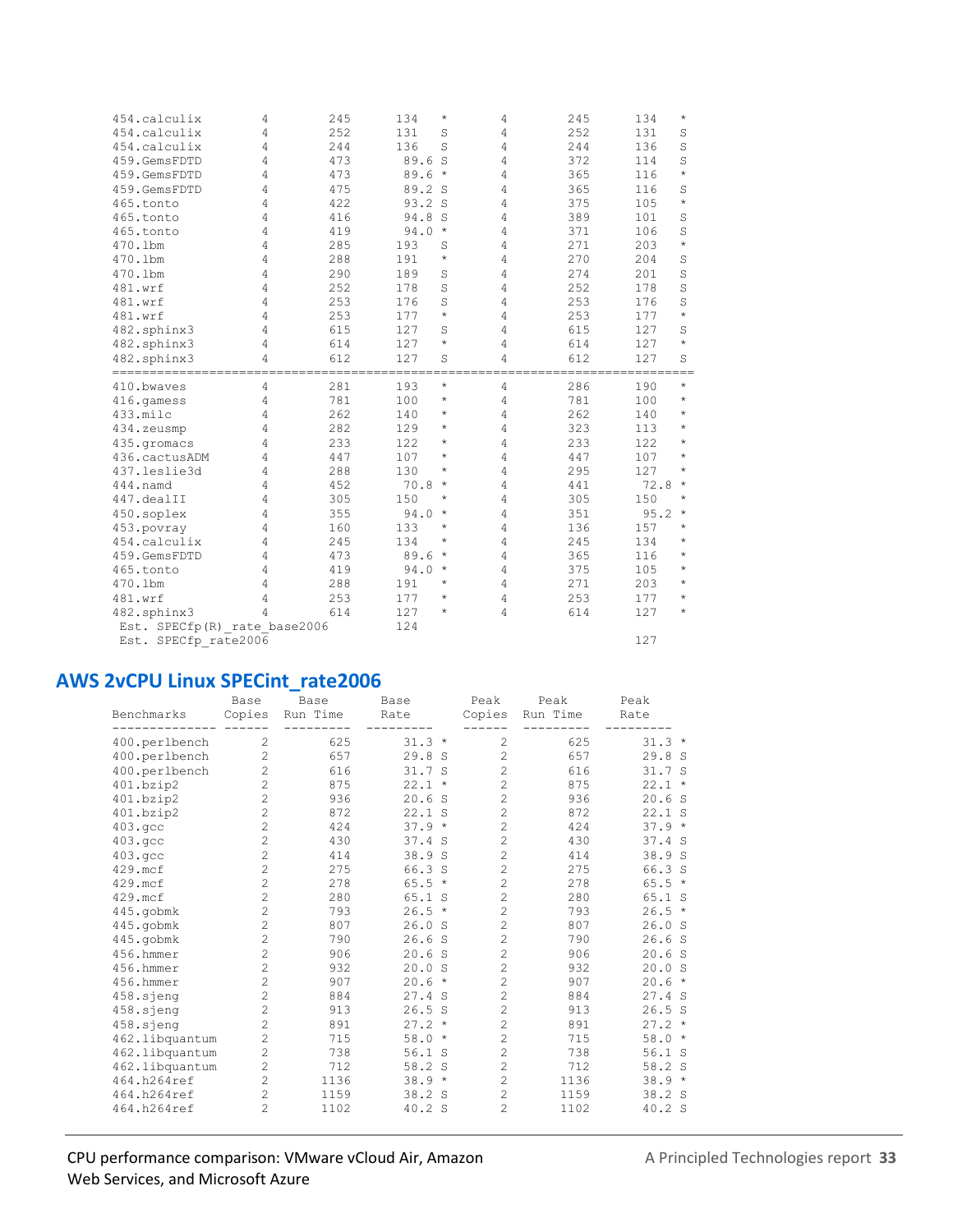| 471.omnetpp                | 2              | 406  | $30.8 *$         | $\overline{c}$ | 406  | $30.8 *$        |
|----------------------------|----------------|------|------------------|----------------|------|-----------------|
| 471.omnetpp                | $\overline{c}$ | 423  | 29.6 S           | $\overline{c}$ | 423  | 29.6S           |
| 471.omnetpp                | $\overline{c}$ | 393  | 31.8S            | $\overline{c}$ | 393  | 31.8S           |
| 473.astar                  | 2              | 646  | 21.7 S           | $\overline{c}$ | 646  | 21.7 S          |
| 473.astar                  | 2              | 637  | 22.0<br>$\star$  | $\overline{c}$ | 637  | 22.0<br>$\star$ |
| 473.astar                  | 2              | 632  | 22.2S            | $\overline{c}$ | 632  | 22.2 S          |
| 483.xalancbmk              | 2              | 374  | 36.9S            | 2              | 374  | 36.9S           |
| 483.xalancbmk              | 2              | 348  | 39.6S            | $\overline{c}$ | 348  | 39.6S           |
| 483.xalancbmk              | 2              | 350  | $39.5*$          | $\overline{c}$ | 350  | $39.5*$         |
| 400.perlbench              | $\overline{c}$ | 625  | $31.3*$          | $\overline{c}$ | 625  | $31.3*$         |
| 401.bzip2                  | $\overline{c}$ | 875  | $22.1$ *         | $\overline{c}$ | 875  | $22.1$ *        |
| 403.qcc                    | 2              | 424  | 37.9<br>$\star$  | $\overline{c}$ | 424  | 37.9<br>$\star$ |
| 429.mcf                    | 2              | 278  | $65.5 *$         | $\overline{c}$ | 278  | $65.5 *$        |
| 445.gobmk                  | $\overline{c}$ | 793  | $26.5 *$         | $\overline{c}$ | 793  | $26.5 *$        |
| 456.hmmer                  | 2              | 907  | $20.6 *$         | $\overline{2}$ | 907  | 20.6<br>$\star$ |
| 458.sjeng                  | $\overline{c}$ | 891  | $27.2*$          | $\overline{c}$ | 891  | $27.2*$         |
| 462.libquantum             | 2              | 715  | 58.0<br>$^\star$ | $\overline{c}$ | 715  | 58.0<br>$\star$ |
| 464.h264ref                | 2              | 1136 | $38.9*$          | $\overline{c}$ | 1136 | $38.9*$         |
| 471.omnetpp                | 2              | 406  | $30.8 *$         | $\overline{c}$ | 406  | $30.8 *$        |
| 473.astar                  | 2              | 637  | 22.0<br>$\star$  | $\overline{c}$ | 637  | 22.0<br>$\star$ |
| 483.xalancbmk              | $\mathfrak{D}$ | 350  | $39.5*$          | $\overline{2}$ | 350  | $39.5*$         |
| SPECint (R) _rate_base2006 |                |      | 32.8             |                |      |                 |
| SPECint rate2006           |                |      |                  |                |      | 32.8            |
|                            |                |      |                  |                |      |                 |

### **AWS 4vCPU Linux SPECint\_rate2006**

|                                 | Base   | Base     | Base              | Peak   | Peak     | Peak               |
|---------------------------------|--------|----------|-------------------|--------|----------|--------------------|
| Benchmarks                      | Copies | Run Time | Rate              | Copies | Run Time | Rate               |
| 400.perlbench                   | 4      | 623      | 62.7 S            | 4      | 623      | 62.7 S             |
| 400.perlbench                   | 4      | 626      | $62.4 *$          | 4      | 626      | $62.4 *$           |
| 400.perlbench                   | 4      | 627      | 62.4 S            | 4      | 627      | 62.4 S             |
| 401.bzip2                       | 4      | 891      | 43.3 S            | 4      | 891      | 43.3 S             |
| 401.bzip2                       | 4      | 882      | 43.8 S            | 4      | 882      | 43.8 S             |
| 401.bzip2                       | 4      | 885      | $43.6 *$          | 4      | 885      | 43.6<br>$\star$    |
| 403.gcc                         | 4      | 440      | 73.1 S            | 4      | 440      | 73.1<br>- S        |
| 403.gcc                         | 4      | 442      | 72.9<br>S         | 4      | 442      | 72.9 S             |
| 403.gcc                         | 4      | 442      | 72.9<br>$\star$   | 4      | 442      | 72.9<br>$\star$    |
| 429.mcf                         | 4      | 301      | 121<br>S          | 4      | 301      | 121<br>S           |
| 429.mcf                         | 4      | 293      | 124<br>$^{\star}$ | 4      | 293      | $\star$<br>124     |
| 429.mcf                         | 4      | 292      | 125<br>S          | 4      | 292      | 125<br>S           |
| 445.gobmk                       | 4      | 795      | 52.8<br>S         | 4      | 795      | 52.8<br>- S        |
| 445.gobmk                       | 4      | 791      | 53.0 S            | 4      | 791      | 53.0 S             |
| 445.gobmk                       | 4      | 792      | $53.0*$           | 4      | 792      | $53.0*$            |
| 456.hmmer                       | 4      | 906      | 41.2 S            | 4      | 906      | 41.2 S             |
| 456.hmmer                       | 4      | 911      | 41.0 S            | 4      | 911      | 41.0 S             |
| 456.hmmer                       | 4      | 907      | 41.2<br>$\star$   | 4      | 907      | 41.2<br>$\star$    |
| 458.sjeng                       | 4      | 893      | 54.2<br>$\star$   | 4      | 893      | 54.2<br>$\star$    |
| 458.sjeng                       | 4      | 893      | 54.2<br>S         | 4      | 893      | 54.2 S             |
| 458.sjeng                       | 4      | 900      | 53.8<br>S         | 4      | 900      | 53.8 S             |
| 462.libquantum                  | 4      | 733      | 113<br>S          | 4      | 733      | 113<br>S           |
| 462.libquantum                  | 4      | 731      | 113<br>S          | 4      | 731      | S<br>113           |
| 462.libquantum                  | 4      | 732      | $\star$<br>113    | 4      | 732      | $\star$<br>113     |
| 464.h264ref                     | 4      | 1104     | 80.1<br>S         | 4      | 1104     | 80.1<br>S          |
| 464.h264ref                     | 4      | 1112     | $\star$<br>79.6   | 4      | 1112     | 79.6<br>$\star$    |
| 464.h264ref                     | 4      | 1127     | 78.6 S            | 4      | 1127     | 78.6 S             |
| 471.omnetpp                     | 4      | 493      | 50.7S             | 4      | 493      | 50.7 S             |
| 471.omnetpp                     | 4      | 492      | $50.8 *$          | 4      | 492      | 50.8<br>$\star$    |
| 471.omnetpp                     | 4      | 491      | 51.0 S            | 4      | 491      | 51.0 S             |
| 473.astar                       | 4      | 693      | 40.5 S            | 4      | 693      | 40.5 S             |
| 473.astar                       | 4      | 692      | 40.6 S            | 4      | 692      | 40.6 S             |
| 473.astar                       | 4      | 693      | $40.5 *$          | 4      | 693      | 40.5<br>$\star$    |
| 483.xalancbmk                   | 4      | 391      | 70.6 S            | 4      | 391      | 70.6 S             |
| 483.xalancbmk                   | 4      | 385      | 71.6 S            | 4      | 385      | 71.6S              |
| 483.xalancbmk<br>============== | 4      | 387      | 71.2<br>$\star$   | 4      | 387      | $71.2$ *           |
| 400.perlbench                   | 4      | 626      | $62.4 *$          | 4      | 626      | 62.4<br>$\star$    |
| 401.bzip2                       | 4      | 885      | $43.6 *$          | 4      | 885      | 43.6<br>$\star$    |
| 403.qcc                         | 4      | 442      | $\star$<br>72.9   | 4      | 442      | 72.9<br>$_{\star}$ |
| 429.mcf                         | 4      | 293      | $\star$<br>124    | 4      | 293      | $\star$<br>124     |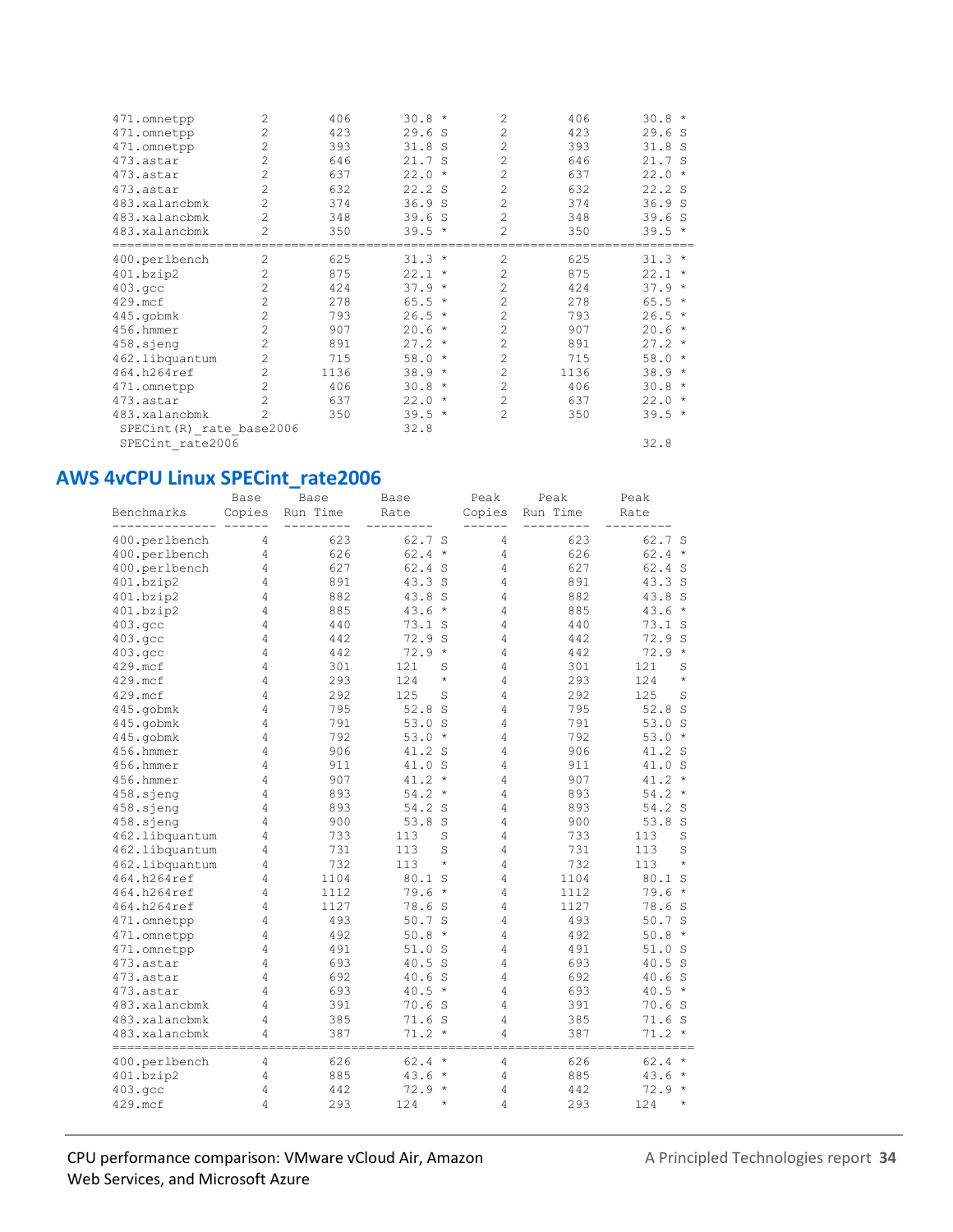| 445.gobmk                 |   | 792  | $53.0*$        | 4 | 792  | $53.0*$        |
|---------------------------|---|------|----------------|---|------|----------------|
| 456.hmmer                 | 4 | 907  | $41.2 *$       | 4 | 907  | 41.2 $*$       |
| 458.sjeng                 | 4 | 893  | $54.2*$        | 4 | 893  | $54.2*$        |
| 462.libquantum            | 4 | 732  | 113<br>$\star$ | 4 | 732  | 113<br>$\star$ |
| 464.h264ref               |   | 1112 | $79.6*$        | 4 | 1112 | $79.6*$        |
| 471.omnetpp               | 4 | 492  | $50.8 *$       | 4 | 492  | $50.8*$        |
| 473.astar                 | 4 | 693  | $40.5 *$       | 4 | 693  | $40.5 *$       |
| 483.xalancbmk             | 4 | 387  | $71.2 *$       | 4 | 387  | $71.2 *$       |
| SPECint (R) rate base2006 |   |      | 62.9           |   |      |                |
| SPECint rate2006          |   |      |                |   |      | 62.9           |

## **AWS 2vCPU Linux SPECfp\_rate2006**

|               | Base                    | Base     | Base              | Peak           | Peak     | Peak               |
|---------------|-------------------------|----------|-------------------|----------------|----------|--------------------|
| Benchmarks    | Copies                  | Run Time | Rate              | Copies         | Run Time | Rate               |
|               |                         |          |                   |                |          |                    |
| 410.bwaves    | 2                       | 925      | 29.4 S            | 2              | 925      | 29.4S              |
| 410.bwaves    | $\overline{c}$          | 921      | 29.5S             | $\overline{c}$ | 921      | 29.5S              |
| 410.bwaves    | $\overline{c}$          | 922      | $29.5 *$          | 2              | 922      | 29.5<br>$\star$    |
| 416.qamess    | 2                       | 1370     | 28.6S             | 2              | 1370     | 28.6<br>- S        |
| 416.qamess    | 2                       | 1370     | $28.6*$           | 2              | 1370     | 28.6<br>$^{\star}$ |
| 416.gamess    | 2                       | 1362     | 28.7 S            | 2              | 1362     | 28.7 S             |
| 433.milc      | 2                       | 608      | $30.2$ S          | 2              | 608      | $30.2$ S           |
| 433.milc      | 2                       | 603      | $30.5 *$          | 2              | 603      | 30.5<br>$\star$    |
| 433.milc      | $\overline{c}$          | 601      | 30.6 S            | $\overline{c}$ | 601      | 30.6<br>- S        |
| 434.zeusmp    | $\overline{c}$          | 623      | 29.2 S            | 2              | 623      | 29.2 S             |
| 434.zeusmp    | $\overline{c}$          | 618      | $29.4 *$          | $\overline{c}$ | 618      | 29.4<br>$\star$    |
| 434.zeusmp    | $\overline{c}$          | 616      | 29.6S             | $\overline{c}$ | 616      | 29.6<br>- S        |
| 435.gromacs   | $\overline{c}$          | 645      | 22.2 S            | 2              | 645      | 22.2 S             |
| 435.gromacs   | $\overline{c}$          | 642      | $22.2 *$          | 2              | 642      | 22.2<br>$\star$    |
| 435.gromacs   | $\overline{c}$          | 641      | 22.3S             | 2              | 641      | 22.3S              |
| 436.cactusADM | $\overline{c}$          | 1040     | 23.0 S            | $\overline{c}$ | 1040     | 23.0<br>S.         |
| 436.cactusADM | $\overline{c}$          | 1022     | $23.4 *$          | 2              | 1022     | 23.4<br>$\star$    |
| 436.cactusADM | $\overline{c}$          | 1018     | 23.5S             | 2              | 1018     | 23.5<br>- S        |
| 437.leslie3d  | $\overline{c}$          | 588      | $32.0*$           | $\overline{c}$ | 588      | 32.0<br>$\star$    |
| 437.leslie3d  | $\overline{c}$          | 538      | 35.0 S            | 2              | 538      | 35.0<br>- S        |
| 437.leslie3d  | $\overline{c}$          | 588      | 31.9S             | 2              | 588      | 31.9S              |
| 444.namd      | $\overline{c}$          | 696      | 23.1 S            | 2              | 696      | $23.1$ S           |
| 444.namd      | $\overline{c}$          | 690      | 23.2 S            | 2              | 690      | 23.2 S             |
| 444.namd      | $\overline{c}$          | 690      | $23.2 *$          | 2              | 690      | 23.2<br>$^{\star}$ |
| 447.dealII    | $\overline{c}$          | 476      | 48.1 S            | 2              | 476      | 48.1 S             |
| 447.dealII    | $\overline{c}$          | 477      | 48.0 S            | 2              | 477      | 48.0<br>S          |
| 447.dealII    | 2                       | 476      | $48.1 *$          | 2              | 476      | 48.1<br>$\star$    |
| 450.soplex    | 2                       | 332      | $50.3$ S          | 2              | 332      | $50.3$ S           |
| 450.soplex    | 2                       | 333      | $50.1$ S          | 2              | 333      | $50.1$ S           |
| 450.soplex    | 2                       | 332      | $50.2*$           | 2              | 332      | 50.2<br>$\star$    |
| 453.povray    | 2                       | 294      | 36.2 <sub>s</sub> | 2              | 294      | $36.2$ S           |
| 453.povray    | $\overline{c}$          | 292      | $36.4$ S          | $\overline{c}$ | 292      | 36.4<br>- S        |
| 453.povray    | $\overline{c}$          | 292      | $36.4 *$          | $\overline{c}$ | 292      | 36.4<br>$\star$    |
| 454.calculix  | $\overline{c}$          | 717      | 23.0 S            | $\overline{c}$ | 717      | 23.0 S             |
| 454.calculix  | $\overline{c}$          | 751      | 22.0 S            | $\overline{c}$ | 751      | 22.0 S             |
| 454.calculix  | $\overline{c}$          | 748      | $22.1$ *          | 2              | 748      | 22.1<br>$^\star$   |
| 459.GemsFDTD  | $\overline{c}$          | 678      | 31.3S             | $\overline{c}$ | 678      | 31.3S              |
| 459.GemsFDTD  | $\overline{c}$          | 679      | $31.2 *$          | 2              | 679      | 31.2<br>$^{\star}$ |
| 459.GemsFDTD  | $\overline{c}$          | 679      | 31.2S             | 2              | 679      | $31.2$ S           |
| 465.tonto     | $\overline{c}$          | 749      | 26.3S             | 2              | 749      | $26.3$ S           |
| 465.tonto     | 2                       | 751      | 26.2<br>$\star$   | 2              | 751      | 26.2<br>$\star$    |
| 465.tonto     | 2                       | 760      | 25.9S             | 2              | 760      | 25.9 S             |
| 470.1bm       | 2                       | 568      | 48.4<br>S         | 2              | 568      | 48.4 S             |
| 470.1bm       | $\overline{c}$          | 567      | 48.5 *            | $\overline{c}$ | 567      | 48.5<br>$\star$    |
| 470.1bm       | 2                       | 567      | 48.5 S            | $\overline{c}$ | 567      | 48.5<br>- S        |
| 481.wrf       | $\overline{c}$          | 779      | $28.7 *$          | 2              | 779      | $28.7 *$           |
| 481.wrf       | $\mathbf{2}$            | 780      | 28.6 S            | 2              | 780      | 28.6 S             |
| 481.wrf       | $\sqrt{2}$              | 779      | 28.7 S            | 2              | 779      | 28.7 S             |
| 482.sphinx3   | $\overline{\mathbf{c}}$ | 977      | 39.9 S            | $\overline{c}$ | 977      | 39.9 S             |
| 482.sphinx3   | $\overline{c}$          | 979      | 39.8 S            | $\mathbf{2}$   | 979      | 39.8 S             |
| 482.sphinx3   | 2                       | 978      | 39.9 *            | 2              | 978      | 39.9 *             |
|               |                         |          |                   |                |          |                    |
| 410.bwaves    | 2                       | 922      | 29.5 *            | 2              | 922      | $29.5*$            |
| 416.gamess    | $\sqrt{2}$              | 1370     | $28.6*$           | $\mathbf{2}$   | 1370     | $28.6*$            |
| 433.milc      | $\overline{\mathbf{c}}$ | 603      | $30.5 *$          | 2              | 603      | $30.5 *$           |

#### CPU performance comparison: VMware vCloud Air, Amazon A Principled Technologies report 35 Web Services, and Microsoft Azure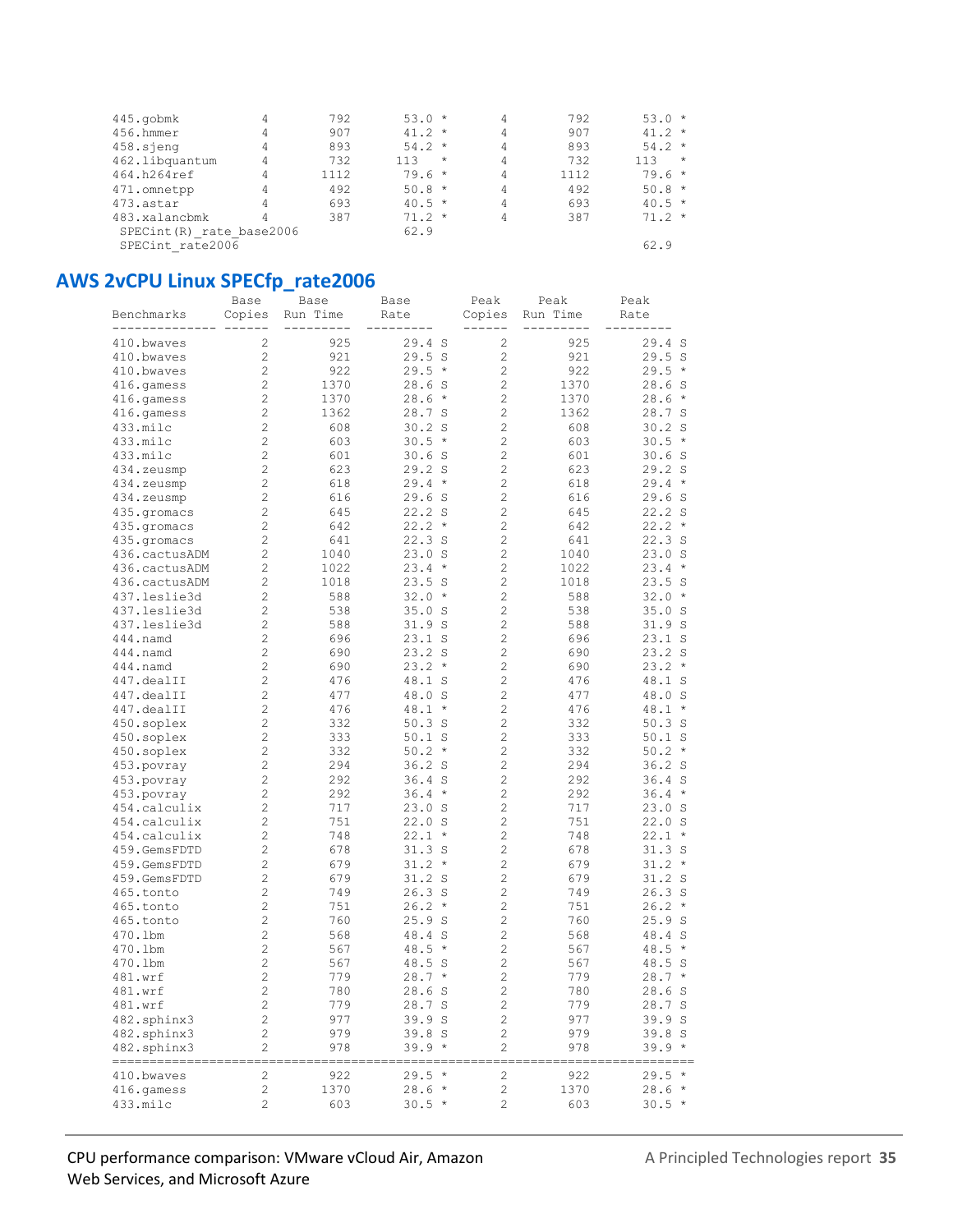| 434.zeusmp              | 2              | 618  | $29.4 *$ | 2              | 618  | $29.4 *$ |
|-------------------------|----------------|------|----------|----------------|------|----------|
| 435.gromacs             |                | 642  | $22.2 *$ | $\overline{c}$ | 642  | $22.2 *$ |
| 436.cactusADM           | 2              | 1022 | $23.4 *$ | 2              | 1022 | $23.4 *$ |
| 437.leslie3d            |                | 588  | $32.0*$  | 2              | 588  | $32.0*$  |
| 444.namd                |                | 690  | $23.2*$  | $\mathcal{L}$  | 690  | $23.2 *$ |
| 447.dealII              | 2              | 476  | $48.1 *$ | 2              | 476  | $48.1 *$ |
| 450.soplex              |                | 332  | $50.2 *$ | 2              | 332  | $50.2 *$ |
| 453.povray              | 2              | 292  | $36.4 *$ | $\mathfrak{D}$ | 292  | $36.4 *$ |
| 454.calculix            | $\mathfrak{D}$ | 748  | $22.1$ * | 2              | 748  | $22.1$ * |
| 459.GemsFDTD            |                | 679  | $31.2 *$ | 2              | 679  | $31.2 *$ |
| 465.tonto               | 2              | 751  | $26.2*$  | $\mathfrak{D}$ | 751  | $26.2 *$ |
| 470.1bm                 |                | 567  | $48.5 *$ | 2              | 567  | $48.5*$  |
| 481.wrf                 | $\mathfrak{D}$ | 779  | $28.7*$  | $\mathcal{D}$  | 779  | $28.7 *$ |
| 482.sphinx3             | $\mathfrak{D}$ | 978  | $39.9 *$ | $\mathfrak{D}$ | 978  | $39.9 *$ |
| SPECfp(R) rate base2006 |                |      | 31.2     |                |      |          |
| SPECfp rate2006         |                |      |          |                |      | 31.2     |

### **AWS 4vCPU Linux SPECfp\_rate2006**

|               | Base           | Base     | Base            | Peak   | Peak     | Peak                 |
|---------------|----------------|----------|-----------------|--------|----------|----------------------|
| Benchmarks    | Copies         | Run Time | Rate            | Copies | Run Time | Rate                 |
|               |                |          |                 |        |          |                      |
| 410.bwaves    | 4              | 930      | $58.4*$         | 4      | 930      | $58.4*$              |
| 410.bwaves    | 4              | 931      | 58.4 S          | 4      | 931      | 58.4 S               |
| 410.bwaves    | 4              | 930      | 58.4 S          | 4      | 930      | 58.4 S               |
| 416.qamess    | 4              | 1359     | 57.6<br>$\star$ | 4      | 1359     | 57.6<br>$\star$      |
| 416.qamess    | 4              | 1356     | 57.7 S          | 4      | 1356     | 57.7 S               |
| 416.gamess    | 4              | 1359     | 57.6S           | 4      | 1359     | 57.6<br>- S          |
| 433.milc      | 4              | 640      | 57.4 S          | 4      | 640      | 57.4S                |
| 433.milc      | 4              | 639      | 57.4<br>$\star$ | 4      | 639      | 57.4<br>$\star$      |
| 433.milc      | $\overline{4}$ | 638      | 57.6S           | 4      | 638      | 57.6S                |
| 434.zeusmp    | 4              | 629      | 57.9S           | 4      | 629      | 57.9 S               |
| 434.zeusmp    | 4              | 630      | 57.8<br>- S     | 4      | 630      | 57.8 S               |
| 434.zeusmp    | 4              | 629      | 57.9<br>$\star$ | 4      | 629      | 57.9<br>$\star$      |
| 435.gromacs   | 4              | 642      | 44.5 S          | 4      | 642      | 44.5 S               |
| 435.qromacs   | 4              | 644      | 44.4 S          | 4      | 644      | 44.4 S               |
| 435.qromacs   | 4              | 642      | $\star$<br>44.5 | 4      | 642      | $\star$<br>44.5      |
| 436.cactusADM | 4              | 1058     | 45.2<br>$\star$ | 4      | 1058     | 45.2<br>$\star$      |
| 436.cactusADM | 4              | 1059     | 45.1<br>S       | 4      | 1059     | 45.1 S               |
| 436.cactusADM | 4              | 1053     | 45.4 S          | 4      | 1053     | 45.4<br><sub>S</sub> |
| 437.leslie3d  | 4              | 599      | 62.7 S          | 4      | 599      | 62.7 S               |
| 437.leslie3d  | 4              | 602      | 62.5 S          | 4      | 602      | 62.5 S               |
| 437.leslie3d  | 4              | 601      | $\star$<br>62.6 | 4      | 601      | 62.6<br>$\star$      |
| 444.namd      | 4              | 695      | 46.2 S          | 4      | 695      | 46.2 S               |
| 444.namd      | 4              | 694      | 46.2<br>$\star$ | 4      | 694      | 46.2<br>$\star$      |
| $444.$ namd   | 4              | 691      | 46.4 S          | 4      | 691      | 46.4<br>- S          |
| 447.dealII    | 4              | 483      | 94.7 S          | 4      | 483      | 94.7 S               |
| 447.dealII    | 4              | 482      | $\star$<br>94.9 | 4      | 482      | 94.9<br>$\star$      |
| 447.dealII    | 4              | 481      | 95.1 S          | 4      | 481      | 95.1<br>- S          |
| 450.soplex    | 4              | 391      | 85.3 S          | 4      | 391      | 85.3 S               |
| 450.soplex    | 4              | 398      | 83.7 S          | 4      | 398      | 83.7 S               |
| 450.soplex    | 4              | 397      | $\star$<br>84.1 | 4      | 397      | 84.1<br>$\star$      |
| 453.povray    | 4              | 295      | 72.2 S          | 4      | 295      | 72.2 S               |
| 453.povray    | 4              | 295      | 72.2<br>$\star$ | 4      | 295      | 72.2<br>$\star$      |
| 453.povray    | 4              | 294      | 72.3 S          | 4      | 294      | 72.3 S               |
| 454.calculix  | 4              | 751      | 44.0<br>$\star$ | 4      | 751      | 44.0<br>$\star$      |
| 454.calculix  | 4              | 754      | 43.7 S          | 4      | 754      | 43.7 S               |
| 454.calculix  | 4              | 748      | 44.1<br>S       | 4      | 748      | 44.1<br>S            |
| 459.GemsFDTD  | 4              | 709      | 59.9 S          | 4      | 709      | 59.9<br>S.           |
| 459.GemsFDTD  | 4              | 714      | 59.5<br>S       | 4      | 714      | 59.5S                |
| 459.GemsFDTD  | 4              | 712      | $\star$<br>59.6 | 4      | 712      | 59.6<br>$\star$      |
| 465.tonto     | 4              | 755      | 52.1<br>$\star$ | 4      | 755      | $52.1 *$             |
| 465.tonto     | 4              | 755      | 52.1 S          | 4      | 755      | 52.1 S               |
| 465.tonto     | 4              | 754      | $52.2$ S        | 4      | 754      | 52.2S                |
| 470.1bm       | 4              | 598      | 91.9 S          | 4      | 598      | 91.9 S               |
| 470.1bm       | 4              | 596      | 92.2<br>$\star$ | 4      | 596      | 92.2<br>$\star$      |
| 470.1bm       | 4              | 596      | 92.3 S          | 4      | 596      | 92.3 S               |
| 481.wrf       | 4              | 788      | $\star$<br>56.7 | 4      | 788      | 56.7<br>$\star$      |
| 481.wrf       | 4              | 789      | 56.7<br>S       | 4      | 789      | 56.7<br>- S          |
| 481.wrf       | 4              | 787      | 56.7 S          | 4      | 787      | 56.7 S               |
| 482.sphinx3   | 4              | 1004     | 77.6S           | 4      | 1004     | 77.6S                |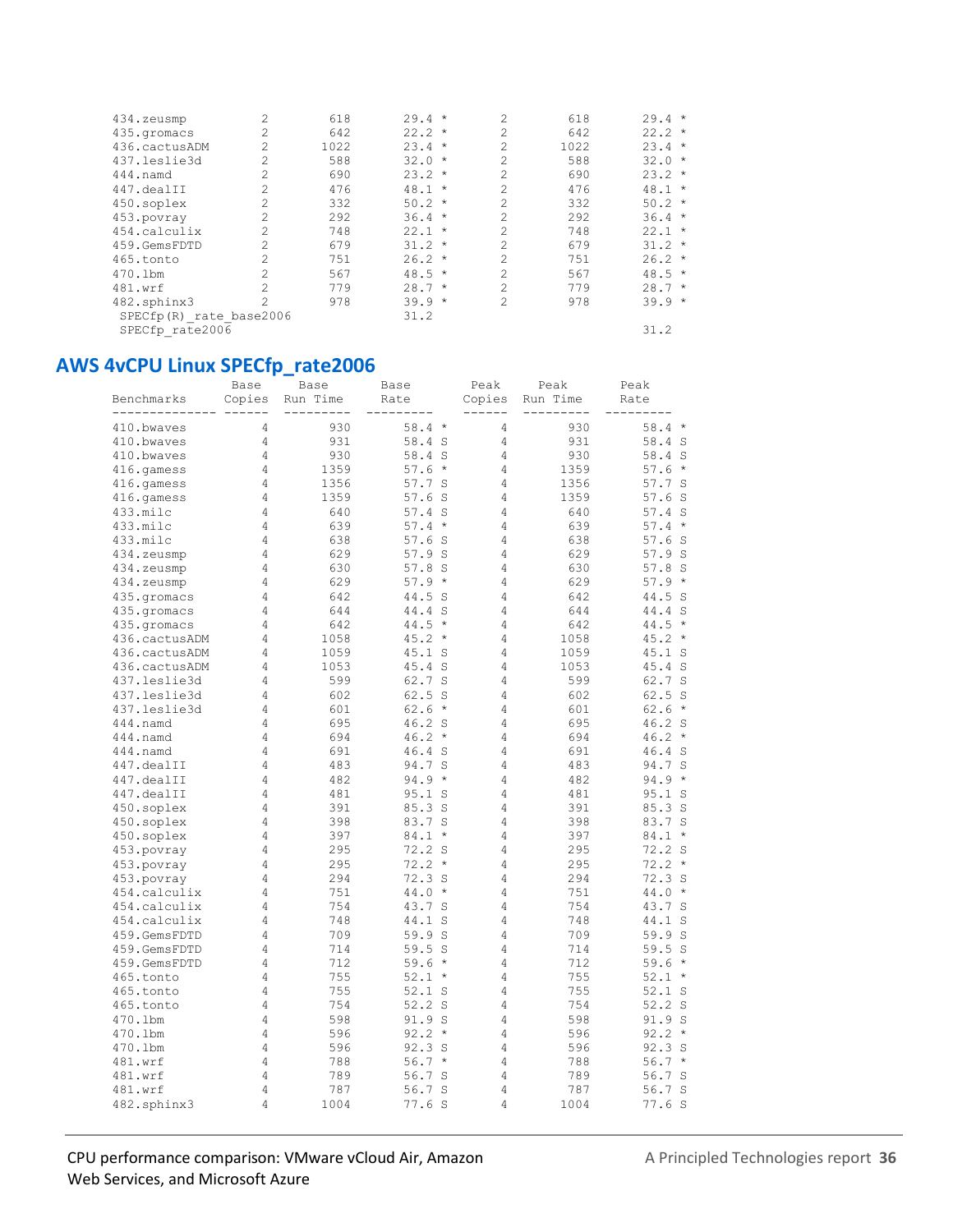| 482.sphinx3<br>482.sphinx3 | 4<br>4 | 1002<br>998 | $77.8*$<br>78.1 S | 4<br>4 | 1002<br>998 | $77.8*$<br>78.1 S |
|----------------------------|--------|-------------|-------------------|--------|-------------|-------------------|
| 410.bwaves                 | 4      | 930         | $58.4*$           | 4      | 930         | $58.4*$           |
| 416.qamess                 | 4      | 1359        | $57.6*$           | 4      | 1359        | $57.6*$           |
| 433.milc                   | 4      | 639         | $57.4 *$          | 4      | 639         | $57.4 *$          |
| 434.zeusmp                 | 4      | 629         | $57.9*$           | 4      | 629         | $57.9*$           |
| 435.qromacs                | 4      | 642         | $44.5 *$          | 4      | 642         | $44.5 *$          |
| 436.cactusADM              | 4      | 1058        | $45.2*$           | 4      | 1058        | $45.2*$           |
| 437.leslie3d               | 4      | 601         | $62.6*$           | 4      | 601         | $62.6*$           |
| 444.namd                   | 4      | 694         | $46.2*$           | 4      | 694         | $46.2*$           |
| 447.dealII                 | 4      | 482         | $94.9 *$          | 4      | 482         | $94.9 *$          |
| 450.soplex                 | 4      | 397         | $84.1 *$          | 4      | 397         | $84.1 *$          |
| 453.povray                 | 4      | 295         | $72.2 *$          | 4      | 295         | $72.2 *$          |
| 454.calculix               | 4      | 751         | $44.0*$           | 4      | 751         | $44.0*$           |
| 459.GemsFDTD               | 4      | 712         | $59.6*$           | 4      | 712         | $59.6*$           |
| 465.tonto                  | 4      | 755         | $52.1 *$          | 4      | 755         | $52.1 *$          |
| 470.1bm                    | 4      | 596         | $92.2 *$          | 4      | 596         | $92.2 *$          |
| 481.wrf                    | 4      | 788         | $56.7*$           | 4      | 788         | $56.7*$           |
| 482.sphinx3                | 4      | 1002        | $77.8 *$          | 4      | 1002        | $77.8*$           |
| SPECfp(R) rate base2006    |        |             | 60.7              |        |             |                   |
| SPECfp_rate2006            |        |             |                   |        |             | 60.7              |

# Azure 2vCPU Linux SPECint\_rate2006

| Benchmarks                         | Base<br>Copies                   | Base<br>Run Time | Base<br>Rate      | Peak<br>Copies                   | Peak<br>Run Time | Peak<br>Rate         |
|------------------------------------|----------------------------------|------------------|-------------------|----------------------------------|------------------|----------------------|
| 400.perlbench                      | $\overline{c}$                   | 528              | 37.0S             | $\overline{c}$                   | 528              | 37.0S                |
| 400.perlbench                      | $\overline{c}$                   | 528              | $37.0*$           | $\overline{c}$                   | 528              | 37.0<br>$\star$      |
| 400.perlbench                      | $\overline{c}$                   | 530              | 36.9S             | $\overline{c}$                   | 530              | 36.9S                |
| 401.bzip2                          | $\overline{c}$                   | 792              | $24.4 *$          | $\overline{c}$                   | 792              | $24.4 *$             |
| 401.bzip2                          | $\overline{c}$                   | 792              | 24.4 S            | $\overline{c}$                   | 792              | 24.4<br>S            |
| 401.bzip2                          | $\overline{c}$                   | 789              | $24.5$ S          | $\overline{c}$                   | 789              | 24.5S                |
| 403.gcc                            | $\overline{c}$                   | 389              | 41.4 S            | $\overline{c}$                   | 389              | 41.4 S               |
| 403.gcc                            | $\overline{c}$                   | 389              | $41.3 *$          | $\overline{c}$                   | 389              | $41.3 *$             |
| 403.gcc                            | $\overline{c}$                   | 393              | 41.0 S            | $\overline{c}$                   | 393              | 41.0 S               |
| 429.mcf                            | $\overline{c}$                   | 316              | 57.8S             | $\overline{c}$                   | 316              | 57.8 S               |
| 429.mcf                            | $\overline{c}$                   | 319              | $57.2$ S          | $\overline{c}$                   | 319              | $57.2$ S             |
| 429.mcf                            | $\overline{c}$                   | 319              | $57.2*$           | $\overline{c}$                   | 319              | $57.2*$              |
| 445.gobmk                          | 2                                | 701              | 29.9 S            | $\overline{c}$                   | 701              | 29.9<br>S            |
| 445.gobmk                          | $\overline{c}$                   | 705              | 29.8<br>$\star$   | $\overline{c}$                   | 705              | 29.8<br>$\star$      |
| 445.gobmk                          | $\overline{c}$                   | 706              | 29.7 S            | $\overline{c}$                   | 706              | 29.7S                |
| 456.hmmer                          | $\overline{c}$                   | 687              | 27.2 S            | $\overline{c}$                   | 687              | 27.2 S               |
| 456.hmmer                          | $\overline{c}$                   | 689              | $27.1$ S          | $\overline{c}$                   | 689              | $27.1$ S             |
| 456.hmmer                          | $\overline{c}$                   | 688              | $27.1 *$          | $\overline{c}$                   | 688              | $27.1 *$             |
| 458.sjeng                          | $\overline{c}$                   | 772              | 31.3S             | $\overline{c}$                   | 772              | 31.3S                |
| 458.sjeng                          | $\overline{c}$                   | 774              | 31.2S             | $\overline{c}$                   | 774              | 31.2S                |
| 458.sjeng                          | $\overline{2}$                   | 773              | $31.3 *$          | $\overline{c}$                   | 773              | $31.3*$              |
| 462.libquantum                     | $\overline{c}$                   | 627              | 66.1 S            | $\overline{c}$                   | 627              | 66.1 S               |
| 462.libquantum                     | $\overline{c}$                   | 628              | 66.0 S            | $\overline{c}$                   | 628              | 66.0 S               |
| 462.libquantum                     | $\overline{c}$                   | 628              | $66.0*$           | $\overline{c}$                   | 628              | 66.0<br>$\star$      |
| 464.h264ref                        | $\overline{c}$                   | 924              | 47.9 S            | $\overline{c}$                   | 924              | 47.9 S               |
| 464.h264ref                        | $\overline{c}$                   | 922              | 48.0 S            | $\overline{c}$                   | 922              | 48.0 S               |
| 464.h264ref                        | $\overline{c}$                   | 923              | $47.9 *$          | $\overline{c}$                   | 923              | $47.9 *$             |
| 471.omnetpp                        | $\overline{c}$<br>$\overline{c}$ | 435              | 28.7 S<br>$\star$ | $\overline{c}$<br>$\overline{c}$ | 435              | 28.7<br>S<br>$\star$ |
| 471.omnetpp                        | $\overline{c}$                   | 435<br>434       | 28.8              | $\overline{c}$                   | 435<br>434       | 28.8                 |
| 471.omnetpp<br>473.astar           | $\overline{c}$                   | 612              | 28.8 S<br>22.9S   | $\overline{c}$                   | 612              | 28.8S<br>22.9S       |
| 473.astar                          | $\overline{c}$                   | 612              | $22.9 *$          | $\overline{c}$                   | 612              | $22.9*$              |
| 473.astar                          | $\overline{c}$                   | 609              | 23.0 S            | $\overline{c}$                   | 609              | 23.0 S               |
| 483.xalancbmk                      | $\overline{c}$                   | 358              | $38.6*$           | $\overline{c}$                   | 358              | 38.6<br>$\star$      |
| 483.xalancbmk                      | 2                                | 366              | 37.7S             | $\overline{c}$                   | 366              | 37.7 S               |
| 483.xalancbmk                      | $\overline{c}$                   | 354              | 39.0 S            | $\overline{c}$                   | 354              | 39.0 S               |
| ---------------------------------- |                                  |                  |                   |                                  |                  |                      |
| 400.perlbench                      | 2                                | 528              | $37.0*$           | $\overline{c}$                   | 528              | $37.0*$              |
| 401.bzip2                          | $\overline{c}$                   | 792              | $24.4 *$          | $\overline{c}$                   | 792              | $24.4 *$             |
| 403.gcc                            | $\overline{c}$                   | 389              | $41.3*$           | $\overline{c}$                   | 389              | 41.3<br>$\star$      |
| 429.mcf                            | $\overline{c}$                   | 319              | $57.2*$           | $\overline{c}$                   | 319              | 57.2<br>$\star$      |
| 445.gobmk                          | $\overline{c}$                   | 705              | 29.8<br>$\star$   | $\overline{c}$                   | 705              | 29.8<br>$\star$      |
| 456.hmmer                          | $\overline{2}$                   | 688              | $27.1 *$          | $\overline{c}$                   | 688              | $27.1 *$             |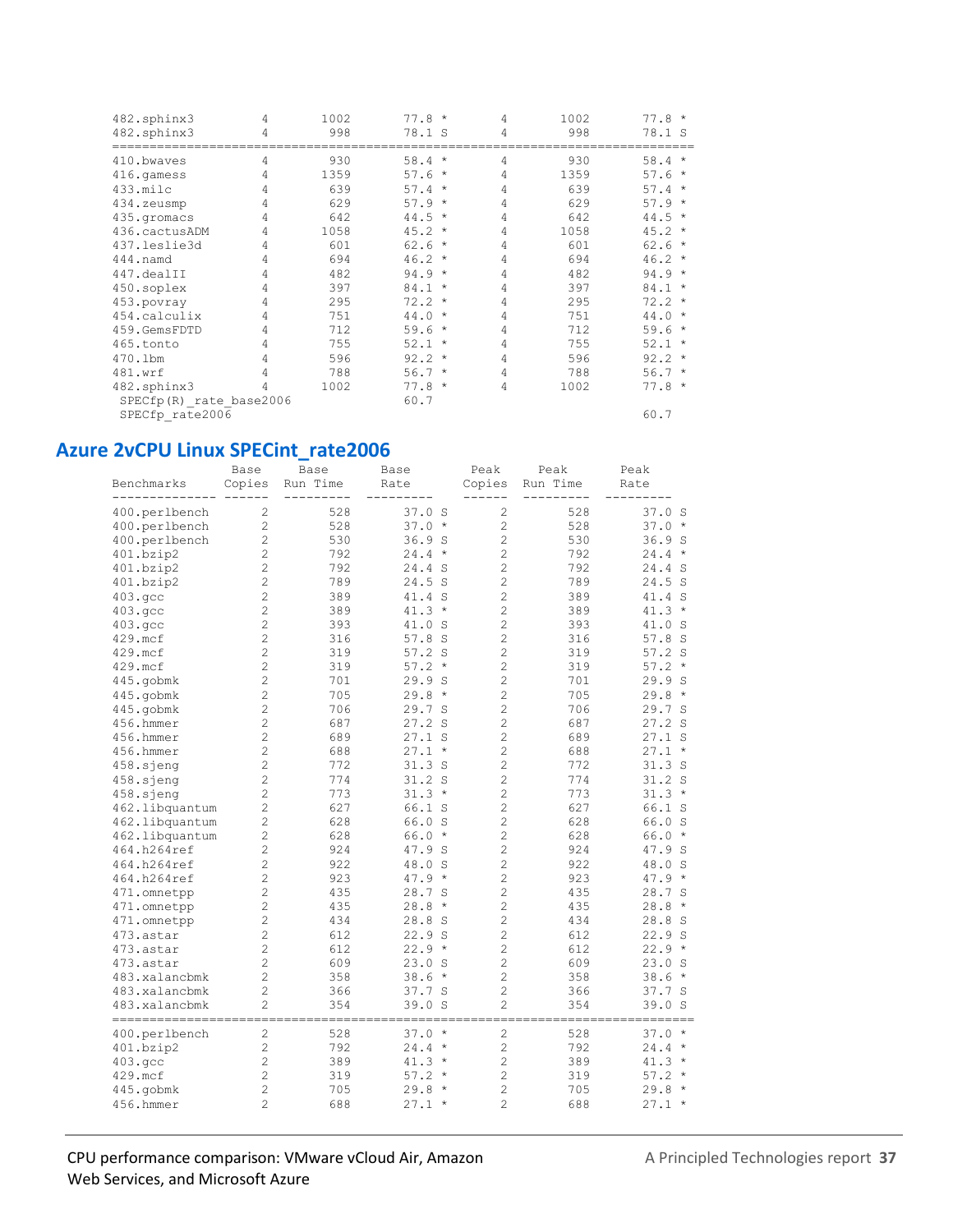| 458.sjeng                 | 773 | $31.3*$  | 773 | $31.3*$  |
|---------------------------|-----|----------|-----|----------|
| 462.libquantum            | 628 | $66.0*$  | 628 | $66.0*$  |
| 464.h264ref               | 923 | $47.9 *$ | 923 | $47.9 *$ |
| 471.omnetpp               | 435 | $28.8 *$ | 435 | $28.8 *$ |
| 473.astar                 | 612 | $22.9*$  | 612 | $22.9*$  |
| 483.xalancbmk             | 358 | $38.6*$  | 358 | $38.6*$  |
| SPECint (R) rate base2006 |     | 35.7     |     |          |
| SPECint rate2006          |     |          |     | 35.7     |
|                           |     |          |     |          |

#### **Azure 4vCPU Linux SPECint rate2006**

|                                | Base           | Base       | Base             | Peak           | Peak       | Peak                |
|--------------------------------|----------------|------------|------------------|----------------|------------|---------------------|
| Benchmarks                     | Copies         | Run Time   | Rate             | Copies         | Run Time   | Rate                |
| 400.perlbench                  | 4              | 573        | 68.2 S           | $\overline{4}$ | 573        | 68.2 S              |
| 400.perlbench                  | 4              | 557        | $70.1$ S         | 4              | 557        | $70.1$ S            |
| 400.perlbench                  | 4              | 570        | $68.6*$          | 4              | 570        | $68.6*$             |
| 401.bzip2                      | 4              | 831        | 46.5 S           | 4              | 831        | $46.5$ S            |
| 401.bzip2                      | 4              | 833        | $46.3*$          | 4              | 833        | $46.3*$             |
| 401.bzip2                      | 4              | 835        | 46.2 S           | $\overline{4}$ | 835        | 46.2 <sub>S</sub>   |
| 403.gcc                        | 4              | 425        | 75.8S            | 4              | 425        | 75.8S               |
| 403.qcc                        | 4              | 427        | 75.3S            | 4              | 427        | 75.3S               |
| 403.qcc                        | 4              | 427        | $75.4 *$         | 4              | 427        | $75.4 *$            |
| 429.mcf                        | 4              | 379        | 96.2 S           | 4              | 379        | 96.2 S              |
| 429.mcf                        | $\overline{4}$ | 382        | 95.4<br>$\star$  | 4              | 382        | 95.4<br>$\star$     |
| 429.mcf                        | 4              | 386        | 94.5 S           | 4              | 386        | 94.5 S              |
| 445.gobmk                      | 4              | 727        | 57.7 S           | 4              | 727        | 57.7 S              |
| 445.gobmk                      | 4              | 728        | $57.6*$          | 4              | 728        | 57.6<br>$\star$     |
| 445.gobmk                      | 4              | 730        | 57.4S            | 4              | 730        | 57.4S               |
| 456.hmmer                      | 4              | 702        | 53.2 S           | 4              | 702        | $53.2$ S            |
| 456.hmmer                      | 4              | 704        | $53.0*$          | 4              | 704        | $53.0*$             |
| 456.hmmer                      | 4              | 712        | 52.4S            | 4              | 712        | 52.4S               |
| $458.\skip$ sjeng              | 4              | 809        | 59.8 S           | 4              | 809        | 59.8 S              |
| $458.\skip$ sjeng              | 4              | 805        | 60.1 S           | 4              | 805        | 60.1 S              |
| 458.sjeng                      | 4              | 805        | $60.1 *$         | 4              | 805        | 60.1<br>$\star$     |
| 462.libquantum                 | 4              | 718        | 115<br>S         | 4              | 718        | 115<br>S            |
| 462.libquantum                 | 4              | 710        | 117<br>S         | 4              | 710        | 117<br>S            |
| 462.libquantum                 | 4              | 714        | 116<br>$\star$   | 4              | 714        | $\star$<br>116      |
| 464.h264ref                    | 4              | 948        | $93.3*$          | 4              | 948        | 93.3<br>$\star$     |
| 464.h264ref                    | 4              | 952        | 93.0 S           | 4              | 952        | 93.0 S              |
| 464.h264ref                    | 4              | 947        | 93.5 S           | 4              | 947        | 93.5 S              |
| 471.omnetpp                    | 4              | 511        | 48.9 S           | 4              | 511        | 48.9 S              |
| 471.omnetpp                    | 4              | 516        | $48.5 *$         | 4              | 516        | 48.5<br>$\star$     |
| 471.omnetpp                    | 4              | 518        | 48.3 S           | 4              | 518        | 48.3 S              |
| 473.astar                      | 4              | 667        | 42.1 S           | 4              | 667        | 42.1 S              |
| 473.astar                      | 4<br>4         | 678        | 41.4 S           | 4<br>4         | 678        | 41.4 S<br>$\star$   |
| 473.astar                      | 4              | 676        | $41.6 *$         | $\overline{4}$ | 676        | 41.6                |
| 483.xalancbmk<br>483.xalancbmk | 4              | 422<br>426 | 65.3S<br>$64.8*$ | 4              | 422<br>426 | $65.3$ S<br>$64.8*$ |
| 483.xalancbmk                  | 4              | 427        | 64.7 S           | 4              | 427        | 64.7 S              |
| ---------                      |                |            |                  |                |            |                     |
| 400.perlbench                  | 4              | 570        | $68.6*$          | 4              | 570        | 68.6<br>$\star$     |
| 401.bzip2                      | 4              | 833        | $46.3*$          | 4              | 833        | 46.3<br>$\star$     |
| 403.qcc                        | 4              | 427        | 75.4<br>$\star$  | 4              | 427        | 75.4<br>$\star$     |
| 429.mcf                        | 4              | 382        | $95.4 *$         | 4              | 382        | 95.4<br>$\star$     |
| 445.gobmk                      | 4              | 728        | 57.6<br>$\star$  | 4              | 728        | 57.6<br>$\star$     |
| 456.hmmer                      | 4              | 704        | $53.0*$          | 4              | 704        | $53.0*$             |
| 458.sjeng                      | 4              | 805        | 60.1<br>$\star$  | 4              | 805        | 60.1<br>$\star$     |
| 462.libquantum                 | 4              | 714        | 116<br>$\star$   | 4              | 714        | 116<br>$\star$      |
| 464.h264ref                    | 4              | 948        | 93.3<br>$\star$  | 4              | 948        | 93.3<br>$\star$     |
| 471.omnetpp                    | 4              | 516        | 48.5<br>$\star$  | 4              | 516        | $\star$<br>48.5     |
| 473.astar                      | 4              | 676        | 41.6<br>$\star$  | $\overline{4}$ | 676        | $\star$<br>41.6     |
| 483.xalancbmk                  | 4              | 426        | $64.8*$          | 4              | 426        | $64.8*$             |
| SPECint (R) rate base2006      |                |            | 65.2             |                |            |                     |
| SPECint rate2006               |                |            |                  |                |            | 65.2                |

CPU performance comparison: VMware vCloud Air, Amazon Web Services, and Microsoft Azure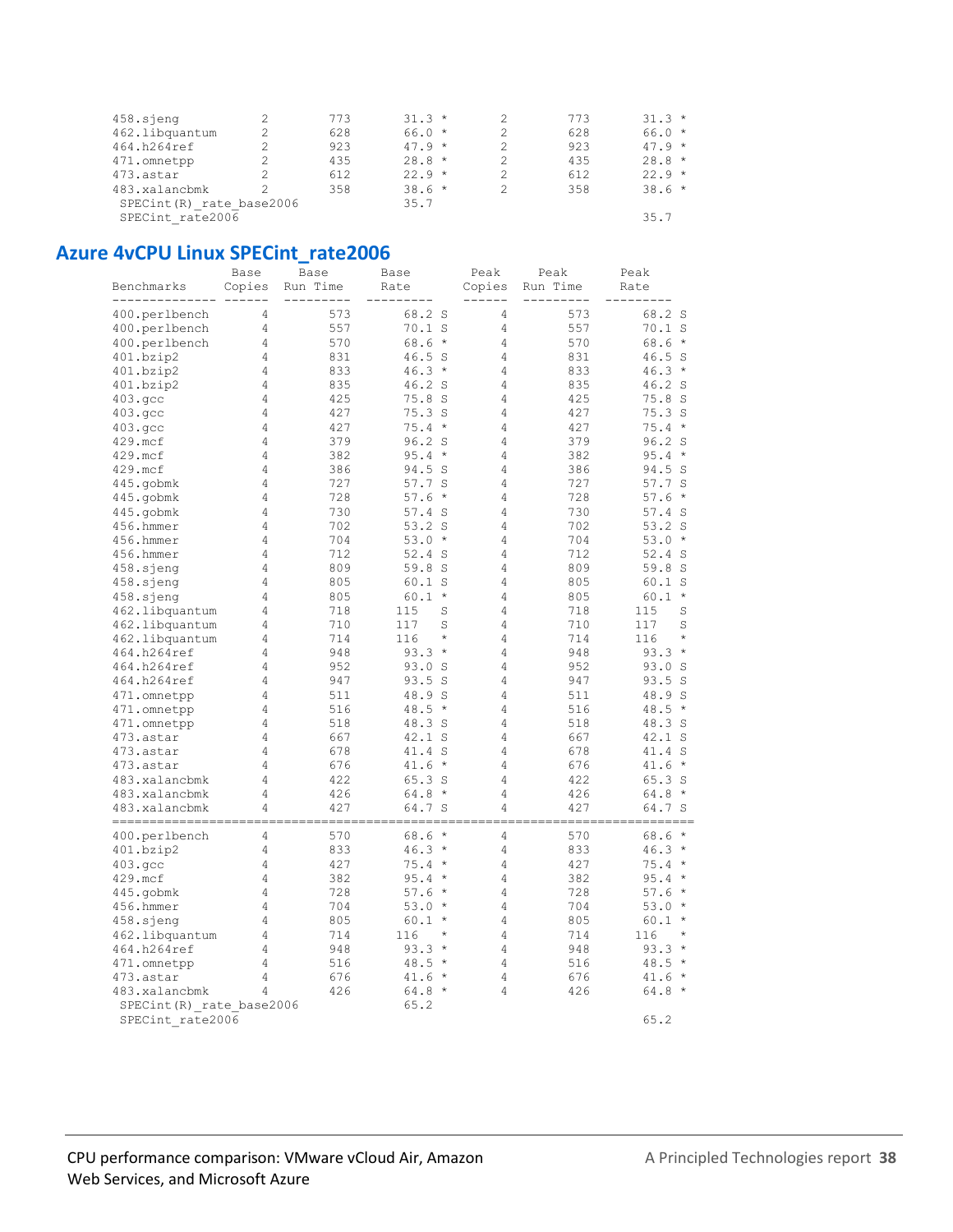### **Azure 2vCPU Linux SPECfp\_rate2006**

|                                | Base                             | Base       | Base                      | Peak                | Peak            | Peak                      |
|--------------------------------|----------------------------------|------------|---------------------------|---------------------|-----------------|---------------------------|
| Benchmarks<br>--------         | Copies                           | Run Time   | Rate                      | Copies<br>------    | Run Time<br>$-$ | Rate                      |
| 410.bwaves                     | 2                                | 746        | $36.4$ S                  | 2                   | 746             | $36.4$ S                  |
| 410.bwaves                     | $\overline{c}$                   | 743        | 36.6S                     | $\overline{c}$      | 743             | 36.6S                     |
| 410.bwaves                     | $\overline{c}$                   | 745        | $36.5 *$                  | $\overline{c}$      | 745             | 36.5<br>$\star$           |
| 416.gamess                     | $\overline{c}$                   | 1080       | 36.3 <sub>S</sub>         | $\overline{c}$      | 1080            | 36.3S                     |
| 416.qamess                     | $\overline{c}$                   | 1077       | $36.4$ S                  | 2                   | 1077            | $36.4$ S                  |
| 416.gamess                     | $\overline{c}$                   | 1078       | $36.3*$                   | $\overline{c}$      | 1078            | $36.3*$                   |
| 433.milc                       | $\overline{c}$                   | 563        | $32.6*$                   | $\overline{c}$      | 563             | 32.6<br>$\star$           |
| 433.milc                       | $\overline{c}$                   | 564        | 32.5S                     | $\overline{c}$      | 564             | 32.5S                     |
| 433.milc                       | 2                                | 563        | 32.6S                     | $\overline{c}$      | 563             | 32.6S                     |
| 434.zeusmp                     | $\overline{c}$                   | 574        | 31.7S                     | $\overline{c}$      | 574             | 31.7 S                    |
| 434.zeusmp                     | 2                                | 572        | 31.8 <sub>S</sub>         | $\overline{c}$      | 572             | 31.8S                     |
| 434.zeusmp                     | $\overline{c}$                   | 572        | $31.8 *$                  | $\overline{c}$      | 572             | $31.8 *$                  |
| 435.qromacs                    | $\overline{c}$                   | 712        | $20.1 *$                  | $\overline{c}$      | 712             | 20.1<br>$\star$           |
| 435.gromacs                    | $\overline{c}$                   | 711        | 20.1 S                    | $\overline{c}$      | 711             | 20.1 S                    |
| 435.gromacs                    | $\overline{c}$                   | 713        | 20.0 S                    | 2                   | 713             | 20.0 S                    |
| 436.cactusADM                  | $\overline{c}$                   | 883        | 27.1 S<br>$\star$         | $\overline{c}$      | 883             | 27.1 S<br>$\star$         |
| 436.cactusADM<br>436.cactusADM | $\overline{c}$<br>$\overline{c}$ | 900<br>919 | 26.6                      | 2<br>$\overline{c}$ | 900<br>919      | 26.6                      |
| 437.leslie3d                   | $\overline{c}$                   | 501        | 26.0 S<br>37.5<br>$\star$ | 2                   | 501             | 26.0 S<br>37.5<br>$\star$ |
| 437.leslie3d                   | $\overline{c}$                   | 502        | 37.5 S                    | 2                   | 502             | 37.5 S                    |
| 437.leslie3d                   | 2                                | 501        | 37.5 S                    | 2                   | 501             | 37.5 S                    |
| 444.namd                       | 2                                | 612        | 26.2 S                    | 2                   | 612             | 26.2 S                    |
| 444.namd                       | 2                                | 623        | 25.7 S                    | 2                   | 623             | 25.7 S                    |
| 444.namd                       | 2                                | 614        | $26.1 *$                  | 2                   | 614             | 26.1<br>$\star$           |
| 447.dealII                     | 2                                | 419        | 54.5 S                    | 2                   | 419             | 54.5 S                    |
| 447.dealII                     | $\overline{c}$                   | 424        | 54.0<br>S                 | $\overline{c}$      | 424             | 54.0 S                    |
| 447.dealII                     | $\overline{c}$                   | 421        | 54.4<br>$\star$           | $\overline{c}$      | 421             | 54.4<br>$\star$           |
| 450.soplex                     | $\overline{c}$                   | 347        | 48.1 S                    | $\overline{c}$      | 347             | 48.1 S                    |
| 450.soplex                     | $\overline{c}$                   | 354        | 47.1 S                    | $\overline{c}$      | 354             | $47.1$ S                  |
| 450.soplex                     | 2                                | 354        | 47.1<br>$^\star$          | $\overline{c}$      | 354             | $47.1 *$                  |
| 453.povray                     | $\overline{c}$                   | 253        | 42.0 S                    | $\overline{c}$      | 253             | 42.0 S                    |
| 453.povray                     | $\overline{c}$                   | 249        | 42.7 S                    | $\overline{c}$      | 249             | 42.7 S                    |
| 453.povray                     | 2                                | 251        | $\star$<br>42.4           | $\overline{c}$      | 251             | 42.4<br>$^\star$          |
| 454.calculix                   | 2                                | 607        | 27.2 S                    | 2                   | 607             | 27.2 S                    |
| 454.calculix                   | $\overline{c}$                   | 610        | 27.0<br>$\star$           | $\overline{c}$      | 610             | 27.0<br>$\star$           |
| 454.calculix                   | $\overline{c}$                   | 611        | 27.0 S                    | $\overline{c}$      | 611             | 27.0 S                    |
| 459.GemsFDTD                   | $\overline{c}$                   | 524        | 40.5 S                    | $\overline{c}$      | 524             | 40.5 S                    |
| 459.GemsFDTD                   | 2<br>2                           | 525        | 40.4 S                    | 2<br>$\overline{c}$ | 525             | 40.4 S                    |
| 459.GemsFDTD<br>465.tonto      | 2                                | 525<br>674 | $40.5 *$<br>29.2 S        | 2                   | 525<br>674      | $40.5 *$<br>29.2 S        |
| 465.tonto                      | 2                                | 676        | $29.1$ S                  | 2                   | 676             | 29.1 S                    |
| 465.tonto                      | 2                                | 676        | 29.1<br>$\star$           | 2                   | 676             | 29.1<br>$^{\star}$        |
| 470.1bm                        | 2                                | 536        | $51.3*$                   | 2                   | 536             | $51.3*$                   |
| 470.1bm                        | 2                                | 534        | $51.5$ S                  | 2                   | 534             | 51.5S                     |
| 470.1bm                        | 2                                | 537        | 51.1 S                    | 2                   | 537             | 51.1 S                    |
| 481.wrf                        | 2                                | 774        | $28.9 *$                  | 2                   | 774             | $28.9 *$                  |
| 481.wrf                        | $\overline{c}$                   | 776        | 28.8 S                    | $\sqrt{2}$          | 776             | 28.8 S                    |
| 481.wrf                        | 2                                | 774        | 28.9 S                    | $\sqrt{2}$          | 774             | 28.9S                     |
| 482.sphinx3                    | $\overline{c}$                   | 829        | $47.0*$                   | $\mathbf{2}$        | 829             | $47.0*$                   |
| 482.sphinx3                    | $\sqrt{2}$                       | 832        | 46.9 S                    | $\sqrt{2}$          | 832             | 46.9 S                    |
| 482.sphinx3                    | $\overline{c}$                   | 827        | 47.1 S                    | 2                   | 827             | 47.1 S                    |
| ========<br>410.bwaves         | 2                                | 745        | $36.5*$                   | $\sqrt{2}$          | 745             | $36.5 *$                  |
| 416.gamess                     | $\overline{c}$                   | 1078       | $36.3*$                   | $\overline{c}$      | 1078            | $36.3*$                   |
| 433.milc                       | $\overline{c}$                   | 563        | $32.6*$                   | $\overline{c}$      | 563             | $32.6*$                   |
| 434.zeusmp                     | 2                                | 572        | $31.8 *$                  | 2                   | 572             | $31.8 *$                  |
| 435.qromacs                    | 2                                | 712        | $20.1 *$                  | $\mathbf{2}$        | 712             | $20.1 *$                  |
| 436.cactusADM                  | 2                                | 900        | $26.6*$                   | $\mathbf{2}$        | 900             | $26.6*$                   |
| 437.leslie3d                   | $\overline{c}$                   | 501        | $37.5*$                   | $\sqrt{2}$          | 501             | $37.5*$                   |
| 444.namd                       | $\overline{c}$                   | 614        | $26.1 *$                  | $\sqrt{2}$          | 614             | $26.1 *$                  |
| 447.dealII                     | $\overline{c}$                   | 421        | $54.4*$                   | $\sqrt{2}$          | 421             | $54.4 *$                  |
| 450.soplex                     | 2                                | 354        | $47.1 *$                  | 2                   | 354             | $47.1 *$                  |
| 453.povray                     | $\overline{c}$                   | 251        | $42.4*$                   | $\sqrt{2}$          | 251             | $42.4*$                   |
| 454.calculix                   | $\sqrt{2}$                       | 610        | $27.0*$                   | $\sqrt{2}$          | 610             | $27.0*$                   |
| 459.GemsFDTD                   | $\sqrt{2}$                       | 525        | $40.5 *$                  | $\sqrt{2}$          | 525             | $40.5 *$                  |
| 465.tonto                      | $\overline{c}$                   | 676        | $29.1 *$                  | 2                   | 676             | $29.1 *$                  |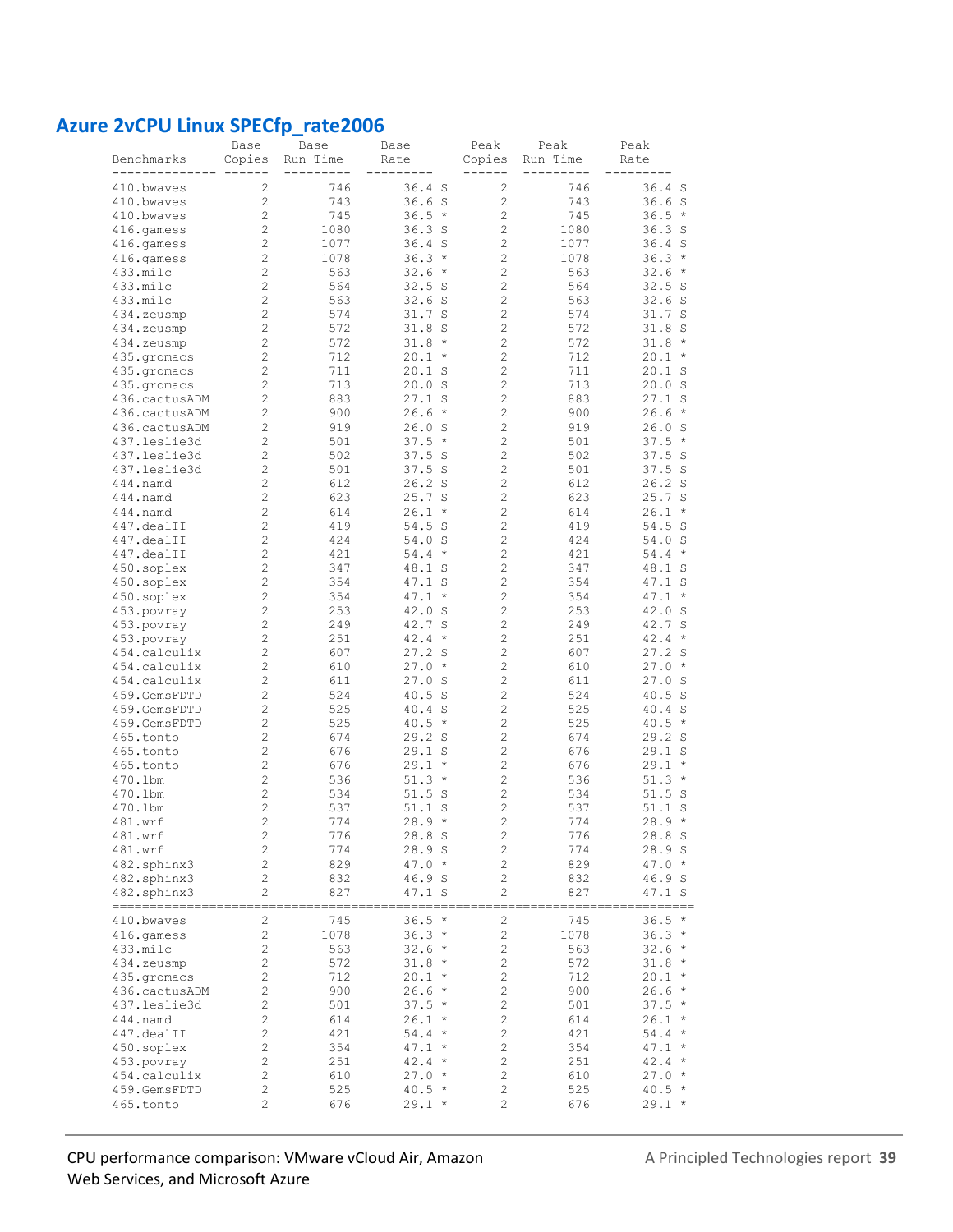| 470.1bm                 | 536  | $51.3*$ | 536 | $51.3*$ |
|-------------------------|------|---------|-----|---------|
| 481.wrf                 | 774  | $28.9*$ | 774 | $28.9*$ |
| 482.sphinx3             | 829  | $47.0*$ | 829 | $47.0*$ |
| SPECfp(R) rate base2006 | 34.9 |         |     |         |
| SPECfp rate2006         |      |         |     | 34.9    |

## **Azure 4vCPU Linux SPECfp\_rate2006**

|                          | Base   | Base       | Base                       | Peak   | Peak                       | Peak                       |
|--------------------------|--------|------------|----------------------------|--------|----------------------------|----------------------------|
| Benchmarks<br>--------   | Copies | Run Time   | Rate                       | Copies | Run Time<br>$- - -$<br>$-$ | Rate                       |
| 410.bwaves               | 4      | 794        | 68.5 S                     | 4      | 794                        | 68.5 S                     |
| 410.bwaves               | 4      | 795        | 68.3 S                     | 4      | 795                        | 68.3 S                     |
| 410.bwaves               | 4      | 794        | $68.5*$                    | 4      | 794                        | 68.5<br>$\star$            |
| 416.qamess               | 4      | 1114       | 70.3 S                     | 4      | 1114                       | 70.3 S                     |
| 416.gamess               | 4      | 1111       | $70.5 *$                   | 4      | 1111                       | 70.5<br>$^{\star}$         |
| 416.gamess               | 4      | 1109       | 70.6 S                     | 4      | 1109                       | 70.6<br>- S                |
| 433.milc                 | 4      | 637        | $57.7*$                    | 4      | 637                        | $57.7*$                    |
| 433.milc                 | 4      | 634        | 57.9 S                     | 4      | 634                        | 57.9<br>- S                |
| 433.milc                 | 4      | 639        | 57.5S                      | 4      | 639                        | 57.5S                      |
| 434.zeusmp               | 4      | 601        | 60.6 S                     | 4      | 601                        | 60.6 S                     |
| 434.zeusmp               | 4      | 603        | $60.4 *$                   | 4      | 603                        | 60.4<br>$^{\star}$         |
| 434.zeusmp               | 4      | 610        | 59.7 S                     | 4      | 610                        | 59.7 S                     |
| 435.qromacs              | 4      | 736        | 38.8 S                     | 4      | 736                        | 38.8 S                     |
| 435.gromacs              | 4      | 739        | $38.7*$                    | 4      | 739                        | $38.7*$                    |
| 435.gromacs              | 4      | 748        | 38.2 S                     | 4      | 748                        | 38.2 S                     |
| 436.cactusADM            | 4      | 1122       | 42.6 S                     | 4      | 1122                       | 42.6 S                     |
| 436.cactusADM            | 4      | 1120       | $42.7 *$                   | 4      | 1120                       | $42.7 *$                   |
| 436.cactusADM            | 4      | 1092       | 43.8 S                     | 4      | 1092                       | 43.8<br>- S                |
| 437.leslie3d             | 4      | 540        | 69.7 S                     | 4      | 540                        | 69.7 S                     |
| 437.leslie3d             | 4      | 537        | 70.0 S                     | 4      | 537                        | 70.0 S                     |
| 437.leslie3d             | 4      | 537        | $70.0 *$                   | 4      | 537                        | 70.0<br>$\star$            |
| 444.namd                 | 4      | 633        | $50.7*$                    | 4      | 633                        | 50.7<br>$\star$            |
| 444.namd                 | 4      | 632        | $50.8$ S                   | 4      | 632                        | 50.8<br>S                  |
| 444.namd                 | 4      | 641        | 50.0 S                     | 4      | 641                        | 50.0 S                     |
| 447.dealII               | 4<br>4 | 438        | 104<br>S                   | 4<br>4 | 438                        | 104<br>S                   |
| 447.dealII               | 4      | 441<br>439 | 104<br>S<br>104<br>$\star$ | 4      | 441<br>439                 | 104<br>S<br>104<br>$\star$ |
| 447.dealII<br>450.soplex | 4      | 414        | 80.5 S                     | 4      | 414                        | 80.5 S                     |
| 450.soplex               | 4      | 415        | $80.5*$                    | 4      | 415                        | $80.5 *$                   |
| 450.soplex               | 4      | 416        | 80.1 S                     | 4      | 416                        | 80.1 S                     |
| 453.povray               | 4      | 260        | $81.9*$                    | 4      | 260                        | 81.9<br>$\star$            |
| 453.povray               | 4      | 259        | 82.2 S                     | 4      | 259                        | 82.2 S                     |
| 453.povray               | 4      | 261        | 81.5 S                     | 4      | 261                        | 81.5 S                     |
| 454.calculix             | 4      | 630        | $52.4$ S                   | 4      | 630                        | $52.4$ S                   |
| 454.calculix             | 4      | 634        | 52.0 S                     | 4      | 634                        | 52.0 S                     |
| 454.calculix             | 4      | 631        | $52.3*$                    | 4      | 631                        | 52.3<br>$^{\star}$         |
| 459.GemsFDTD             | 4      | 585        | 72.6 S                     | 4      | 585                        | 72.6 S                     |
| 459.GemsFDTD             | 4      | 582        | $72.9*$                    | 4      | 582                        | $72.9*$                    |
| 459.GemsFDTD             | 4      | 581        | 73.1 S                     | 4      | 581                        | 73.1 S                     |
| 465.tonto                | 4      | 700        | $56.2*$                    | 4      | 700                        | 56.2<br>$^{\star}$         |
| 465.tonto                | 4      | 700        | 56.3 <sub>S</sub>          | 4      | 700                        | 56.3S                      |
| 465.tonto                | 4      | 704        | 55.9S                      | 4      | 704                        | 55.9S                      |
| 470.1bm                  | 4      | 682        | 80.6S                      | 4      | 682                        | 80.6S                      |
| 470.1bm                  | 4      | 673        | 81.7 S                     | 4      | 673                        | 81.7 S                     |
| 470.1bm                  | 4      | 677        | $81.2 *$                   | 4      | 677                        | 81.2<br>$\star$            |
| 481.wrf                  | 4      | 817        | $54.7 *$                   | 4      | 817                        | $54.7 *$                   |
| 481.wrf                  | 4      | 811        | 55.1 S                     | 4      | 811                        | 55.1 S                     |
| $481.$ wrf               | 4      | 823        | 54.3 S                     | 4      | 823                        | 54.3 S                     |
| 482.sphinx3              | 4      | 965        | 80.8 S                     | 4      | 965                        | 80.8 S                     |
| 482.sphinx3              | 4<br>4 | 965<br>979 | $80.8*$<br>79.7 S          | 4      | 965<br>979                 | $80.8*$                    |
| 482.sphinx3<br>========= |        |            |                            | 4      |                            | 79.7 S                     |
| 410.bwaves               | 4      | 794        | $68.5*$                    | 4      | 794                        | $68.5*$                    |
| 416.gamess               | 4      | 1111       | $70.5 *$                   | 4      | 1111                       | $70.5 *$                   |
| 433.milc                 | 4      | 637        | $57.7*$                    | 4      | 637                        | $57.7*$                    |
| 434.zeusmp               | 4      | 603        | $60.4 *$                   | 4      | 603                        | $60.4 *$                   |
| 435.gromacs              | 4      | 739        | $38.7*$                    | 4      | 739                        | $38.7 *$                   |
| 436.cactusADM            | 4      | 1120       | $42.7*$                    | 4      | 1120                       | $42.7 *$                   |
| 437.leslie3d             | 4      | 537        | $70.0 *$                   | 4      | 537                        | $70.0 *$                   |
| $444.$ namd              | 4      | 633        | $50.7 *$                   | 4      | 633                        | $50.7 *$                   |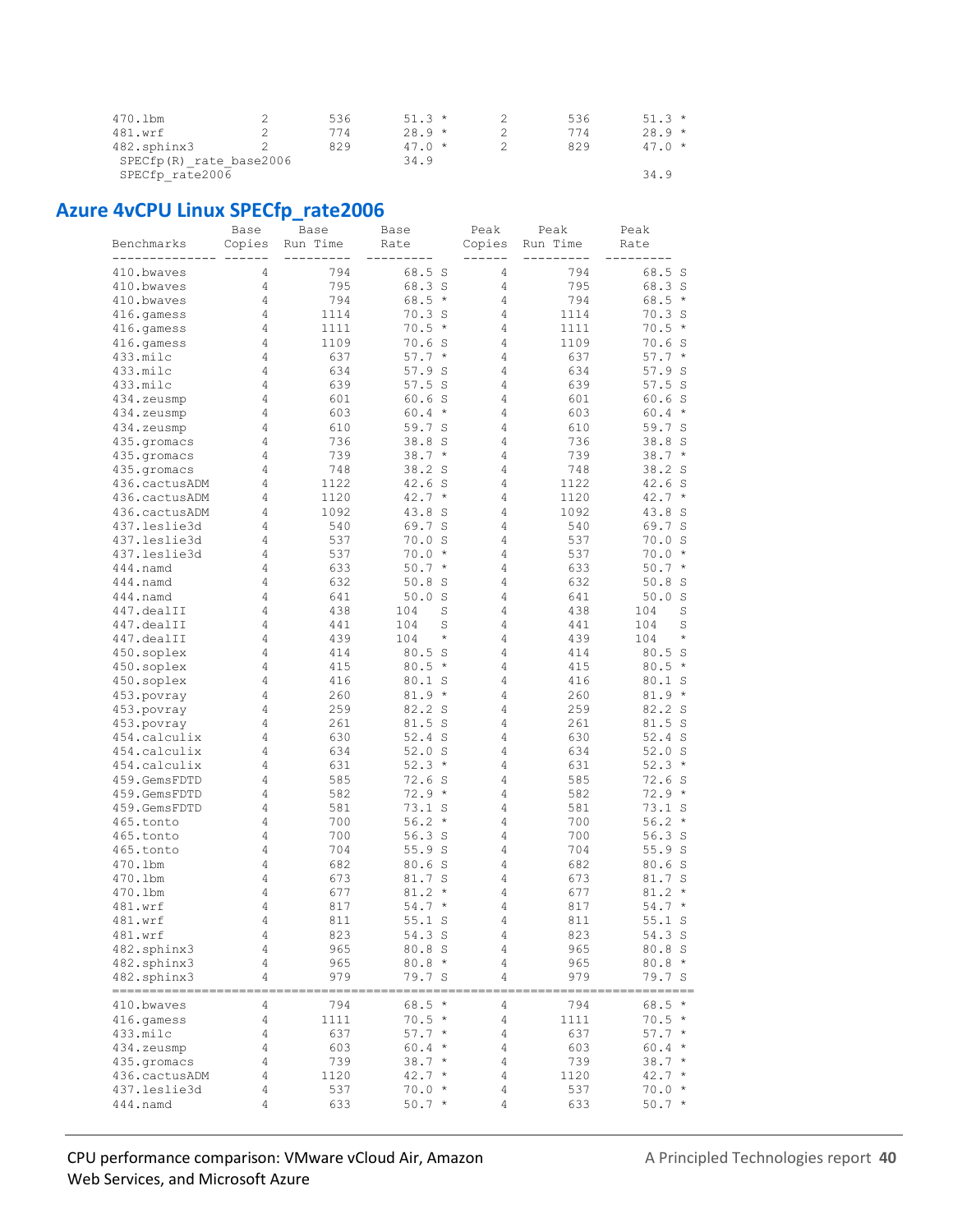| 447.dealII              | 4 | 439 | 104      | $\star$ | 4 | 439 | $\star$<br>104 |
|-------------------------|---|-----|----------|---------|---|-----|----------------|
| 450.soplex              | 4 | 415 | $80.5*$  |         | 4 | 415 | $80.5*$        |
| 453.povray              | 4 | 260 | $81.9 *$ |         | 4 | 260 | $81.9 *$       |
| 454.calculix            | 4 | 631 | $52.3*$  |         | 4 | 631 | $52.3*$        |
| 459.GemsFDTD            | 4 | 582 | $72.9 *$ |         | 4 | 582 | $72.9*$        |
| 465.tonto               | 4 | 700 | $56.2*$  |         | 4 | 700 | $56.2*$        |
| 470.1bm                 | 4 | 677 | $81.2 *$ |         | 4 | 677 | $81.2*$        |
| 481.wrf                 | 4 | 817 | $54.7*$  |         | 4 | 817 | $54.7*$        |
| 482.sphinx3             | 4 | 965 | $80.8*$  |         | 4 | 965 | $80.8*$        |
| SPECfp(R) rate base2006 |   |     | 64.1     |         |   |     |                |
| SPECfp rate2006         |   |     |          |         |   |     | 64.1           |

### vCloud Air 2vCPU Linux SPECint\_rate2006

|                           | Base           | Base     | Base            | Peak           | Peak     | Peak                 |
|---------------------------|----------------|----------|-----------------|----------------|----------|----------------------|
| Benchmarks                | Copies         | Run Time | Rate            | Copies         | Run Time | Rate                 |
|                           |                |          |                 |                |          |                      |
| 400.perlbench             | $\overline{c}$ | 449      | 43.5 S          | $\overline{c}$ | 449      | 43.5 S               |
| 400.perlbench             | $\overline{c}$ | 447      | $43.7 *$        | $\overline{c}$ | 447      | 43.7<br>$\star$      |
| 400.perlbench             | $\overline{c}$ | 445      | 43.9 S          | $\overline{c}$ | 445      | 43.9<br>- S          |
| 401.bzip2                 | $\overline{c}$ | 692      | 27.9S           | $\overline{c}$ | 692      | 27.9S                |
| 401.bzip2                 | $\overline{c}$ | 656      | $29.4 *$        | $\overline{c}$ | 656      | 29.4<br>$\star$      |
| 401.bzip2                 | $\overline{c}$ | 655      | 29.5S           | $\overline{c}$ | 655      | 29.5S                |
| 403.qcc                   | $\overline{c}$ | 341      | 47.2 S          | $\overline{c}$ | 341      | 47.2 S               |
| 403.qcc                   | $\overline{c}$ | 315      | 51.0 S          | $\overline{c}$ | 315      | 51.0S                |
| 403.gcc                   | $\overline{c}$ | 321      | $50.2*$         | $\overline{c}$ | 321      | 50.2<br>$\star$      |
| 429.mcf                   | $\overline{c}$ | 269      | $67.8*$         | $\overline{c}$ | 269      | 67.8<br>$\star$      |
| 429.mcf                   | $\overline{c}$ | 267      | 68.2 S          | $\overline{c}$ | 267      | 68.2 S               |
| 429.mcf                   | $\overline{c}$ | 272      | 67.0 S          | $\overline{c}$ | 272      | 67.0<br>- S          |
| 445.gobmk                 | $\overline{c}$ | 581      | $36.1$ S        | 2              | 581      | 36.1<br>- S          |
| 445.gobmk                 | $\overline{c}$ | 588      | 35.7<br>$\star$ | $\overline{c}$ | 588      | 35.7<br>$\star$      |
| 445.gobmk                 | $\overline{c}$ | 593      | 35.4S           | $\overline{c}$ | 593      | 35.4S                |
| 456.hmmer                 | $\overline{c}$ | 547      | 34.1<br>$\star$ | $\overline{c}$ | 547      | 34.1<br>$\star$      |
| 456.hmmer                 | $\overline{c}$ | 553      | 33.8S           | $\overline{c}$ | 553      | 33.8<br>- S          |
| 456.hmmer                 | $\overline{c}$ | 545      | 34.3S           | $\overline{c}$ | 545      | 34.3 S               |
| 458.sjeng                 | $\overline{c}$ | 643      | $37.6*$         | $\overline{2}$ | 643      | 37.6<br>$\star$      |
| 458.sjeng                 | $\overline{c}$ | 641      | 37.7 S          | $\overline{c}$ | 641      | 37.7 S               |
| 458.sjeng                 | $\overline{c}$ | 649      | 37.3S           | $\overline{c}$ | 649      | 37.3<br>- S          |
| 462.libquantum            | $\overline{c}$ | 495      | $83.7*$         | $\overline{c}$ | 495      | 83.7<br>$\star$      |
| 462.libquantum            | $\overline{c}$ | 492      | 84.3 S          | $\overline{2}$ | 492      | 84.3<br><sub>S</sub> |
| 462.libquantum            | $\overline{c}$ | 498      | 83.2 S          | $\overline{c}$ | 498      | 83.2<br>- S          |
| 464.h264ref               | $\overline{c}$ | 751      | 59.0 S          | $\overline{c}$ | 751      | 59.0<br>-S           |
| 464.h264ref               | $\overline{c}$ | 763      | 58.0 S          | $\overline{c}$ | 763      | 58.0<br>S.           |
| 464.h264ref               | $\overline{c}$ | 757      | 58.5<br>$\star$ | $\overline{2}$ | 757      | 58.5<br>$\star$      |
| 471.omnetpp               | $\overline{c}$ | 385      | $32.4 *$        | $\overline{c}$ | 385      | $32.4 *$             |
| 471.omnetpp               | $\overline{c}$ | 389      | $32.1$ S        | $\overline{c}$ | 389      | 32.1 S               |
| 471.omnetpp               | $\overline{c}$ | 377      | $33.1$ S        | $\overline{c}$ | 377      | 33.1<br>- S          |
| 473.astar                 | $\overline{c}$ | 511      | $27.5 *$        | $\overline{c}$ | 511      | 27.5<br>$\star$      |
| 473.astar                 | $\overline{c}$ | 515      | 27.2 S          | $\overline{c}$ | 515      | 27.2 S               |
| 473.astar                 | $\overline{c}$ | 503      | 27.9S           | $\overline{c}$ | 503      | 27.9S                |
| 483.xalancbmk             | $\overline{c}$ | 299      | $46.2 *$        | $\overline{2}$ | 299      | 46.2<br>$\star$      |
| 483.xalancbmk             | $\overline{c}$ | 305      | 45.2 S          | $\overline{c}$ | 305      | 45.2 S               |
| 483.xalancbmk             | $\overline{c}$ | 298      | 46.3S           | $\overline{2}$ | 298      | 46.3S                |
| -----------------------   |                |          | -------         |                |          | $=$ $=$ $=$          |
| 400.perlbench             | $\mathbf{2}$   | 447      | $43.7*$         | 2              | 447      | $43.7 *$             |
| 401.bzip2                 | $\mathbf{2}$   | 656      | $29.4 *$        | $\mathbf{2}$   | 656      | 29.4<br>$\star$      |
| 403.qcc                   | $\overline{c}$ | 321      | 50.2<br>$\star$ | $\overline{c}$ | 321      | 50.2<br>$\star$      |
| 429.mcf                   | $\overline{c}$ | 269      | $67.8*$         | $\overline{c}$ | 269      | 67.8<br>$\star$      |
| 445.gobmk                 | $\overline{c}$ | 588      | $35.7*$         | $\overline{c}$ | 588      | 35.7<br>$\star$      |
| 456.hmmer                 | $\overline{c}$ | 547      | 34.1<br>$\star$ | $\overline{c}$ | 547      | 34.1<br>$\star$      |
| 458.sjeng                 | $\overline{c}$ | 643      | $37.6*$         | $\overline{c}$ | 643      | 37.6<br>$\star$      |
| 462.libquantum            | $\overline{c}$ | 495      | $83.7*$         | $\overline{c}$ | 495      | 83.7<br>$\star$      |
| 464.h264ref               | $\overline{c}$ | 757      | 58.5<br>$\star$ | $\overline{c}$ | 757      | 58.5<br>$\star$      |
| 471.omnetpp               | $\overline{c}$ | 385      | $32.4 *$        | $\overline{c}$ | 385      | 32.4<br>$\star$      |
| 473.astar                 | 2              | 511      | $27.5 *$        | $\overline{c}$ | 511      | 27.5<br>$\star$      |
| 483.xalancbmk             | $\overline{c}$ | 299      | $46.2*$         | $\overline{c}$ | 299      | $46.2*$              |
| SPECint (R) rate base2006 |                |          | 43.0            |                |          |                      |
| SPECint rate2006          |                |          |                 |                |          | 43.0                 |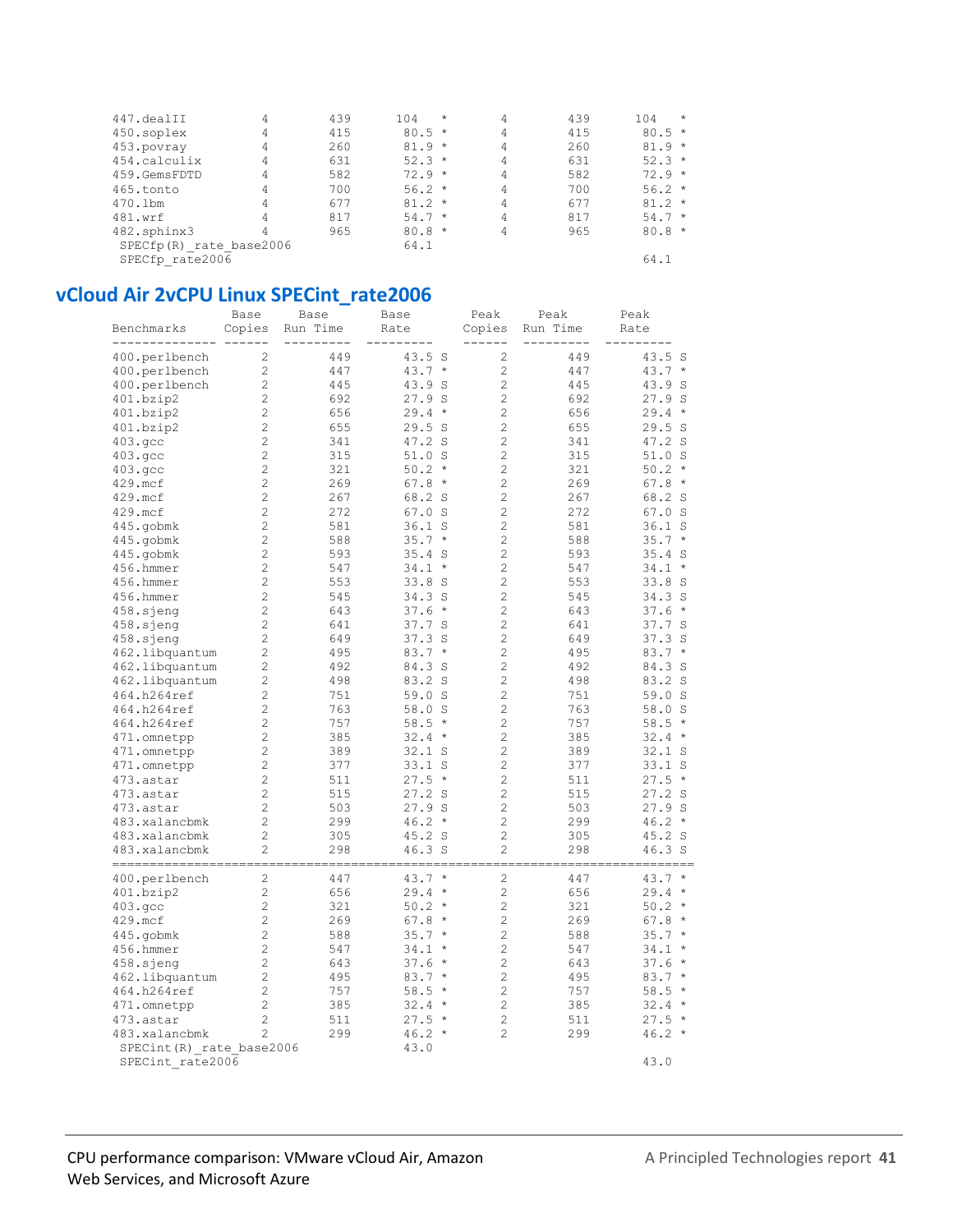#### vCloud Air 4vCPU Linux SPECint\_rate2006

| Benchmarks                     | Base<br>Copies | <b>Base</b><br>Run Time | Base<br>Rate      | Peak<br>Copies | Peak<br>Run Time | Peak<br>Rate |         |
|--------------------------------|----------------|-------------------------|-------------------|----------------|------------------|--------------|---------|
|                                |                |                         |                   |                |                  |              |         |
| 400.perlbench                  | 4              | 450                     | 86.9 S            | 4              | 450              | 86.9 S       |         |
| 400.perlbench                  | 4              | 452                     | 86.5 S            | $\overline{4}$ | 452              | 86.5S        |         |
| 400.perlbench                  | 4              | 451                     | 86.6<br>$\star$   | 4              | 451              | $86.6*$      |         |
| 401.bzip2                      | 4              | 673                     | $57.4$ S          | 4              | 673              | $57.4$ S     |         |
| 401.bzip2                      | 4              | 677                     | 57.0<br>$\star$   | 4              | 677              | 57.0         | $\star$ |
| 401.bzip2                      | 4              | 677                     | 57.0<br>S         | 4              | 677              | 57.0 S       |         |
| 403.qcc                        | 4              | 340                     | S<br>94.7         | 4              | 340              | 94.7 S       |         |
| 403.qcc                        | $\overline{4}$ | 342                     | S<br>94.2         | 4              | 342              | 94.2 S       |         |
| 403.qcc                        | 4              | 342                     | 94.3<br>$\star$   | 4              | 342              | 94.3         | $\star$ |
| 429.mcf                        | 4              | 315                     | 116<br>S          | $\overline{4}$ | 315              | 116          | S       |
| 429.mcf                        | 4              | 317                     | $\star$<br>115    | 4              | 317              | 115          | $\star$ |
| 429.mcf                        | $\overline{4}$ | 320                     | 114<br>S          | $\overline{4}$ | 320              | 114          | S       |
| 445.gobmk                      | 4              | 593                     | $\star$<br>70.8   | 4              | 593              | 70.8         | $\star$ |
| 445.gobmk                      | 4              | 595                     | 70.6<br>S         | 4              | 595              | 70.6 S       |         |
| 445.gobmk                      | 4              | 593                     | 70.8S             | $\overline{4}$ | 593              | 70.8 S       |         |
| 456.hmmer                      | 4              | 552                     | 67.7 S            | 4              | 552              | 67.7 S       |         |
| 456.hmmer                      | 4              | 553                     | 67.5<br>$^\star$  | 4              | 553              | $67.5*$      |         |
| 456.hmmer                      | 4              | 554                     | 67.3<br>S         | $\overline{4}$ | 554              | 67.3 S       |         |
| $458.\skip$ sjeng              | 4              | 653                     | 74.1<br>$\star$   | 4              | 653              | 74.1         | $\star$ |
| 458.sjeng                      | 4              | 654                     | 74.0<br>S         | 4              | 654              | 74.0 S       |         |
| 458.sjeng                      | 4              | 651                     | 74.4 S            | 4              | 651              | 74.4 S       |         |
| 462.libquantum                 | 4              | 581                     | 143<br>S          | 4              | 581              | 143          | S       |
| 462.libquantum                 | 4              | 581                     | 143<br>$^{\star}$ | 4              | 581              | 143          | $\star$ |
| 462.libquantum                 | 4              | 582                     | 142<br>S          | 4              | 582              | 142          | S       |
| 464.h264ref                    | 4              | 760                     | $\star$<br>116    | 4              | 760              | 116          | $\star$ |
| 464.h264ref                    | 4              | 758                     | 117<br>S          | 4              | 758              | 117          | S       |
| 464.h264ref                    | 4              | 760                     | 116<br>S          | 4              | 760              | 116          | S       |
| 471.omnetpp                    | 4              | 441                     | 56.6S             | 4              | 441              | 56.6S        |         |
| 471.omnetpp                    | 4              | 443                     | $\star$<br>56.4   | 4              | 443              | $56.4 *$     |         |
| 471.omnetpp                    | 4              | 444                     | 56.3S             | 4              | 444              | 56.3S        |         |
| 473.astar                      | 4              | 544                     | 51.6S             | 4              | 544              | 51.6S        |         |
| 473.astar                      | 4              | 546                     | 51.4<br>$\star$   | 4              | 546              | 51.4         | $\star$ |
| 473.astar                      | 4              | 547                     | 51.3S             | 4              | 547              | 51.3S        |         |
| 483.xalancbmk                  | 4              | 340                     | 81.3 S            | 4              | 340              | 81.3 S       |         |
| 483.xalancbmk                  | 4              | 341                     | 80.9 S            | 4              | 341              | 80.9 S       |         |
| 483.xalancbmk                  | 4              | 340                     | 81.1<br>$\star$   | 4              | 340              | $81.1 *$     |         |
| -------------<br>400.perlbench | 4              | 451                     | 86.6<br>$\star$   | 4              | 451              | $86.6*$      |         |
| 401.bzip2                      | 4              | 677                     | 57.0<br>$\star$   | $\overline{4}$ | 677              | $57.0*$      |         |
| 403.qcc                        | 4              | 342                     | 94.3<br>$\star$   | $\overline{4}$ | 342              | $94.3*$      |         |
| 429.mcf                        | 4              | 317                     | 115<br>$\star$    | 4              | 317              | 115          | $\star$ |
| 445.gobmk                      | 4              | 593                     | $\star$<br>70.8   | 4              | 593              | 70.8         | $\star$ |
| 456.hmmer                      | 4              | 553                     | 67.5<br>$\star$   | $\overline{4}$ | 553              | $67.5*$      |         |
| 458.sjeng                      | 4              | 653                     | 74.1<br>$\star$   | 4              | 653              | 74.1         | $\star$ |
| 462.libquantum                 | 4              | 581                     | $\star$<br>143    | $\overline{4}$ | 581              | 143          | $\star$ |
| 464.h264ref                    | 4              | 760                     | $\star$<br>116    | $\overline{4}$ | 760              | 116          | $\star$ |
| 471.omnetpp                    | 4              | 443                     | $\star$<br>56.4   | 4              | 443              | $56.4*$      |         |
| 473.astar                      | 4              | 546                     | 51.4<br>$\star$   | 4              | 546              | 51.4         | $\star$ |
| 483.xalancbmk                  | 4              | 340                     | $81.1 *$          | 4              | 340              | $81.1 *$     |         |
| SPECint (R) rate base2006      |                |                         | 80.5              |                |                  |              |         |
| SPECint rate2006               |                |                         |                   |                |                  | 80.5         |         |

# vCloud Air 2vCPU Linux SPECfp\_rate2006

| Benchmarks | Base<br>Copies | Base<br>Run Time | Base<br>Rate  | Peak<br>Copies | Peak<br>Run Time | Peak<br>Rate |
|------------|----------------|------------------|---------------|----------------|------------------|--------------|
| 410.bwayes | 2              | 601              | 45.2 S        |                | 601              | 45.2 S       |
| 410.bwayes | 2              | 601              | 45.2 S        | 2              | 601              | 45.2 S       |
| 410.bwayes | $\mathfrak{D}$ | 601              | $45.2 *$      |                | 601              | $45.2 *$     |
| 416.qamess | 2              | 861              | $45.5 \times$ |                | 861              | $45.5 *$     |
| 416.qamess | $\mathfrak{D}$ | 865              | 45.3 S        | 2              | 865              | 45.3 S       |
| 416.qamess | $\mathfrak{D}$ | 859              | 45.6 S        | 2              | 859              | 45.6S        |
| 433.milc   | $\mathfrak{D}$ | 487              | 37.7S         | 2              | 487              | 37.7S        |
| 433.milc   | 2              | 502              | 36.6S         | 2              | 502              | 36.6S        |
| 433.milc   | 2              | 488              | $37.7 *$      | 2              | 488              | $37.7 *$     |

#### CPU performance comparison: VMware vCloud Air, Amazon Web Services, and Microsoft Azure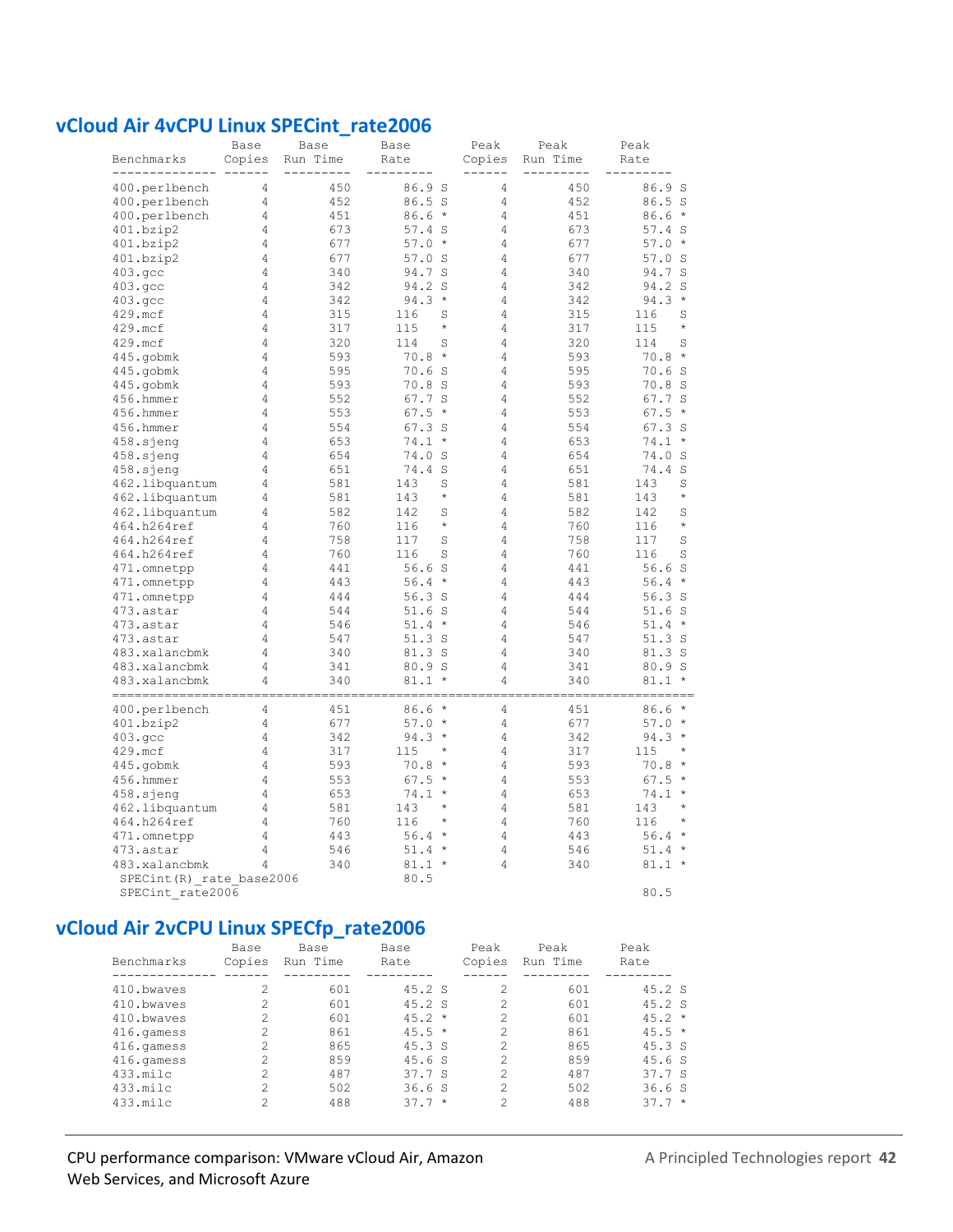| 434.zeusmp              | 2              | 444 | 41.0 S            | $\mathbf{2}$   | 444 | 41.0 S               |
|-------------------------|----------------|-----|-------------------|----------------|-----|----------------------|
| 434.zeusmp              | $\overline{c}$ | 443 | $41.1 *$          | $\overline{c}$ | 443 | 41.1<br>$\star$      |
| 434.zeusmp              | $\overline{c}$ | 443 | 41.1 S            | 2              | 443 | 41.1 S               |
| 435.qromacs             | $\overline{c}$ | 467 | $30.6$ S          | $\overline{c}$ | 467 | 30.6 S               |
|                         | $\overline{c}$ |     |                   |                |     |                      |
| 435.gromacs             |                | 463 | $30.8$ S          | 2              | 463 | 30.8<br><sub>S</sub> |
| 435.gromacs             | $\overline{c}$ | 464 | $30.7 *$          | $\overline{c}$ | 464 | 30.7<br>$\star$      |
| 436.cactusADM           | $\overline{c}$ | 826 | $28.9 *$          | $\overline{c}$ | 826 | 28.9<br>$^\star$     |
| 436.cactusADM           | $\overline{c}$ | 823 | 29.0 S            | $\overline{c}$ | 823 | 29.0<br>S            |
| 436.cactusADM           | $\overline{c}$ | 841 | 28.4 S            | $\overline{c}$ | 841 | 28.4<br><sub>S</sub> |
| 437.leslie3d            | $\overline{c}$ | 354 | $53.0*$           | $\overline{c}$ | 354 | 53.0<br>$\star$      |
| 437.leslie3d            | $\overline{c}$ | 354 | $53.2$ S          | $\overline{c}$ | 354 | 53.2 S               |
| 437.leslie3d            | $\overline{c}$ | 356 | 52.9S             | $\overline{c}$ | 356 | 52.9<br><sub>S</sub> |
| 444.namd                | $\overline{c}$ | 494 | $32.4*$           | $\overline{c}$ | 494 | 32.4<br>$\star$      |
| 444.namd                | $\overline{c}$ | 493 | 32.5S             | $\overline{c}$ | 493 | 32.5S                |
| 444.namd                | $\overline{c}$ | 496 | 32.3S             | $\overline{c}$ | 496 | 32.3S                |
| 447.dealII              | $\overline{c}$ | 343 | 66.6 S            | $\overline{c}$ | 343 | 66.6 S               |
|                         |                |     |                   | $\overline{c}$ |     | $\star$              |
| 447.dealII              | $\overline{c}$ | 344 | $66.6*$           |                | 344 | 66.6                 |
| 447.dealII              | $\overline{c}$ | 348 | 65.8 S            | $\overline{c}$ | 348 | 65.8 S               |
| 450.soplex              | $\overline{c}$ | 285 | 58.6 S            | $\overline{c}$ | 285 | 58.6 S               |
| 450.soplex              | $\overline{c}$ | 286 | $58.3*$           | $\overline{c}$ | 286 | 58.3<br>$\star$      |
| 450.soplex              | $\overline{c}$ | 293 | 56.9 S            | $\overline{c}$ | 293 | 56.9 S               |
| 453.povray              | $\overline{c}$ | 203 | $52.4$ S          | $\overline{c}$ | 203 | 52.4 S               |
| 453.povray              | $\overline{c}$ | 206 | $51.7 *$          | $\overline{c}$ | 206 | 51.7<br>$\star$      |
| 453.povray              | $\overline{c}$ | 207 | 51.4 S            | $\overline{c}$ | 207 | 51.4 S               |
| 454.calculix            | $\overline{c}$ | 514 | $32.1$ S          | 2              | 514 | $32.1$ S             |
| 454.calculix            | $\overline{c}$ | 514 | $32.1 *$          | $\overline{c}$ | 514 | 32.1<br>$\star$      |
| 454.calculix            | $\overline{c}$ | 513 | $32.1$ S          | 2              | 513 |                      |
|                         |                |     |                   |                |     | $32.1$ S             |
| 459.GemsFDTD            | $\overline{c}$ | 457 | $46.4 *$          | 2              | 457 | 46.4<br>$\star$      |
| 459.GemsFDTD            | $\overline{c}$ | 455 | 46.6 S            | 2              | 455 | 46.6 S               |
| 459.GemsFDTD            | $\overline{c}$ | 469 | 45.3 S            | $\overline{c}$ | 469 | 45.3 S               |
| 465.tonto               | $\overline{c}$ | 544 | 36.2 <sub>S</sub> | $\overline{c}$ | 544 | 36.2 <sub>S</sub>    |
| 465.tonto               | $\overline{c}$ | 543 | $36.3$ S          | 2              | 543 | 36.3<br>S            |
| 465.tonto               | $\overline{c}$ | 544 | $36.2*$           | $\overline{c}$ | 544 | 36.2<br>$\star$      |
| 470.1bm                 | $\overline{c}$ | 432 | $63.6*$           | $\overline{c}$ | 432 | 63.6<br>$\star$      |
| 470.1bm                 | $\overline{c}$ | 432 | 63.7 S            | $\overline{c}$ | 432 | 63.7 S               |
| 470.1bm                 | $\overline{c}$ | 433 | 63.5 S            | $\overline{c}$ | 433 | 63.5<br>S            |
| 481.wrf                 | $\overline{c}$ | 579 | 38.6S             | $\overline{c}$ | 579 | 38.6<br>- S          |
| 481.wrf                 | $\overline{c}$ | 583 | 38.3 S            | $\overline{c}$ | 583 | 38.3<br>S            |
| 481.wrf                 | $\overline{c}$ | 579 | 38.6<br>$\star$   | $\overline{c}$ | 579 | 38.6<br>$\star$      |
| 482.sphinx3             | $\overline{c}$ | 722 | 54.0 S            | $\overline{c}$ | 722 | 54.0<br>- S          |
|                         |                | 725 |                   | $\overline{c}$ |     | $\star$              |
| 482.sphinx3             | $\overline{c}$ |     | $53.8*$           |                | 725 | 53.8                 |
| 482.sphinx3             | $\overline{c}$ | 726 | 53.7 S            | $\overline{c}$ | 726 | 53.7 S               |
|                         |                |     |                   |                |     |                      |
| 410.bwaves              | $\overline{c}$ | 601 | 45.2<br>$\star$   | $\overline{c}$ | 601 | 45.2<br>$\star$      |
| 416.gamess              | $\overline{c}$ | 861 | $45.5 *$          | $\overline{c}$ | 861 | 45.5<br>$\star$      |
| 433.milc                | $\overline{c}$ | 488 | $37.7*$           | $\overline{c}$ | 488 | 37.7<br>$\star$      |
| 434.zeusmp              | $\overline{c}$ | 443 | 41.1<br>$\star$   | $\overline{c}$ | 443 | 41.1<br>$\star$      |
| 435.gromacs             | $\overline{c}$ | 464 | 30.7<br>$\star$   | $\overline{c}$ | 464 | $\star$<br>30.7      |
| 436.cactusADM           | $\overline{c}$ | 826 | 28.9<br>$\star$   | $\overline{c}$ | 826 | 28.9<br>$\star$      |
| 437.leslie3d            | $\overline{c}$ | 354 | $53.0*$           | 2              | 354 | $53.0*$              |
| $444$ .namd             | 2              | 494 | $32.4 *$          | 2              | 494 | $32.4 *$             |
| 447.dealII              | 2              | 344 | $66.6*$           | 2              | 344 | $66.6*$              |
| 450.soplex              | 2              | 286 | $58.3*$           | $\mathbf{2}$   | 286 | $58.3*$              |
|                         |                |     |                   |                |     |                      |
| 453.povray              | 2              | 206 | $51.7*$           | 2              | 206 | $51.7 *$             |
| 454.calculix            | 2              | 514 | $32.1 *$          | 2              | 514 | $32.1 *$             |
| 459.GemsFDTD            | $\overline{c}$ | 457 | $46.4*$           | $\overline{c}$ | 457 | $46.4 *$             |
| 465.tonto               | $\overline{c}$ | 544 | $36.2*$           | $\overline{c}$ | 544 | $36.2 *$             |
| 470.1bm                 | $\overline{c}$ | 432 | $63.6*$           | $\overline{c}$ | 432 | $63.6 *$             |
| 481.wrf                 | $\overline{c}$ | 579 | 38.6 *            | $\overline{c}$ | 579 | $38.6 *$             |
| 482.sphinx3             | $\overline{c}$ | 725 | $53.8*$           | 2              | 725 | $53.8*$              |
| SPECfp(R) rate base2006 |                |     | 43.4              |                |     |                      |
| SPECfp rate2006         |                |     |                   |                |     | 43.4                 |
|                         |                |     |                   |                |     |                      |

## **vCloud Air 4vCPU Linux SPECfp\_rate2006**

| Benchmarks | Base<br>Copies | Base<br>Run Time | Base<br>Rate | Peak<br>Copies | Peak<br>Run Time | Peak<br>Rate |
|------------|----------------|------------------|--------------|----------------|------------------|--------------|
|            |                |                  |              |                |                  |              |
| 410.bwayes | 4              | 617              | $88.1*$      | 4              | 617              | $88.1*$      |
| 410.bwayes | 4              | 617              | 88.2 S       | 4              | 617              | 88.2 S       |
| 410.bwayes | 4              | 620              | 87.6 S       | $\Delta$       | 620              | 87.6 S       |

#### CPU performance comparison: VMware vCloud Air, Amazon A Principled Technologies report 43 Web Services, and Microsoft Azure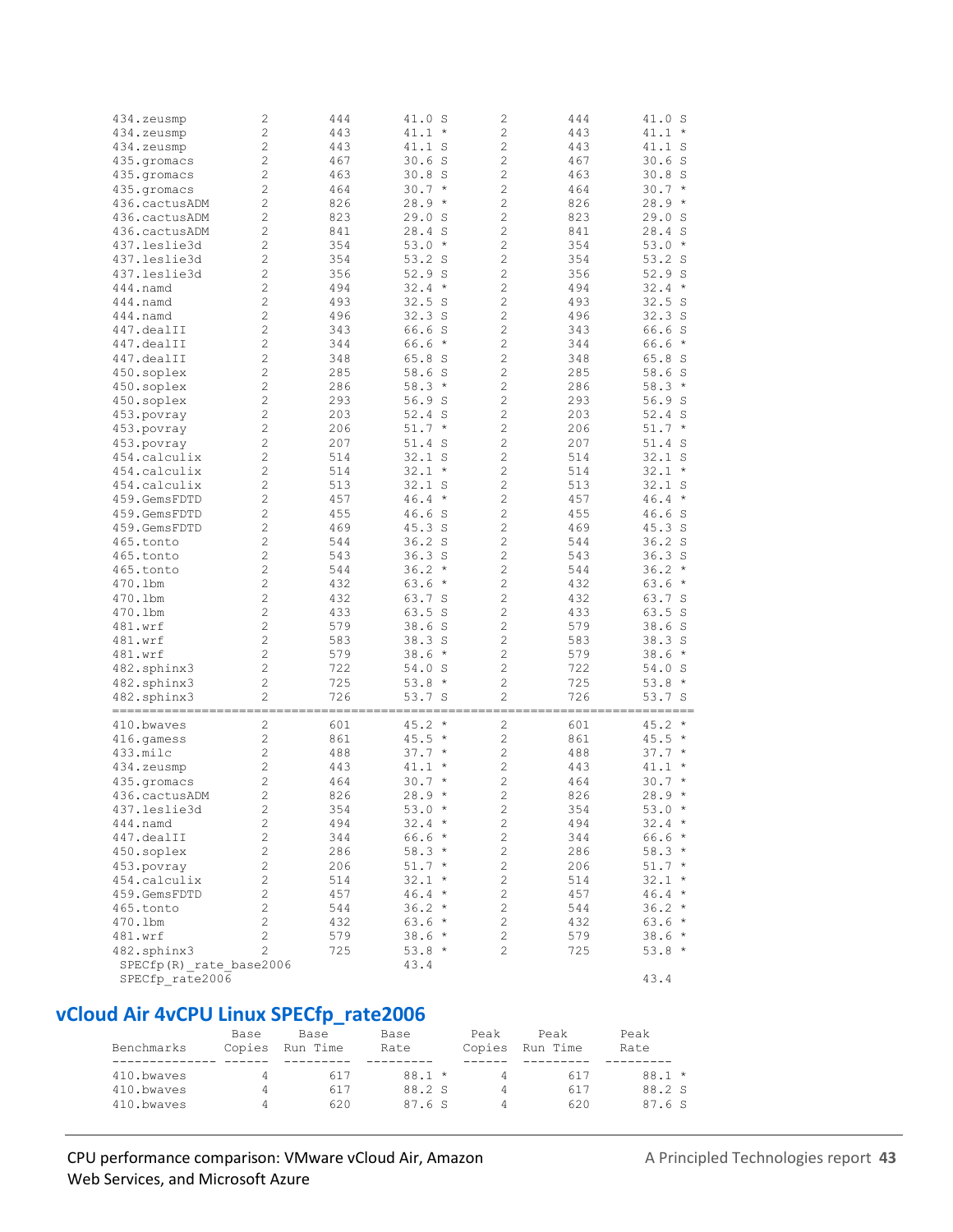| 416.gamess              | 4              | 861 | 91.0 S               | 4              | 861 | 91.0 S               |
|-------------------------|----------------|-----|----------------------|----------------|-----|----------------------|
| 416.qamess              | 4              | 863 | $90.8 *$             | 4              | 863 | 90.8<br>$\star$      |
| 416.qamess              | 4              | 864 | 90.7 S               | 4              | 864 | 90.7 S               |
| 433.milc                | 4              | 539 | 68.1 S               | 4              | 539 | 68.1<br>S            |
| 433.milc                | 4              | 541 | $67.9*$              | 4              | 541 | 67.9<br>$\star$      |
| 433.milc                | 4              | 544 | 67.5S                | 4              | 544 | 67.5<br>S            |
|                         | 4              | 449 | 81.1 S               | 4              | 449 | 81.1 S               |
| 434.zeusmp              |                |     |                      |                |     |                      |
| 434.zeusmp              | 4              | 452 | 80.5 S               | 4              | 452 | 80.5<br><sub>S</sub> |
| 434.zeusmp              | 4              | 451 | $80.7*$              | 4              | 451 | 80.7<br>$\star$      |
| 435.qromacs             | 4              | 464 | 61.5S                | 4              | 464 | 61.5<br>S            |
| 435.gromacs             | 4              | 469 | $60.9 *$             | 4              | 469 | 60.9<br>$\star$      |
| 435.gromacs             | 4              | 469 | 60.8 S               | 4              | 469 | 60.8<br>S            |
| 436.cactusADM           | 4              | 991 | 48.2 S               | 4              | 991 | 48.2<br><sub>S</sub> |
| 436.cactusADM           | 4              | 956 | 50.0<br>- S          | 4              | 956 | 50.0<br>S            |
| 436.cactusADM           | 4              | 985 | 48.5<br>$\star$      | 4              | 985 | 48.5<br>$\star$      |
| 437.leslie3d            | 4              | 378 | 99.5 S               | 4              | 378 | 99.5<br>S            |
| 437.leslie3d            | 4              | 383 | 98.3 S               | 4              | 383 | 98.3<br>S            |
| 437.leslie3d            | 4              | 378 | 99.5<br>$\star$      | 4              | 378 | 99.5<br>$\star$      |
| 444.namd                | 4              | 494 | 65.0S                | 4              | 494 | 65.0<br>S            |
|                         | 4              | 498 | 64.5<br><sub>S</sub> | 4              | 498 | 64.5<br>S            |
| 444.namd                |                |     |                      |                |     | $\star$              |
| 444.namd                | 4              | 494 | 64.9<br>$\star$      | 4              | 494 | 64.9                 |
| 447.dealII              | 4              | 348 | $\star$<br>132       | 4              | 348 | $\star$<br>132       |
| 447.dealII              | 4              | 347 | 132<br>S             | $\overline{4}$ | 347 | 132<br>S             |
| 447.dealII              | 4              | 348 | 131<br>S             | 4              | 348 | 131<br>S             |
| 450.soplex              | 4              | 337 | 98.9<br>S            | 4              | 337 | 98.9<br>S            |
| 450.soplex              | 4              | 339 | 98.5<br>$\star$      | 4              | 339 | 98.5<br>$\star$      |
| 450.soplex              | 4              | 340 | 98.1 S               | 4              | 340 | 98.1<br>S            |
| 453.povray              | 4              | 203 | 105<br>S             | 4              | 203 | 105<br>S             |
| 453.povray              | 4              | 205 | 104<br>$^{\star}$    | 4              | 205 | $\star$<br>104       |
| 453.povray              | 4              | 206 | 103<br>S             | 4              | 206 | 103<br>S             |
| 454.calculix            | 4              | 507 | 65.1 S               | 4              | 507 | 65.1<br>S            |
| 454.calculix            | 4              | 521 | 63.4 S               | 4              | 521 | 63.4<br>S            |
|                         |                |     |                      |                |     |                      |
| 454.calculix            | 4              | 516 | 63.9<br>$\star$      | 4              | 516 | 63.9<br>$\star$      |
| 459.GemsFDTD            | 4              | 494 | $85.9*$              | 4              | 494 | 85.9<br>$\star$      |
| 459.GemsFDTD            | 4              | 495 | 85.8 S               | 4              | 495 | 85.8<br>- S          |
| 459.GemsFDTD            | 4              | 493 | 86.1 S               | 4              | 493 | 86.1 S               |
| 465.tonto               | 4              | 549 | $71.7 *$             | 4              | 549 | 71.7<br>$\star$      |
| 465.tonto               | 4              | 546 | $72.1$ S             | 4              | 546 | 72.1 S               |
| 465.tonto               | 4              | 550 | 71.6S                | 4              | 550 | 71.6<br>- S          |
| 470.1bm                 | 4              | 565 | 97.3 S               | 4              | 565 | 97.3 S               |
| 470.1bm                 | 4              | 564 | $97.4 *$             | 4              | 564 | 97.4<br>$\star$      |
| 470.1bm                 | 4              | 561 | 98.0 S               | 4              | 561 | 98.0<br><sub>S</sub> |
| 481.wrf                 | 4              | 585 | 76.4 S               | 4              | 585 | 76.4<br><sub>S</sub> |
| 481.wrf                 | 4              | 589 | 75.9<br>$\star$      | 4              | 589 | 75.9<br>$\star$      |
| 481.wrf                 | 4              | 591 | 75.6S                | 4              | 591 | 75.6<br>-S           |
| 482.sphinx3             | 4              | 798 | 97.7<br>$\star$      | 4              | 798 | 97.7<br>$\star$      |
| 482.sphinx3             |                |     |                      |                | 800 |                      |
|                         | 4              | 800 | 97.5<br>S            | 4              |     | 97.5<br>-S           |
| 482.sphinx3             | 4              | 791 | 98.6 S               | 4              | 791 | 98.6 S               |
|                         |                |     |                      |                |     |                      |
| 410.bwaves              | 4              | 617 | $88.1*$              | 4              | 617 | $88.1 *$             |
| 416.gamess              | 4              | 863 | $90.8 *$             | 4              | 863 | $90.8 *$             |
| 433.milc                | 4              | 541 | $67.9*$              | 4              | 541 | $67.9*$              |
| 434.zeusmp              | 4              | 451 | $80.7*$              | 4              | 451 | $80.7*$              |
| 435.gromacs             | 4              | 469 | $60.9 *$             | 4              | 469 | $60.9 *$             |
| 436.cactusADM           | 4              | 985 | $48.5 *$             | 4              | 985 | $48.5 *$             |
| 437.leslie3d            | 4              | 378 | $99.5*$              | 4              | 378 | $99.5*$              |
| 444.namd                | 4              | 494 | 64.9 *               | 4              | 494 | 64.9<br>$\star$      |
| 447.dealII              | 4              | 348 | 132<br>$^{\star}$    | 4              | 348 | 132<br>$\star$       |
| 450.soplex              | 4              | 339 | 98.5 *               | 4              | 339 | 98.5<br>$\star$      |
| 453.povray              | 4              | 205 | 104<br>$\star$       | 4              | 205 | 104<br>$\star$       |
| 454.calculix            | 4              | 516 | 63.9 *               | 4              | 516 | 63.9<br>$\star$      |
| 459.GemsFDTD            | 4              | 494 | $85.9*$              | 4              | 494 | $85.9*$              |
| 465.tonto               | 4              | 549 | $71.7 *$             | 4              | 549 | $71.7 *$             |
|                         | $\overline{4}$ |     |                      | 4              |     | $\star$              |
| 470.1bm                 |                | 564 | $97.4 *$             |                | 564 | 97.4                 |
| 481.wrf                 | $\overline{4}$ | 589 | $75.9*$              | 4              | 589 | $75.9*$              |
| 482.sphinx3             | 4              | 798 | 97.7 $*$             | 4              | 798 | $97.7 *$             |
| SPECfp(R) rate base2006 |                |     | 81.7                 |                |     |                      |
| SPECfp rate2006         |                |     |                      |                |     | 81.7                 |